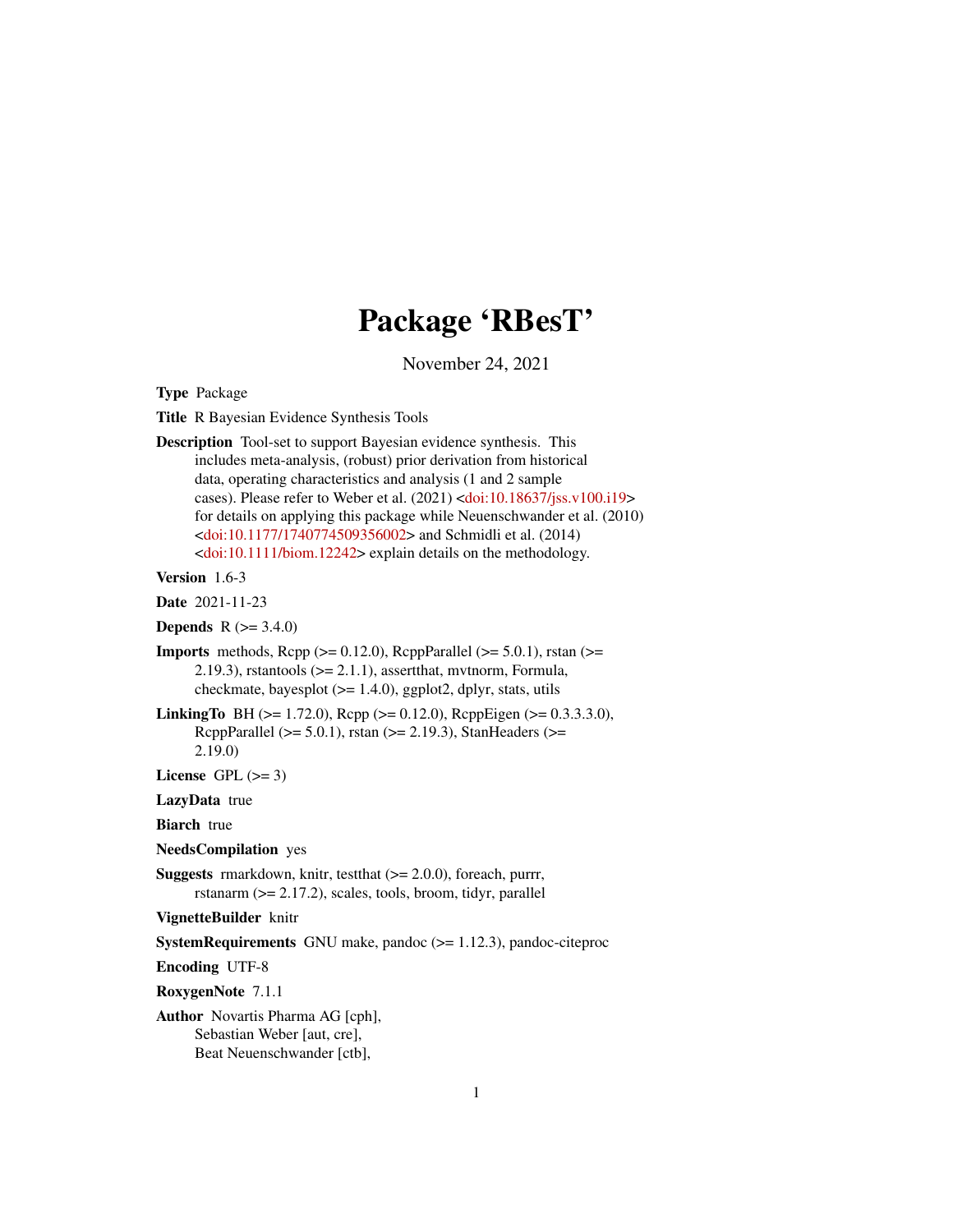Heinz Schmidli [ctb], Baldur Magnusson [ctb], Yue Li [ctb], Satrajit Roychoudhury [ctb], Trustees of Columbia University [cph] (R/stanmodels.R, configure, configure.win)

Maintainer Sebastian Weber <sebastian.weber@novartis.com>

**Repository CRAN** 

Date/Publication 2021-11-24 16:40:02 UTC

# R topics documented:

|                                                                                                                            | 3              |
|----------------------------------------------------------------------------------------------------------------------------|----------------|
|                                                                                                                            | $\overline{4}$ |
|                                                                                                                            | 5              |
|                                                                                                                            | 6              |
|                                                                                                                            | $\overline{7}$ |
| crohn                                                                                                                      | $\overline{7}$ |
|                                                                                                                            | 8              |
| $decision1S_boundary \dots \dots \dots \dots \dots \dots \dots \dots \dots \dots \dots \dots \dots \dots \dots$<br>11      |                |
|                                                                                                                            | 13             |
| 15                                                                                                                         |                |
| 18                                                                                                                         |                |
| 21                                                                                                                         |                |
| 22.                                                                                                                        |                |
| 30                                                                                                                         |                |
| 31                                                                                                                         |                |
| 32<br>mix                                                                                                                  |                |
| 34                                                                                                                         |                |
| 35                                                                                                                         |                |
| 36                                                                                                                         |                |
| mixfit<br>38                                                                                                               |                |
| 41                                                                                                                         |                |
| 42                                                                                                                         |                |
| 44                                                                                                                         |                |
| 47                                                                                                                         |                |
| 50                                                                                                                         |                |
| 51                                                                                                                         |                |
| 52                                                                                                                         |                |
| 54                                                                                                                         |                |
| 56                                                                                                                         |                |
| 58                                                                                                                         |                |
| 61                                                                                                                         |                |
| $predict.gMAP \dots \dots \dots \dots \dots \dots \dots \dots \dots \dots \dots \dots \dots \dots \dots \dots \dots$<br>63 |                |
| 65                                                                                                                         |                |
| 67                                                                                                                         |                |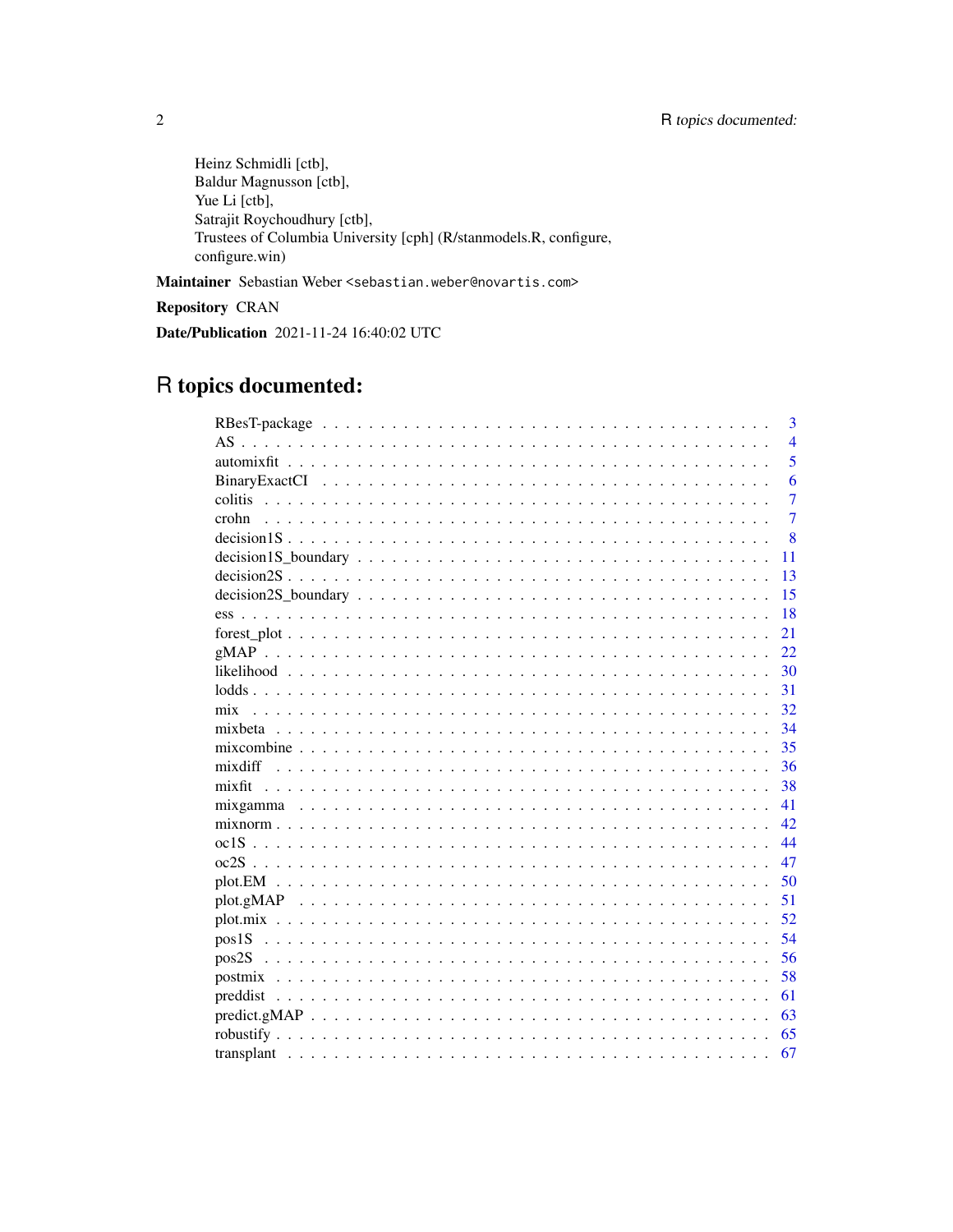#### <span id="page-2-0"></span>**Index** [69](#page-68-0) **b** and the contract of the contract of the contract of the contract of the contract of the contract of the contract of the contract of the contract of the contract of the contract of the contract of the contrac

<span id="page-2-1"></span>

#### Description

The RBesT tools are designed to support in the derivation of parametric informative priors, asses design characeristics and perform analyses. Supported endpoints include normal, binary and Poisson.

#### Details

For introductory material, please refer to the vignettes which include

- Introduction (binary)
- Introduction (normal)
- Customizing RBesT Plots
- Robust MAP, advanced usage

The main function of the package is [gMAP](#page-21-1). See it's help page for a detailed description of the statistical model.

#### Global Options

| Option               | Default                            | Description                                      |
|----------------------|------------------------------------|--------------------------------------------------|
| RBesT.MC.warmup      | 2000                               | MCMC warmup iterations                           |
| RBesT.MC.iter        | 6000                               | total MCMC iterations                            |
| RBesT.MC.chains      | 4                                  | <b>MCMC</b> chains                               |
| RBesT.MC.thin        | 4                                  | MCMC thinning                                    |
| RBesT.MC.control     | list(adapt_delta=0.99,             | sets control argument for Stan call              |
|                      | $stepsize=0.01$ .                  |                                                  |
|                      | $max\_treedepth=20$                |                                                  |
| RBesT.MC.ncp         |                                    | parametrization: 0=CP, 1=NCP, 2=Automatic        |
| RBesT.MC.init        |                                    | range of initial uniform $[-1,1]$ is the default |
| RBesT.MC.rescale     | <b>TRUE</b>                        | Automatic rescaling of raw parameters            |
| RBesT.verbose        | <b>FALSE</b>                       | requests outputs to be more verbose              |
| RBesT.integrate_args | $list(lower=Inf,$                  | arguments passed to integrate for                |
|                      | $upper=Inf$ ,                      | intergation of densities                         |
|                      | rel.tol=.Machine\$double.eps^0.25, |                                                  |
|                      | abs.tol=.Machine\$double.eps^0.25, |                                                  |
|                      | subdivisions=1E3)                  |                                                  |
|                      |                                    |                                                  |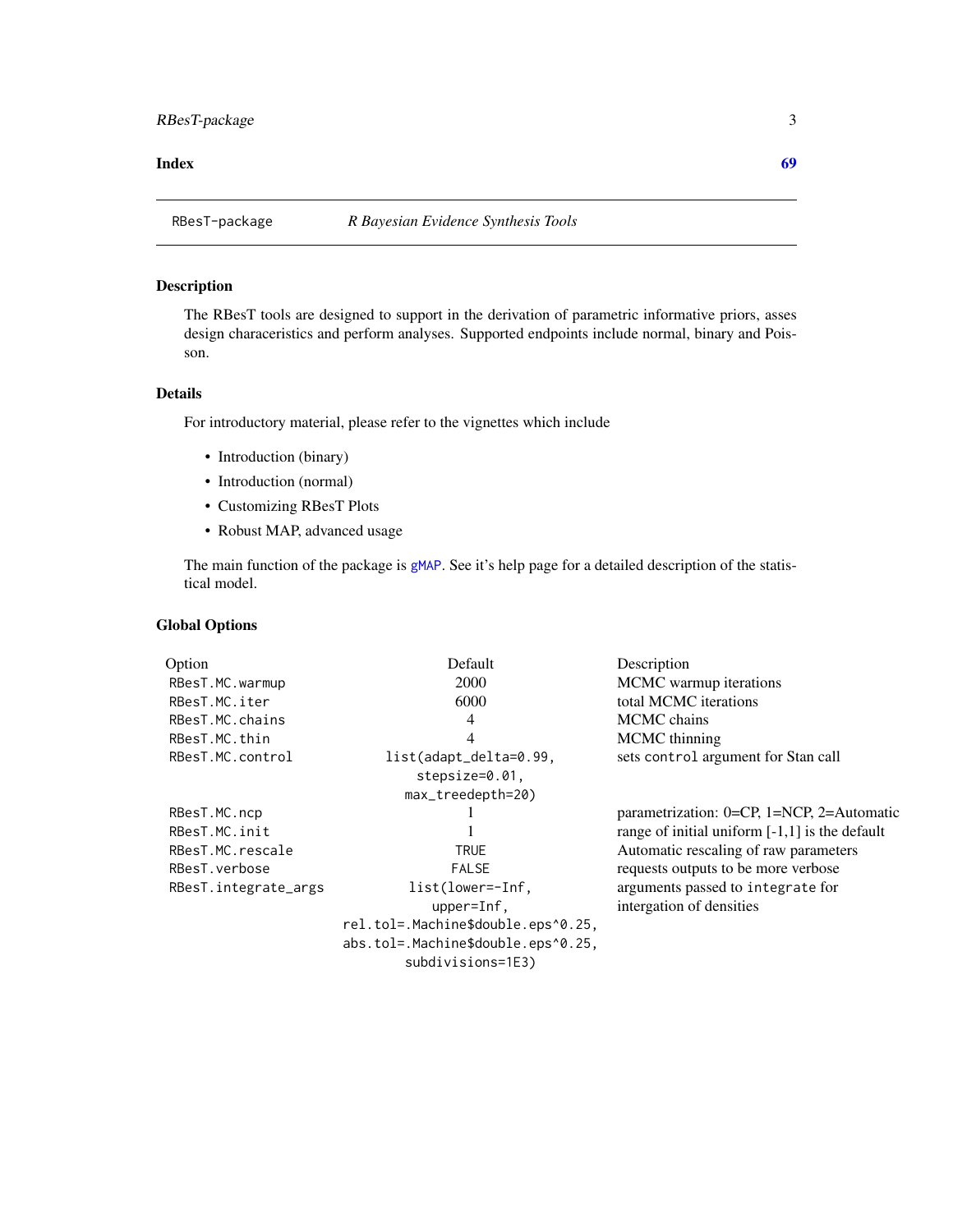#### <span id="page-3-0"></span>Version History

See NEWS file.

#### References

Stan Development Team (2020). RStan: the R interface to Stan. R package version 2.19.3. https://mc-stan.org

AS *Ankylosing Spondylitis.*

#### Description

Data set containing historical information for placebo for a phase II trial of ankylosing spondylitis patients. The primary efficacy endpoint was the percentage of patients with a 20 according to the Assessment of SpondyloArthritis international Society criteria for improvement (ASAS20) at week 6.

#### Usage

AS

#### Format

A data frame with 8 rows and 3 variables:

study study

n study size

r number of events

#### References

Baeten D. et. al, *The Lancet*, 2013, (382), 9906, p 1705

#### Examples

```
## Setting up dummy sampling for fast execution of example
## Please use 4 chains and 20x more warmup & iter in practice
.user_mc_options <- options(RBesT.MC.warmup=50, RBesT.MC.iter=100,
                            RBesT.MC.chains=2, RBesT.MC.thin=1)
set.seed(34563)
map_AS <- gMAP(cbind(r, n-r) ~ 1 | study,
               family=binomial,
               data=AS,
               tau.dist="HalfNormal", tau.prior=1,
              beta.prior=2)
## Recover user set sampling defaults
options(.user_mc_options)
```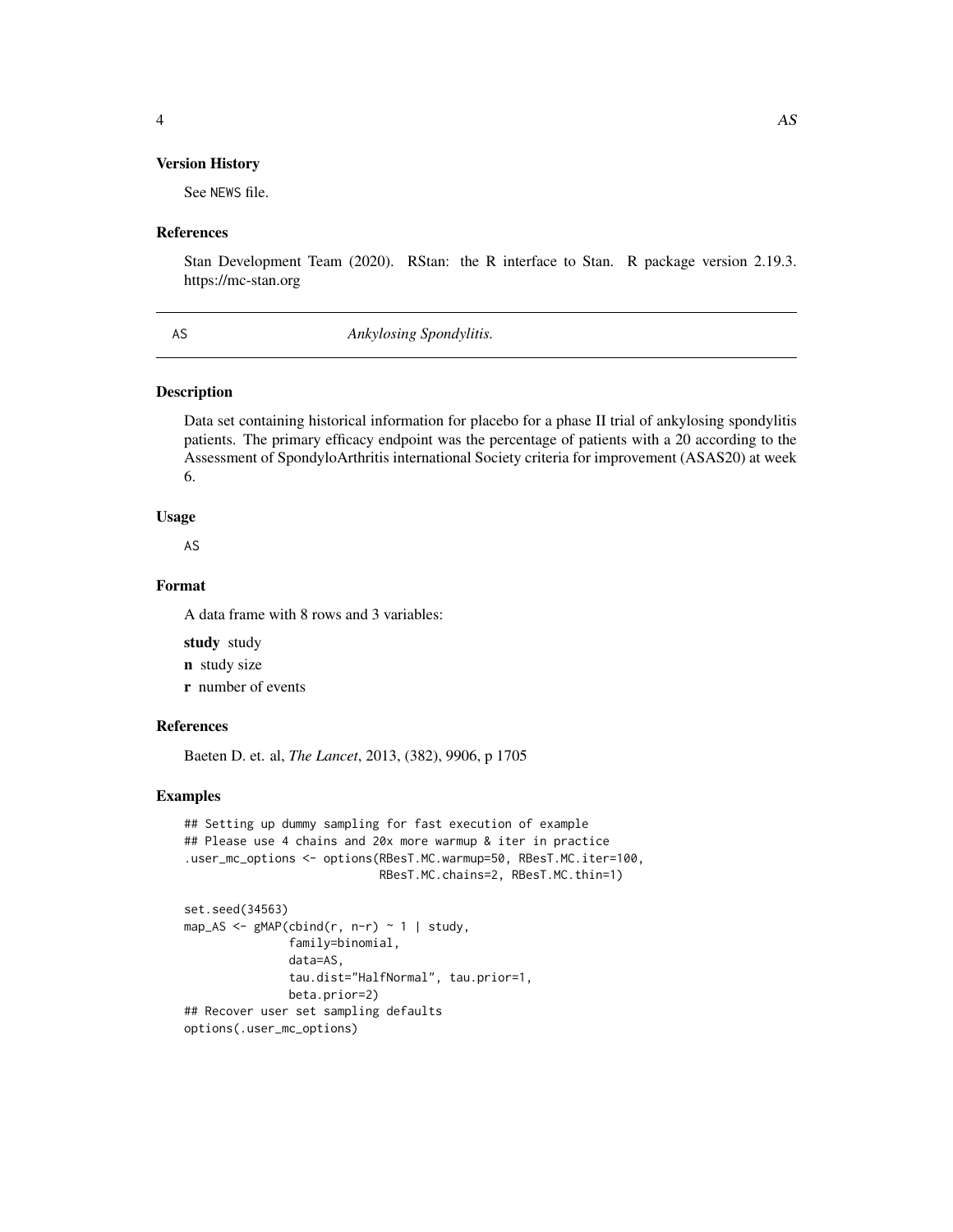#### <span id="page-4-1"></span><span id="page-4-0"></span>Description

Fitting a series of mixtures of conjugate distributions to a sample, using Expectation-Maximization (EM). The number of mixture components is specified by the vector Nc. First a Nc[1] component mixture is fitted, then a Nc[2] component mixture, and so on. The mixture providing the best AIC value is then selected.

#### Usage

```
automixfit(sample, Nc = seq(1, 4), k = 6, thresh = -Inf, verbose = FALSE, ...)
```
#### Arguments

| sample    | Sample to be fitted by a mixture distribution.                                                                                                                                              |
|-----------|---------------------------------------------------------------------------------------------------------------------------------------------------------------------------------------------|
| <b>Nc</b> | Vector of mixture components to try out (default $seq(1, 4)$ ).                                                                                                                             |
| k         | Penalty parameter for AIC calculation (default 6)                                                                                                                                           |
| thresh    | The procedure stops if the difference of subsequent AIC values is smaller than<br>this threshold (default -Inf). Setting the threshold to 0 stops automixfit once<br>the AIC becomes worse. |
| verbose   | Enable verbose logging.                                                                                                                                                                     |
| $\ddotsc$ | Further arguments passed to mixfit, including type.                                                                                                                                         |

#### Details

The type argument specifies the distribution of the mixture components, and can be a normal, beta or gamma distribution.

The penalty parameter k is 2 for the standard AIC definition. *Collet (2003)* suggested to use values in the range from 2 to 6, where larger values of k penalize more complex models. To favor mixtures with fewer components a value of 6 is used as default.

#### Value

As result the best fitting mixture model is returned, i.e. the model with lowest AIC. All other models are saved in the attribute models.

#### References

Collet D. *Modeling Survival Data in Medical Research*. 2003; Chapman and Hall/CRC.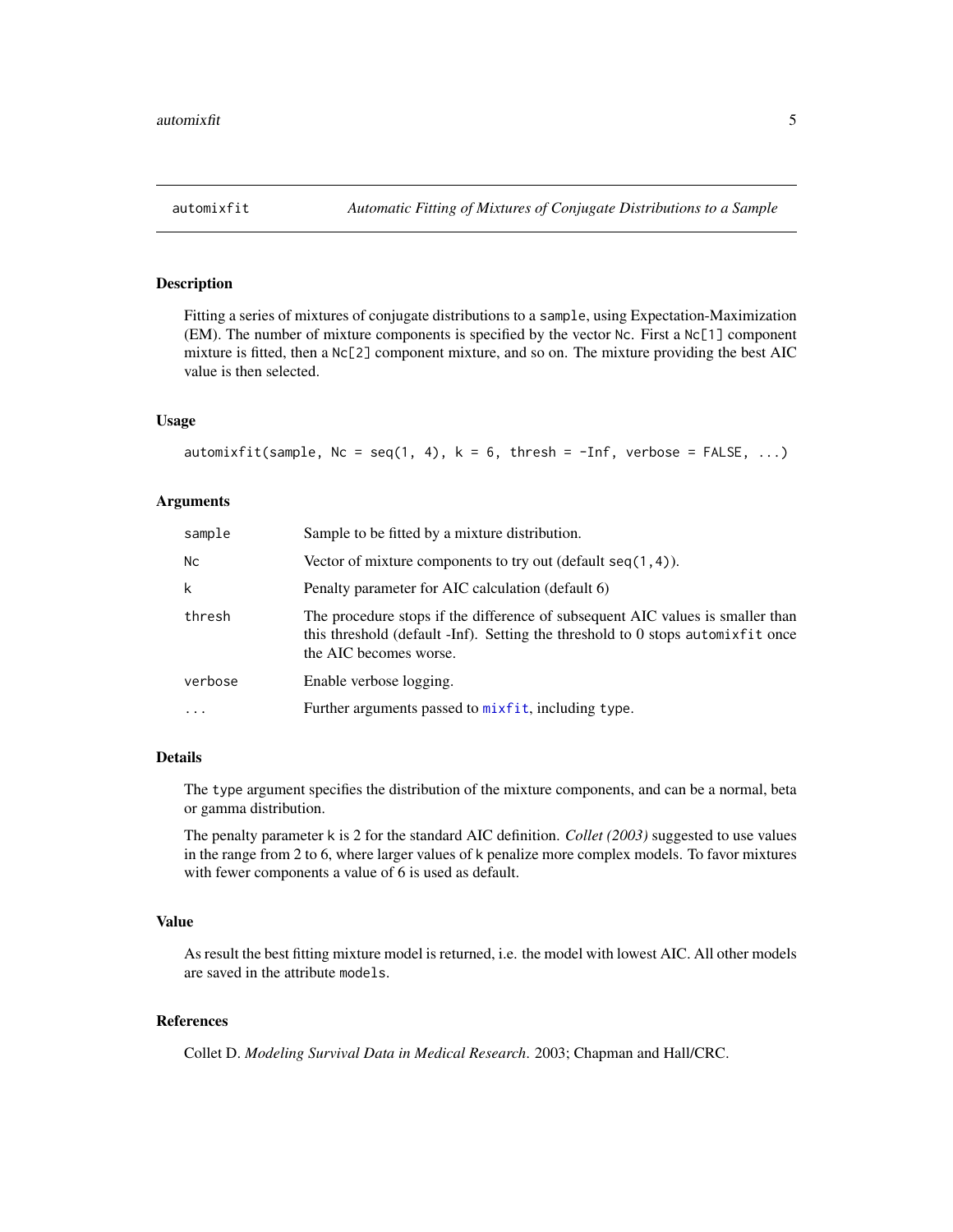#### Examples

```
# random sample of size 1000 from a mixture of 2 beta components
bm <- mixbeta(beta1=c(0.4, 20, 90), beta2=c(0.6, 35, 65))
bmSamp <- rmix(bm, 1000)
# fit with EM mixture models with up to 10 components and stop if
# AIC increases
bmFit <- automixfit(bmSamp, Nc=1:10, thresh=0, type="beta")
bmFit
# advanced usage: find out about all discarded models
bmFitAll <- attr(bmFit, "models")
sapply(bmFitAll, AIC, k=6)
```
#### BinaryExactCI *Exact Confidence interval for Binary Proportion*

#### Description

This function calculates the exact confidendence interval for a response rate presented by  $n$  and  $r$ .

#### Usage

```
BinaryExactCI(r, n, alpha = 0.05, drop = TRUE)
```
#### Arguments

|       | Number of success or responder                  |
|-------|-------------------------------------------------|
| n     | Sample size                                     |
| alpha | confidence level                                |
| drop  | Determines if drop will be called on the result |

#### Details

Confidence intervals are obtained by a procedure first given in Clopper and Pearson (1934). This guarantees that the confidence level is at least  $(1-\alpha)$ .

Details can be found in the publication listed below.

#### Value

100 (1- $\alpha$ )% exact confidence interval for given response rate

<span id="page-5-0"></span>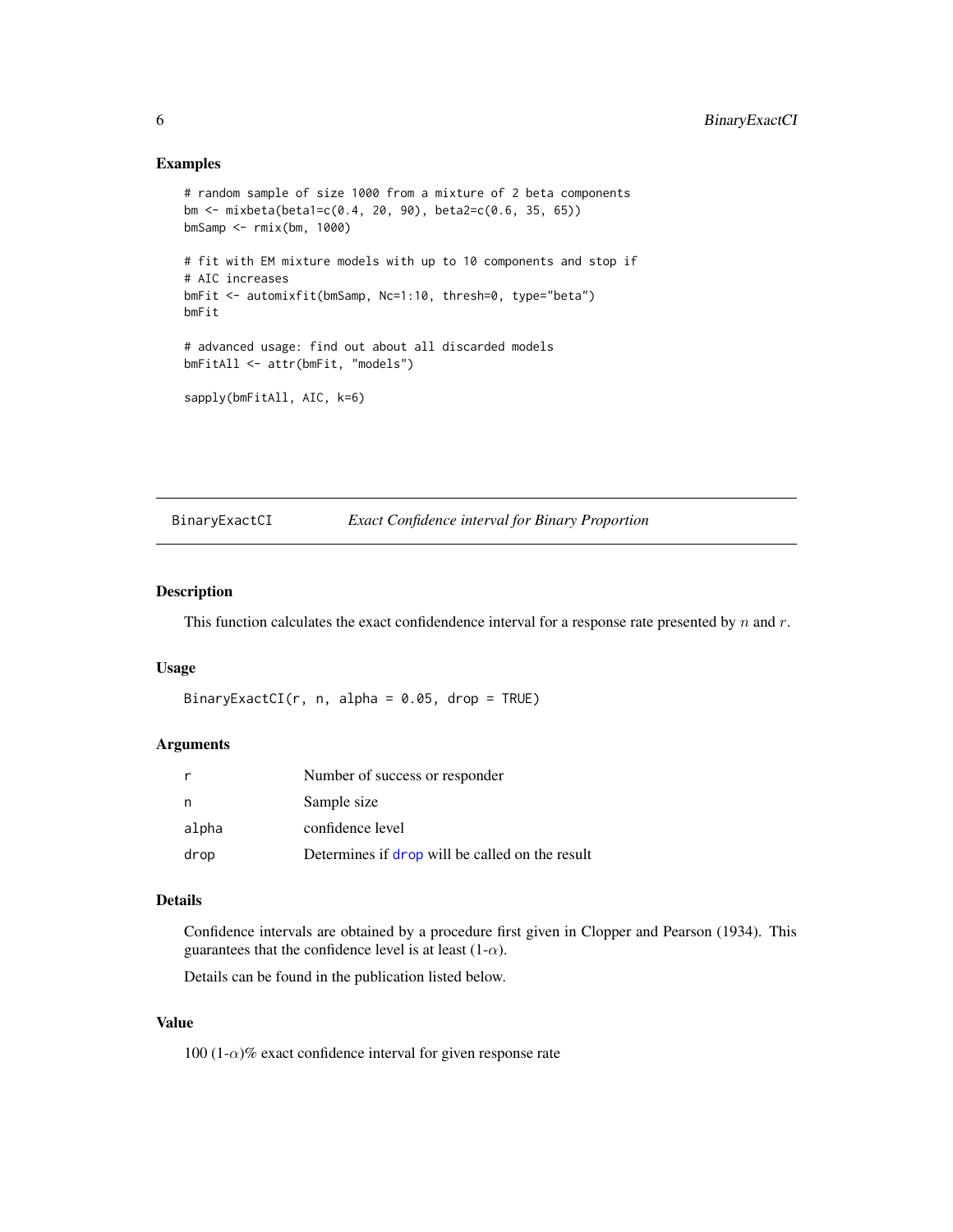#### <span id="page-6-0"></span>colitis **7**

#### References

Clopper, C. J. & Pearson, E. S. The use of confidence or fiducial limits illustrated in the case of the binomial. Biometrika 1934.

#### Examples

```
BinaryExactCI(3,20,0.05)
```
colitis *Ulcerative Colitis.*

#### Description

Data set containing historical information for placebo arm of a phase II proof-of-concept trial for the treatment of ulcerative colitis. The primary outcome is remission at week 8 (binary).

#### Usage

colitis

#### Format

A data frame with 4 rows and 3 variables:

study study

- n study size
- r number of events

#### References

Neuenschwander B, Capkun-Niggli G, Branson M, Spiegelhalter DJ. Summarizing historical information on controls in clinical trials. *Clin Trials*. 2010; 7(1):5-18

crohn *Crohn's disease.*

#### Description

Data set containing historical information for placebo arm of relevant studies for the treatment of Crohn's disease. The primary outcome is change from baseline in Crohn's Disease Activity Index (CDAI) over a duration of 6 weeks. Standard deviation of change from baseline endpoint is approximately 88.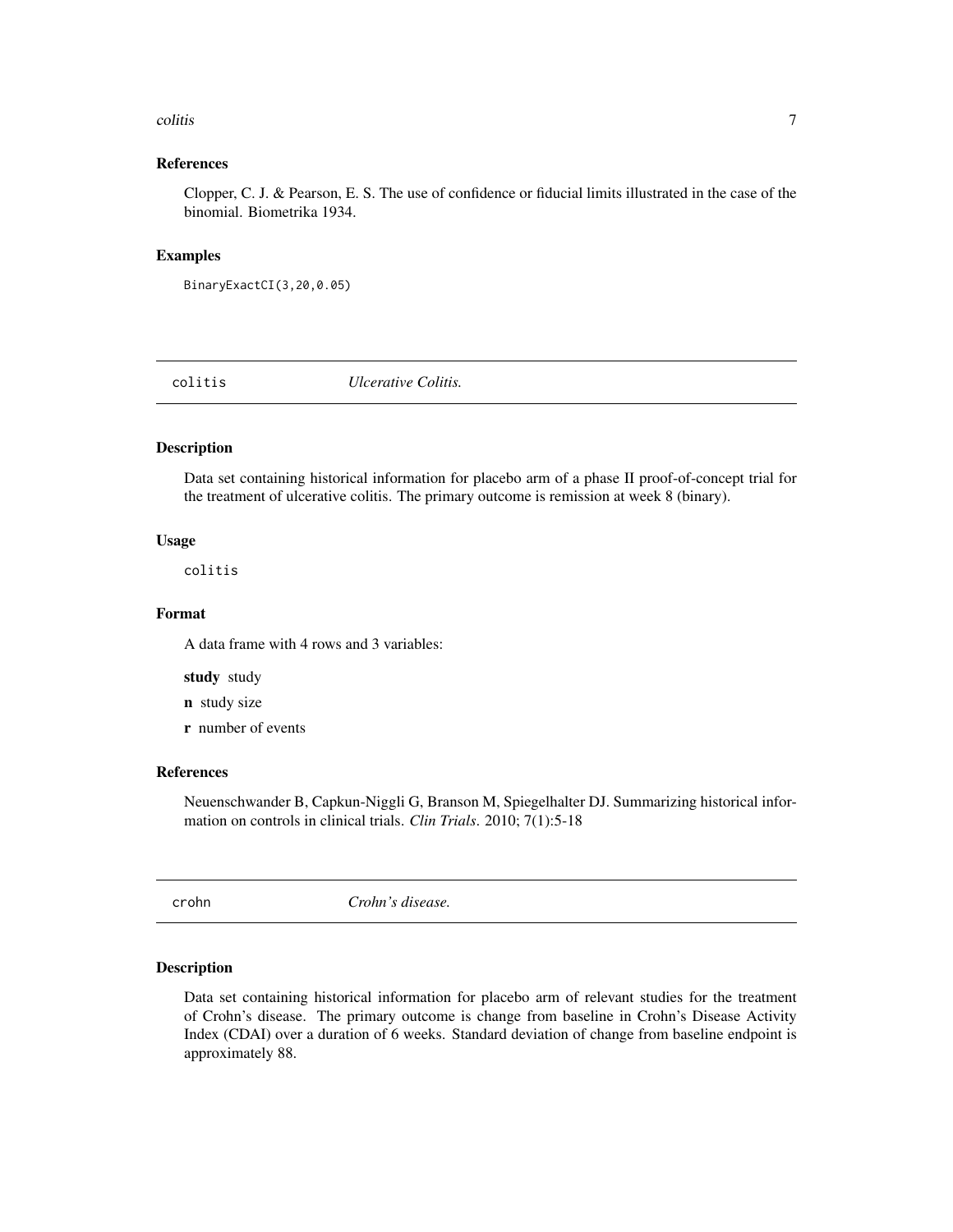<span id="page-7-0"></span>crohn

### Format

A data frame with 4 rows and 3 variables:

study study

n study size

y mean CDAI change

#### References

Hueber W. et. al, *Gut*, 2012, 61(12):1693-1700

#### Examples

```
## Setting up dummy sampling for fast execution of example
## Please use 4 chains and 20x more warmup & iter in practice
.user_mc_options <- options(RBesT.MC.warmup=50, RBesT.MC.iter=100,
                            RBesT.MC.chains=2, RBesT.MC.thin=1)
set.seed(546346)
map_crohn <- gMAP(cbind(y, y.se) ~ ~ 1 | study,
                  family=gaussian,
                  data=transform(crohn, y.se=88/sqrt(n)),
                  weights=n,
                  tau.dist="HalfNormal", tau.prior=44,
                  beta.prior=cbind(0,88))
## Recover user set sampling defaults
options(.user_mc_options)
```
<span id="page-7-1"></span>decision1S *Decision Function for 1 Sample Designs*

#### Description

The function sets up a 1 sample one-sided decision function with an arbitrary number of conditions.

#### Usage

decision1S( $pc = 0.975$ ,  $qc = 0$ , lower.tail = TRUE) oc1Sdecision(pc =  $0.975$ , qc =  $0$ , lower.tail = TRUE)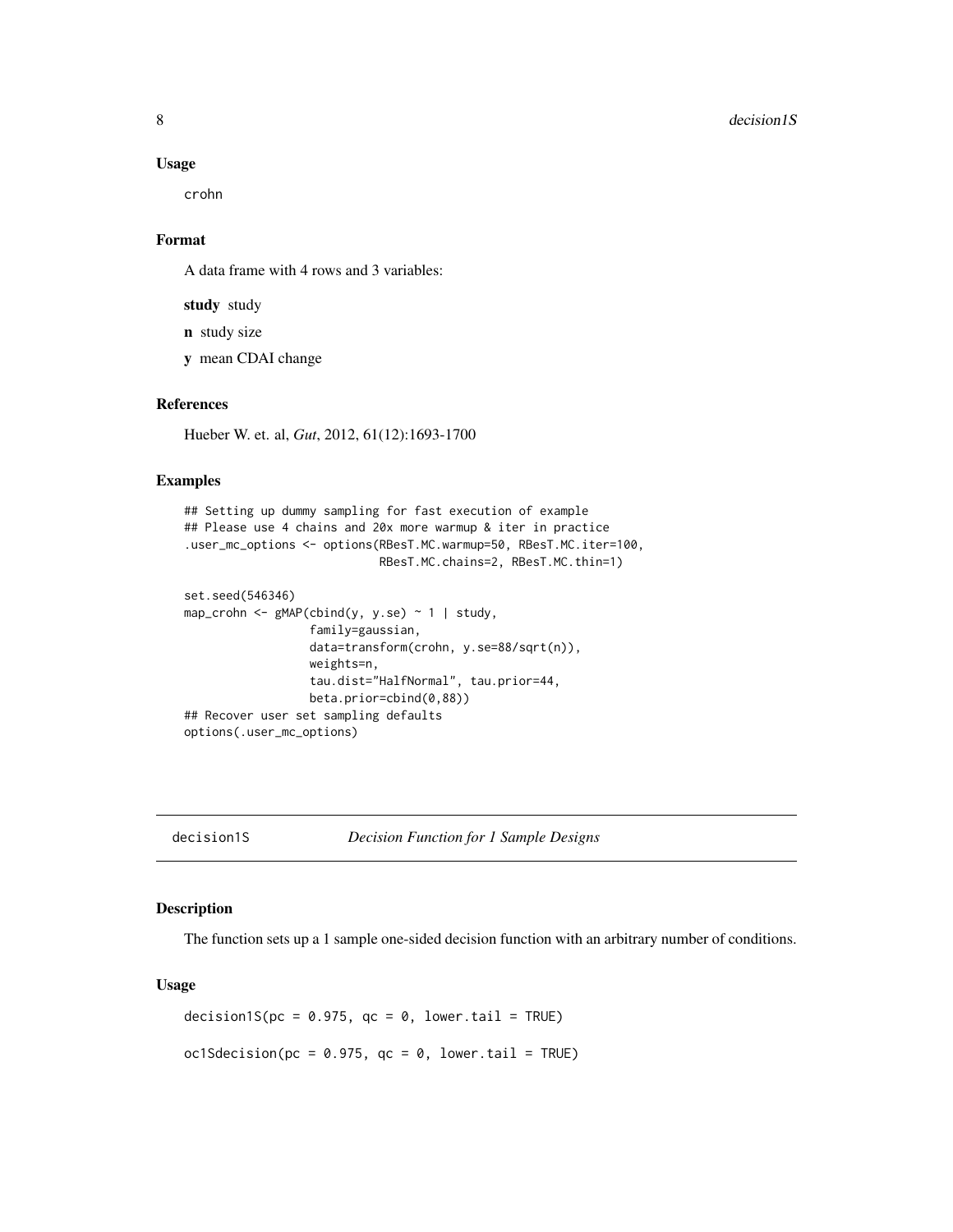#### <span id="page-8-0"></span>decision1S 9

#### Arguments

| DC.        | Vector of critical cumulative probabilities.                                         |
|------------|--------------------------------------------------------------------------------------|
| qc.        | Vector of respective critical values. Must match the length of pc.                   |
| lower.tail | Logical; if TRUE (default), probabilities are $P(X \le x)$ , otherwise, $P(X > x)$ . |

#### Details

The function creates a one-sided decision function which takes two arguments. The first argument is expected to be a mixture (posterior) distribution. This distribution is tested whether it fulfills all the required threshold conditions specified with the pc and qc arguments and returns 1 if all conditions are met and  $0$  otherwise. Hence, for lower.tail=TRUE condition  $i$  is equivalent to

$$
P(x \leq q_{c,i}) > p_{c,i}
$$

and the decision function is implemented as indicator function on the basis of the heavy-side step function H which is 0 for  $x \le 0$  and 1 for  $x > 0$ . As all conditions must be met, the final indicator function returns

$$
\Pi_i H_i(P(x \le q_{c,i}) - p_{c,i}).
$$

When the second argument is set to TRUE a distance metric is returned component-wise per defined condition as

$$
D_i = \log(P(p < q_{c,i})) - \log(p_{c,i}).
$$

These indicator functions can be used as input for 1-sample boundary, OC or PoS calculations using [oc1S](#page-43-1) or [pos1S](#page-53-1) .

#### Value

The function returns a decision function which takes two arguments. The first argument is expected to be a mixture (posterior) distribution which is tested if the specified conditions are met. The logical second argument determines if the function acts as an indicator function or if the function returns the distance from the decision boundary for each condition in log-space, i.e. the distance is 0 at the decision boundary, negative for a 0 decision and positive for a 1 decision.

#### Functions

• oc1Sdecision: Deprecated old function name. Please use decision1S instead.

#### References

Neuenschwander B, Rouyrre N, Hollaender H, Zuber E, Branson M. A proof of concept phase II non-inferiority criterion. *Stat. in Med.*. 2011, 30:1618-1627

#### See Also

Other design1S: [decision1S\\_boundary\(](#page-10-1)), [oc1S\(](#page-43-1)), [pos1S\(](#page-53-1))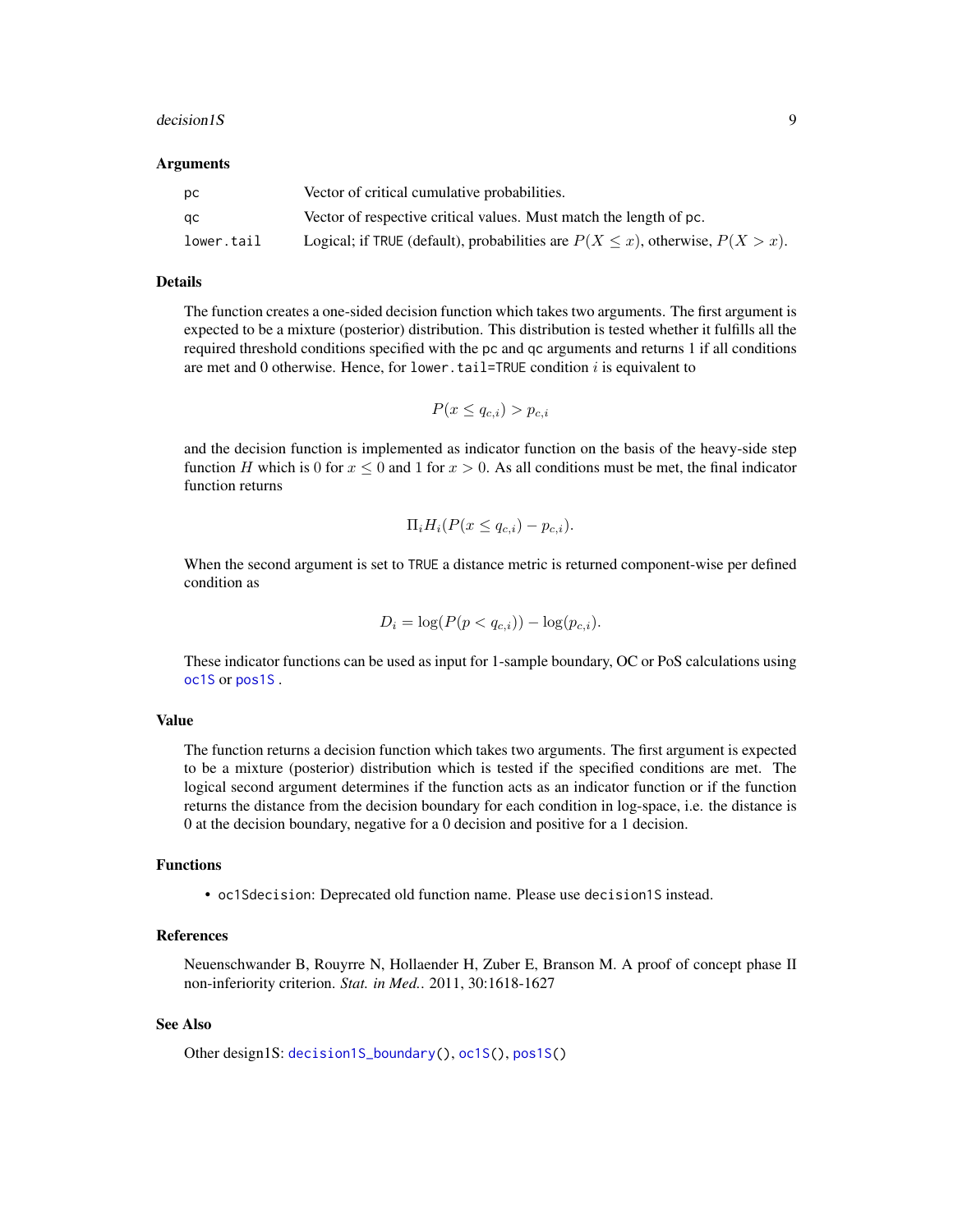#### Examples

```
# see Neuenschwander et al., 2011
# example is for a time-to-event trial evaluating non-inferiority
# using a normal approximation for the log-hazard ratio
# reference scale
s \leq -2theta_ni \leq -0.4theta a \leftarrow 0alpha <- 0.05
beta <-0.2za <- qnorm(1-alpha)
zb <- qnorm(1-beta)
n1 \le round( (s * (za + zb)/(theta_in) - theta_an) \ge ) # n for which design was intended
nL <- 233
c1 \le theta_ni - za \star s / sqrt(n1)
# flat prior
flat_prior \leq mixnorm(c(1, 0, 100), sigma=s)
# standard NI design
decA <- decision1S(1 - alpha, theta_ni, lower.tail=TRUE)
# for double criterion with indecision point (mean estimate must be
# lower than this)
theta_c < -c1# double criterion design
# statistical significance (like NI design)
dec1 <- decision1S(1-alpha, theta_ni, lower.tail=TRUE)
# require mean to be at least as good as theta_c
dec2 <- decision1S(0.5, theta_c, lower.tail=TRUE)
# combination
decComb <- decision1S(c(1-alpha, 0.5), c(theta_ni, theta_c), lower.tail=TRUE)
theta_eval <- c(theta_a, theta_c, theta_ni)
# we can display the decision function definition
decComb
# and use it to decide if a given distribution fulfills all
# criterions defined
# for the prior
decComb(flat_prior)
# or for a possible outcome of the trial
# here with HR of 0.8 for 40 events
decComb(postmix(flat_prior, m=log(0.8), n=40))
```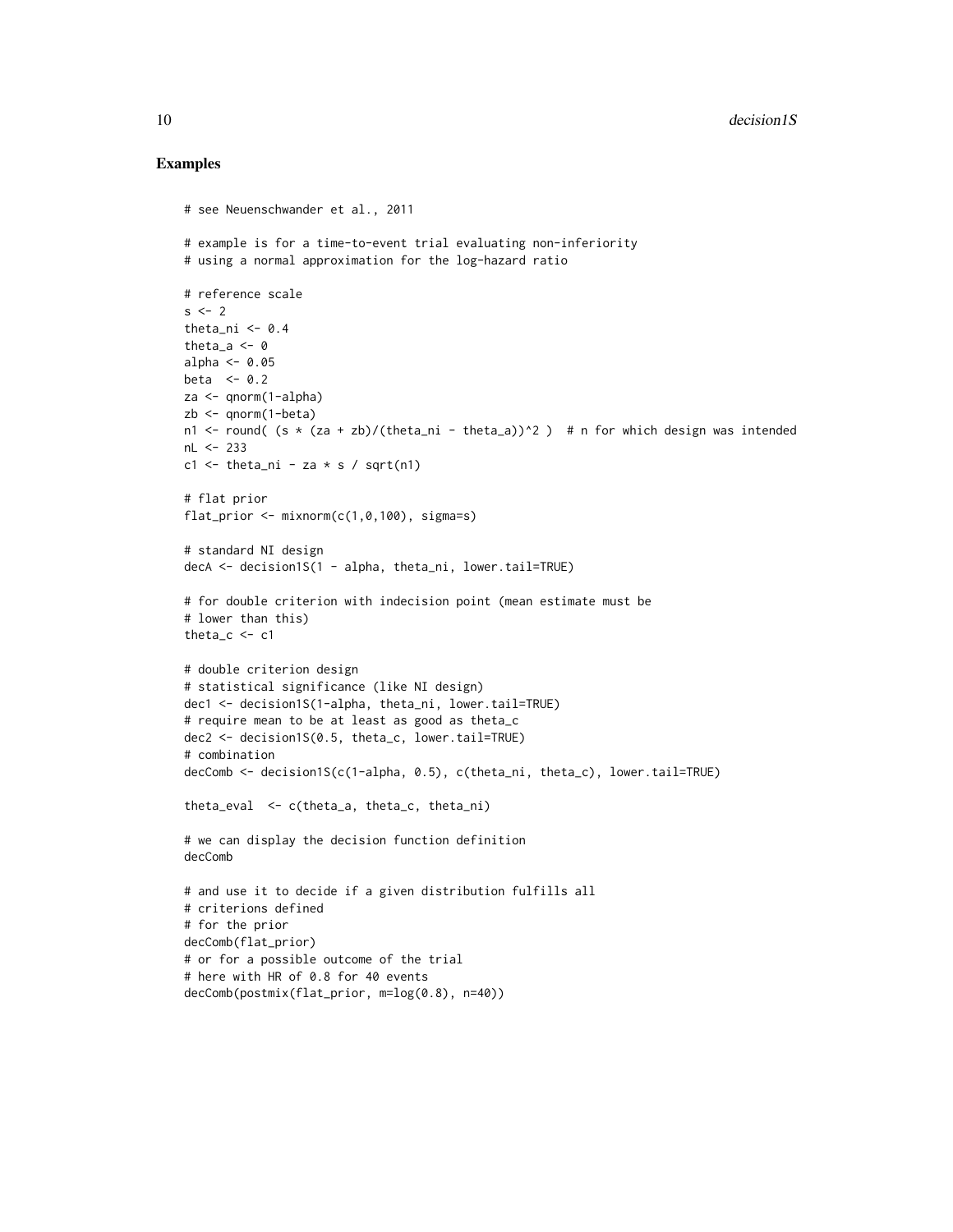<span id="page-10-1"></span><span id="page-10-0"></span>decision1S\_boundary *Decision Boundary for 1 Sample Designs*

#### Description

Calculates the decision boundary for a 1 sample design. This is the critical value at which the decision function will change from 0 (failure) to 1 (success).

#### Usage

```
decision1S_boundary(prior, n, decision, ...)
## S3 method for class 'betaMix'
decision1S_boundary(prior, n, decision, ...)
## S3 method for class 'normMix'
decision1S_boundary(prior, n, decision, sigma, eps = 1e-06, ...)
## S3 method for class 'gammaMix'
```
## decision1S\_boundary(prior, n, decision, eps = 1e-06, ...)

#### Arguments

| prior    | Prior for analysis.                                                                                                      |
|----------|--------------------------------------------------------------------------------------------------------------------------|
| n        | Sample size for the experiment.                                                                                          |
| decision | One-sample decision function to use; see decision 15.                                                                    |
|          | Optional arguments.                                                                                                      |
| sigma    | The fixed reference scale. If left unspecified, the default reference scale of the<br>prior is assumed.                  |
| eps      | Support of random variables are determined as the interval covering 1-eps prob-<br>ability mass. Defaults to $10^{-6}$ . |

#### Details

The specification of the 1 sample design (prior, sample size and decision function,  $D(y)$ ), uniquely defines the decision boundary

$$
y_c = \max_{y} \{ D(y) = 1 \},
$$

which is the maximal value of y whenever the decision  $D(y)$  function changes its value from 1 to 0 for a decision function with lower.tail=TRUE (otherwise the definition is  $y_c = \max_y \{D(y) =$ 0}). The decision function may change at most at a single critical value as only one-sided decision functions are supported. Here, y is defined for binary and Poisson endpoints as the sufficient statistic  $y = \sum_{i=1}^{n} y_i$  and for the normal case as the mean  $\overline{y} = 1/n \sum_{i=1}^{n} y_i$ .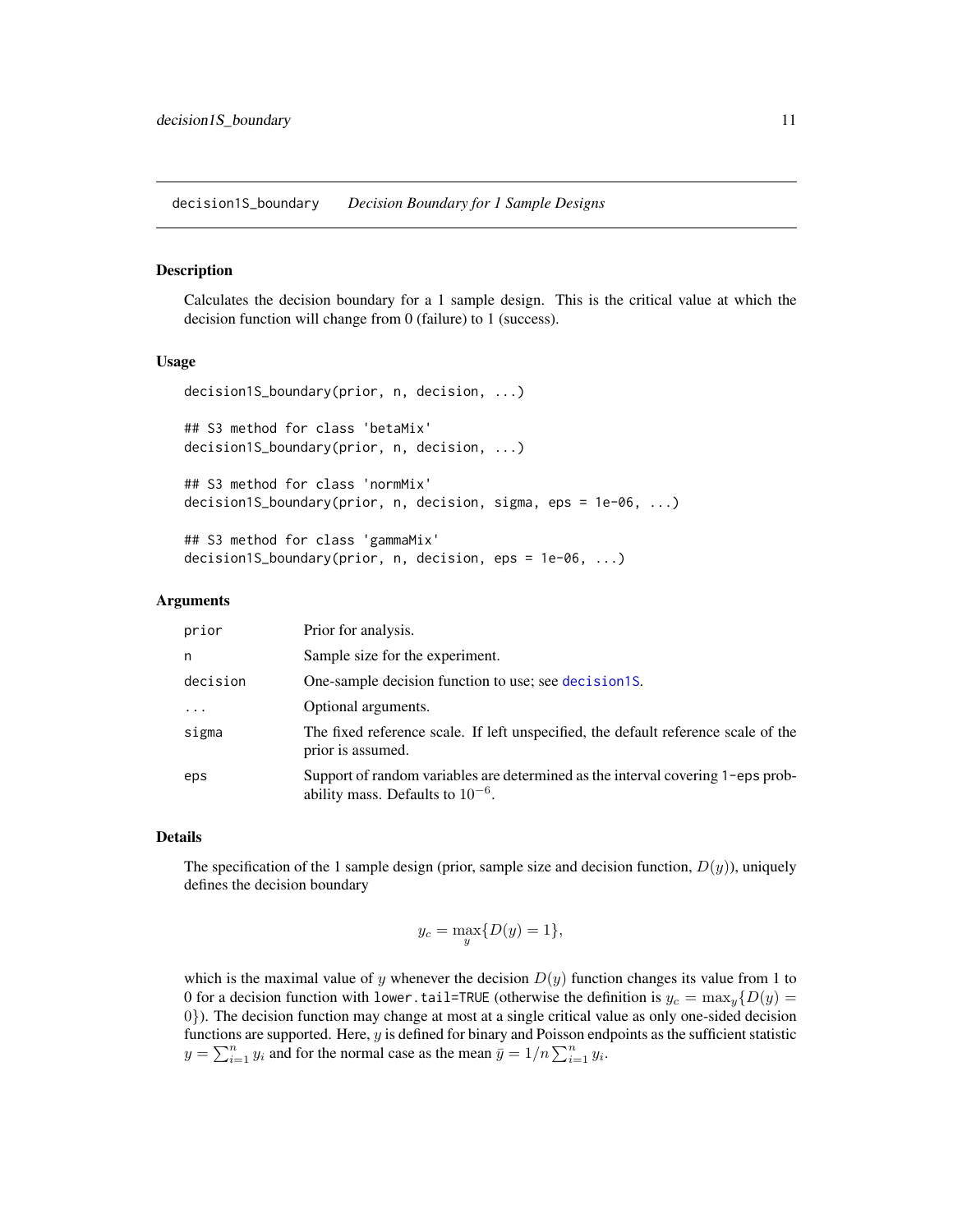<span id="page-11-0"></span>The convention for the critical value  $y_c$  depends on whether a left (lower.tail=TRUE) or rightsided decision function (lower.tail=FALSE) is used. For lower.tail=TRUE the critical value  $y_c$ is the largest value for which the decision is 1,  $D(y \leq y_c) = 1$ , while for lower.tail=FALSE then  $D(y > y_c) = 1$  holds. This is aligned with the cumulative density function definition within R (see for example [pbinom](#page-0-0)).

#### Value

Returns the critical value  $y_c$ .

#### Methods (by class)

- betaMix: Applies for binomial model with a mixture beta prior. The calculations use exact expressions.
- normMix: Applies for the normal model with known standard deviation  $\sigma$  and a normal mixture prior for the mean. As a consequence from the assumption of a known standard deviation, the calculation discards sampling uncertainty of the second moment. The function decision1S\_boundary has an extra argument eps (defaults to  $10^{-6}$ ). The critical value  $y_c$  is searched in the region of probability mass 1-eps for y.
- gammaMix: Applies for the Poisson model with a gamma mixture prior for the rate parameter. The function decision1S\_boundary takes an extra argument eps (defaults to  $10^{-6}$ ) which determines the region of probability mass 1-eps where the boundary is searched for y.

#### See Also

Other design1S: [decision1S\(](#page-7-1)), [oc1S\(](#page-43-1)), [pos1S\(](#page-53-1))

#### Examples

```
# non-inferiority example using normal approximation of log-hazard
# ratio, see ?decision1S for all details
s \leq -2flat_prior \leq mixnorm(c(1, 0, 100), sigma=s)
nL <- 233
theta_ni <-0.4theta_a \leq -\thetaalpha \leq -0.05beta <-0.2za <- qnorm(1-alpha)
zb <- qnorm(1-beta)
n1 <- round( (s * (za + zb)/(theta_ani - theta_a))^2 )
theta_c \le theta_ni - za \star s / sqrt(n1)
# double criterion design
# statistical significance (like NI design)
dec1 <- decision1S(1-alpha, theta_ni, lower.tail=TRUE)
# require mean to be at least as good as theta_c
dec2 <- decision1S(0.5, theta_c, lower.tail=TRUE)
# combination
decComb <- decision1S(c(1-alpha, 0.5), c(theta_ni, theta_c), lower.tail=TRUE)
```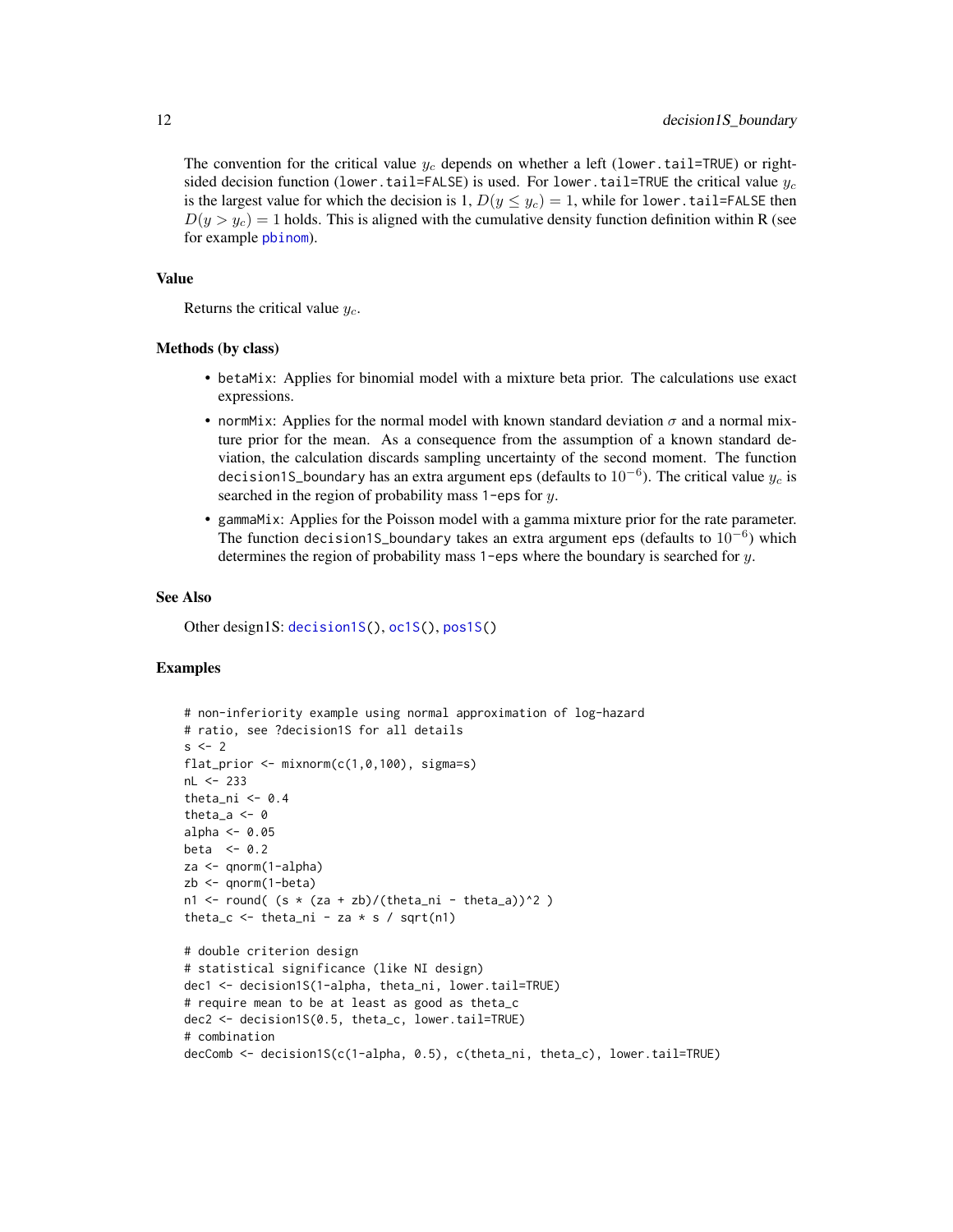#### <span id="page-12-0"></span>decision2S 13

```
# critical value of double criterion design
decision1S_boundary(flat_prior, nL, decComb)
# ... is limited by the statistical significance ...
decision1S_boundary(flat_prior, nL, dec1)
# ... or the indecision point (whatever is smaller)
decision1S_boundary(flat_prior, nL, dec2)
```
#### <span id="page-12-1"></span>decision2S *Decision Function for 2 Sample Designs*

#### Description

The function sets up a 2 sample one-sided decision function with an arbitrary number of conditions on the difference distribution.

#### Usage

```
decision2S(
 pc = 0.975,
 qc = 0,lower.tail = TRUE,link = c("identity", "logit", "log")
)
oc2Sdecision(
 pc = 0.975,
 qc = 0,lower.tail = TRUE,
 link = c("identity", "logit", "log")
\lambda
```
#### Arguments

| рc         | Vector of critical cumulative probabilities of the difference distribution.                                                                               |
|------------|-----------------------------------------------------------------------------------------------------------------------------------------------------------|
| qc         | Vector of respective critical values of the difference distribution. Must match<br>the length of pc.                                                      |
| lower.tail | Logical; if TRUE (default), probabilities are $P(X \le x)$ , otherwise, $P(X > x)$ .                                                                      |
| link       | Enables application of a link function prior to evaluating the difference distribu-<br>tion. Can take one of the values identity (default), logit or log. |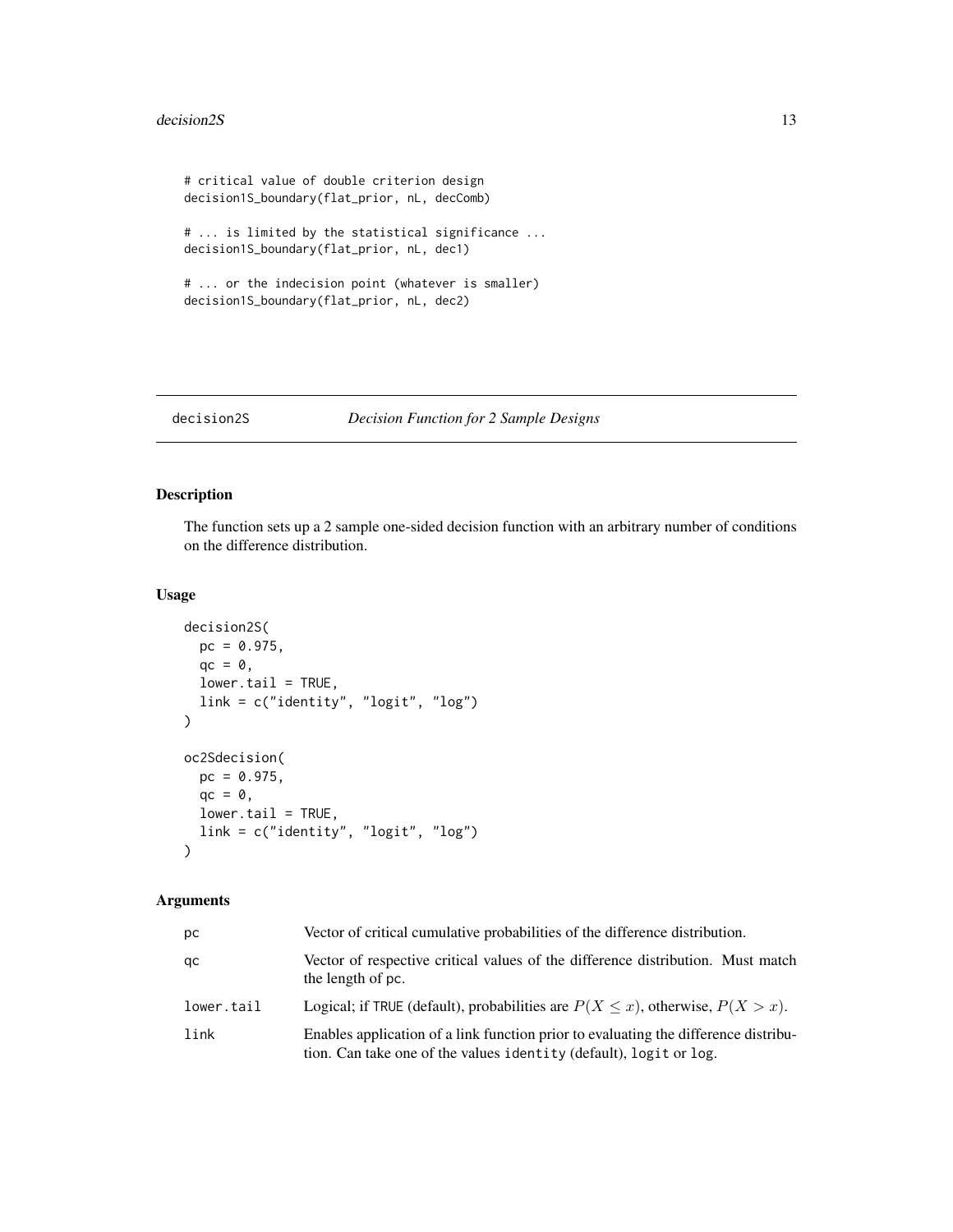#### <span id="page-13-0"></span>Details

This function creates a one-sided decision function on the basis of the difference distribution in a 2 sample situation. To support double criterion designs, see *Neuenschwander et al., 2010*, an arbitrary number of criterions can be given. The decision function demands that the probability mass below the critical value qc of the difference  $x_1 - x_2$  is at least pc. Hence, for lower.tail=TRUE condition  $i$  is equivalent to

$$
P(x_1 - x_2 \le q_{c,i}) > p_{c,i}
$$

and the decision function is implemented as indicator function using the heavy-side step function H which is 0 for  $x \le 0$  and 1 for  $x > 0$ . As all conditions must be met, the final indicator function returns

$$
\Pi_i H_i (P(x_1 - x_2 \le q_{c,i}) - p_{c,i}),
$$

which is 1 if all conditions are met and 0 otherwise. For lower, tail=FALSE differences must be greater than the given quantiles qc.

Note that whenever a link other than identity is requested, then the underlying densities are first transformed using the link function and then the probabilties for the differences are calculated in the transformed space. Hence, for a binary endpoint the default identity link will calculate risk differences, the logit link will lead to decisions based on the differences in logits corresponding to a criterion based on the log-odds. The log link will evaluate ratios instead of absolute differences which could be useful for a binary endpoint or counting rates. The respective critical quantiles qc must be given on the transformed scale.

#### Value

The function returns a decision function which takes three arguments. The first and second argument are expected to be mixture (posterior) distributions from which the difference distribution is formed and all conditions are tested. The third argument determines if the function acts as an indicator function or if the function returns the distance from the decision boundary for each condition in log-space. That is, the distance is 0 at the decision boundary, negative for a 0 decision and positive for a 1 decision.

#### Functions

• oc2Sdecision: Deprecated old function name. Please use decision2S instead.

#### References

Gsponer T, Gerber F, Bornkamp B, Ohlssen D, Vandemeulebroecke M, Schmidli H.A practical guide to Bayesian group sequential designs. *Pharm. Stat.*. 2014; 13: 71-80

#### See Also

Other design2S: [decision2S\\_boundary\(](#page-14-1)), [oc2S\(](#page-46-1)), [pos2S\(](#page-55-1))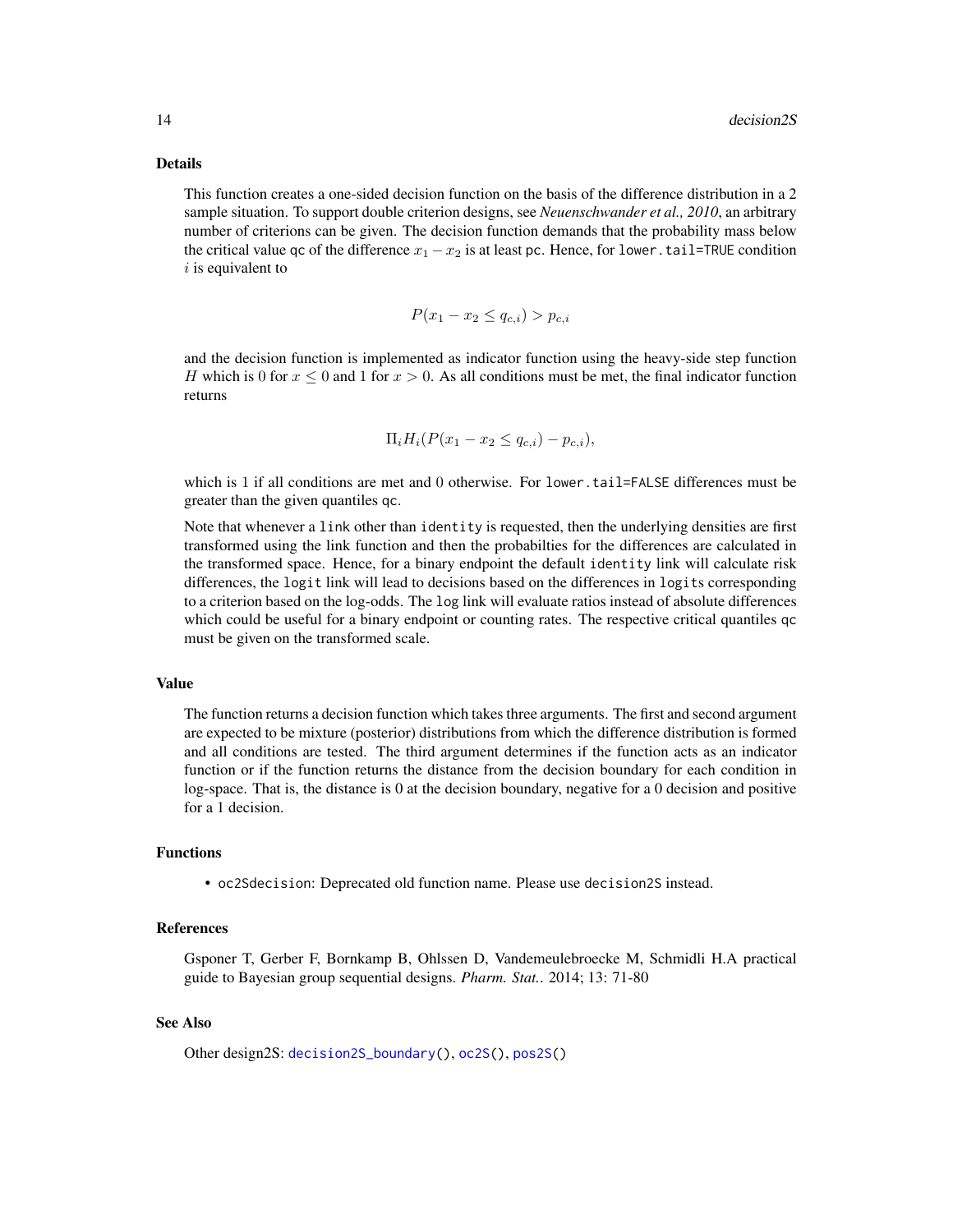#### <span id="page-14-0"></span>Examples

```
# see Gsponer et al., 2010
priorT <- mixnorm(c(1, 0, 0.001), sigma=88, param="mn")
priorP <- mixnorm(c(1, -49, 20 ), sigma=88, param="mn")
# the success criteria is for delta which are larger than some
# threshold value which is why we set lower.tail=FALSE
successCrit <- decision2S(c(0.95, 0.5), c(0, 50), FALSE)
# the futility criterion acts in the opposite direction
futilityCrit <- decision2S(c(0.90) , c(40), TRUE)
print(successCrit)
print(futilityCrit)
# consider decision for specific outcomes
postP_interim <- postmix(priorP, n=10, m=-50)
postT_interim <- postmix(priorT, n=20, m=-80)
futilityCrit( postP_interim, postT_interim )
successCrit( postP_interim, postT_interim )
# Binary endpoint with double criterion decision on log-odds scale
# 95% certain positive difference and an odds ratio of 2 at least
decL2 \leq decision2S(c(0.95, 0.5), c(0, log(2)), lower.tail=FALSE, link="logit")
# 95% certain positive difference and an odds ratio of 3 at least
decL3 \leq decision2S(c(0.95, 0.5), c(0, log(3)), lower.tail=FALSE, link="logit")
# data scenario
post1 <- postmix(mixbeta(c(1, 1, 1)), n=40, r=10)
post2 <- postmix(mixbeta(c(1, 1, 1)), n=40, r=18)
# positive outcome and a median odds ratio of at least 2 ...
decL2(post2, post1)
# ... but not more than 3
decL3(post2, post1)
```
<span id="page-14-1"></span>decision2S\_boundary *Decision Boundary for 2 Sample Designs*

#### Description

The decision2S\_boundary function defines a 2 sample design (priors, sample sizes, decision function) for the calculation of the decision boundary. A function is returned which calculates the critical value of the first sample  $y_{1,c}$  as a function of the outcome in the second sample  $y_2$ . At the decision boundary, the decision function will change between 0 (failure) and 1 (success) for the respective outcomes.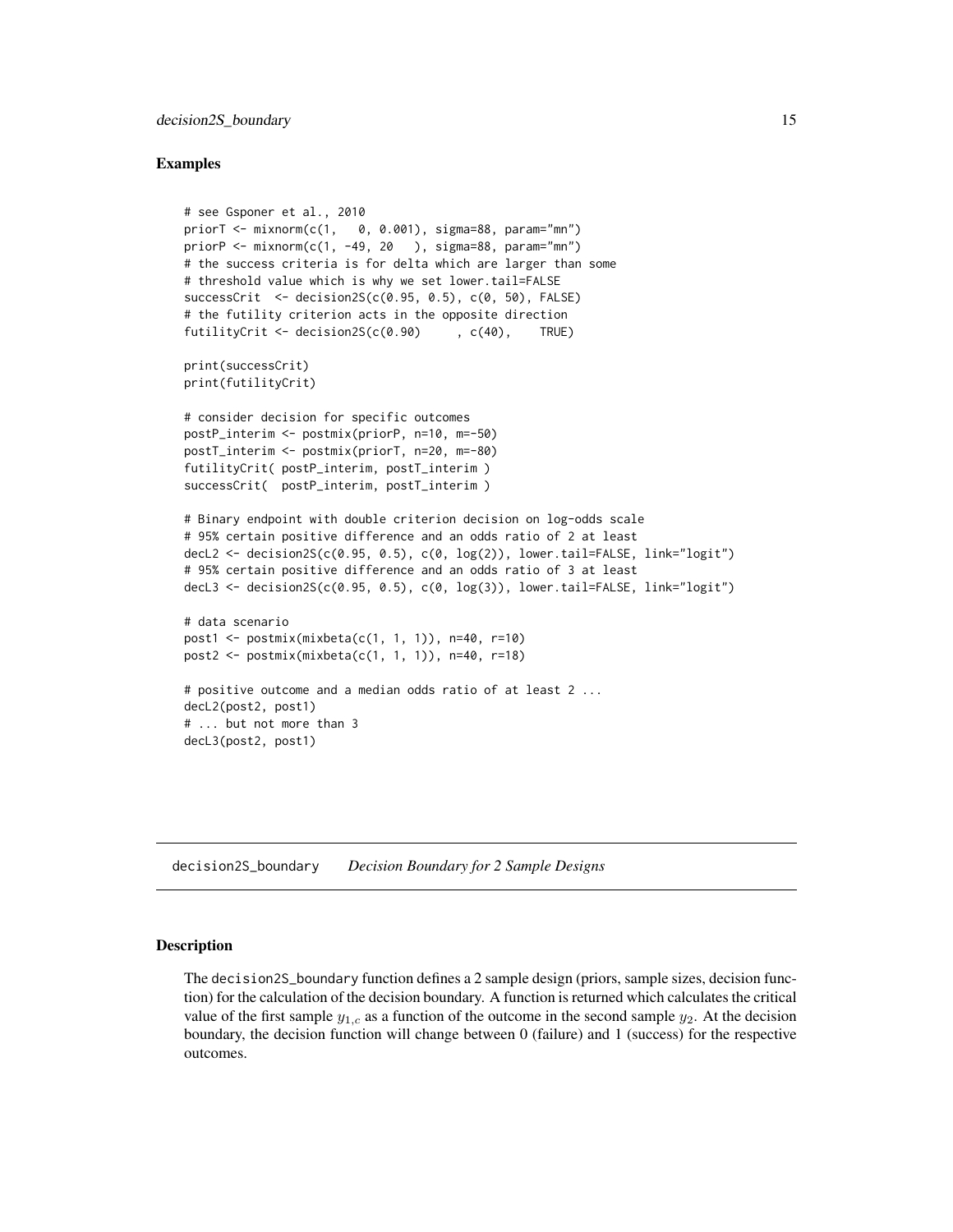#### Usage

```
decision2S_boundary(prior1, prior2, n1, n2, decision, ...)
## S3 method for class 'betaMix'
decision2S_boundary(prior1, prior2, n1, n2, decision, eps, ...)
## S3 method for class 'normMix'
decision2S_boundary(
 prior1,
 prior2,
 n1,
 n2,
 decision,
 sigma1,
 sigma2,
 eps = 1e-06,
 Ngrid = 10,
  ...
)
```

```
## S3 method for class 'gammaMix'
decision2S_boundary(prior1, prior2, n1, n2, decision, eps = 1e-06, ...)
```
#### Arguments

| prior1   | Prior for sample 1.                                                                                                                 |
|----------|-------------------------------------------------------------------------------------------------------------------------------------|
| prior2   | Prior for sample 2.                                                                                                                 |
| n1, n2   | Sample size of the respective samples. Sample size n1 must be greater than 0<br>while sample size n2 must be greater or equal to 0. |
| decision | Two-sample decision function to use; see decision2S.                                                                                |
| $\cdots$ | Optional arguments.                                                                                                                 |
| eps      | Support of random variables are determined as the interval covering 1-eps prob-<br>ability mass. Defaults to $10^{-6}$ .            |
| sigma1   | The fixed reference scale of sample 1. If left unspecified, the default reference<br>scale of the prior 1 is assumed.               |
| sigma2   | The fixed reference scale of sample 2. If left unspecified, the default reference<br>scale of the prior 2 is assumed.               |
| Ngrid    | Determines density of discretization grid on which decision function is evaluated<br>(see below for more details).                  |

#### Details

For a 2 sample design the specification of the priors, the sample sizes and the decision function,  $D(y_1, y_2)$ , uniquely defines the decision boundary

$$
D_1(y_2) = \max_{y_1} \{ D(y_1, y_2) = 1 \},\
$$

<span id="page-15-0"></span>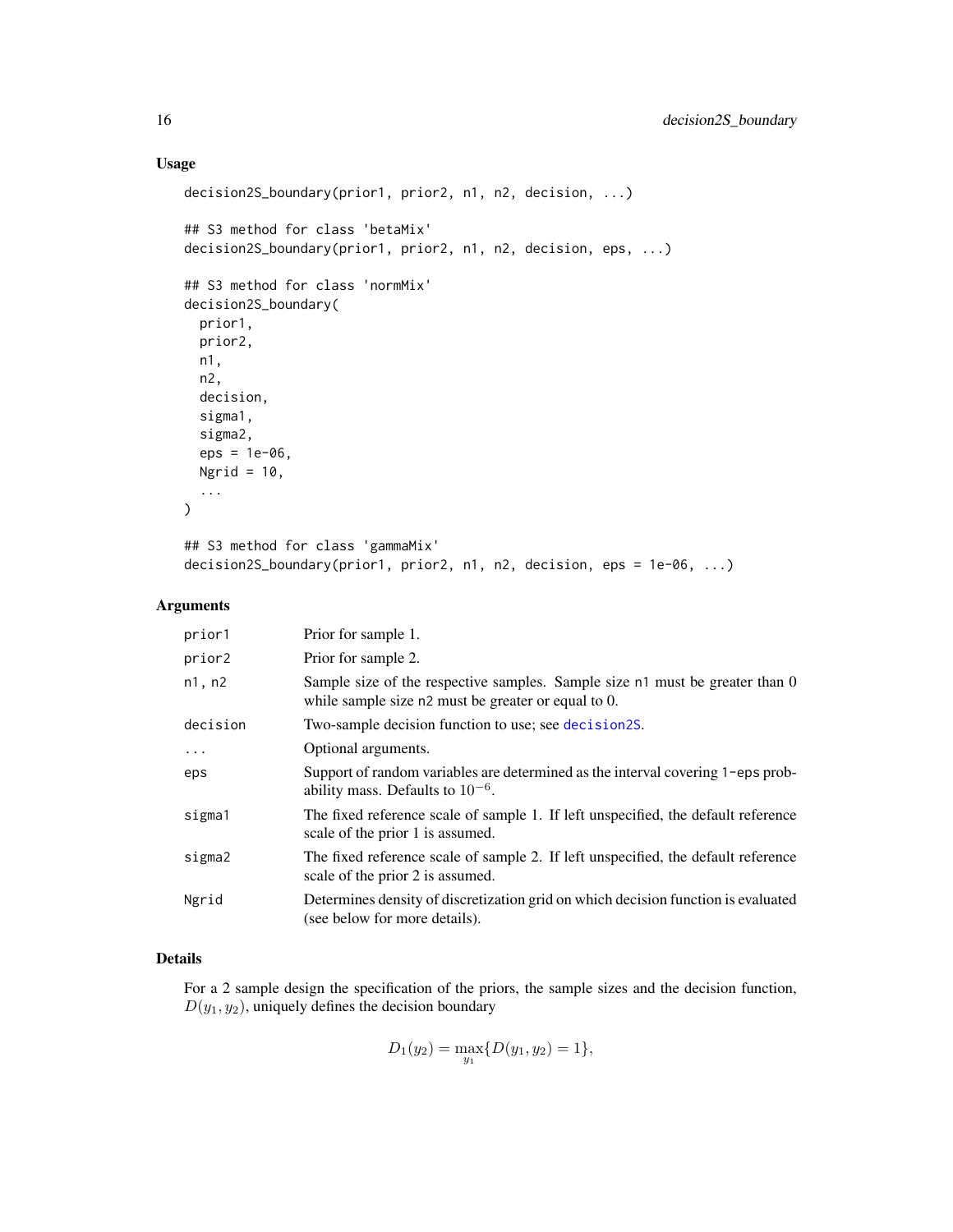<span id="page-16-0"></span>which is the critical value of  $y_{1,c}$  conditional on the value of  $y_2$  whenever the decision  $D(y_1, y_2)$ function changes its value from 0 to 1 for a decision function with lower.tail=TRUE (otherwise the definition is  $D_1(y_2) = \max_{y_1} \{D(y_1, y_2) = 0\}$ . The decision function may change at most at a single critical value for given  $y_2$  as only one-sided decision functions are supported. Here,  $y_2$ is defined for binary and Poisson endpoints as the sufficient statistic  $y_2 = \sum_{i=1}^{n_2} y_{2,i}$  and for the normal case as the mean  $\bar{y}_2 = 1/n_2 \sum_{i=1}^{n_2} y_{2,i}$ .

#### Value

Returns a function with a single argument. This function calculates in dependence of the outcome  $y_2$  in sample 2 the critical value  $y_{1,c}$  for which the defined design will change the decision from 0 to 1 (or vice versa, depending on the decision function).

#### Methods (by class)

- betaMix: Applies for binomial model with a mixture beta prior. The calculations use exact expressions. If the optional argument eps is defined, then an approximate method is used which limits the search for the decision boundary to the region of 1-eps probability mass. This is useful for designs with large sample sizes where an exact approach is very costly to calculate.
- normMix: Applies for the normal model with known standard deviation  $\sigma$  and normal mixture priors for the means. As a consequence from the assumption of a known standard deviation, the calculation discards sampling uncertainty of the second moment. The function has two extra arguments (with defaults): eps  $(10^{-6})$  and Ngrid (10). The decision boundary is searched in the region of probability mass 1-eps, respectively for  $y_1$  and  $y_2$ . The continuous decision function is evaluated at a discrete grid, which is determined by a spacing with  $\delta_2 = \sigma_2 / \sqrt{N_{grid}}$ . Once the decision boundary is evaluated at the discrete steps, a spline is used to inter-polate the decision boundary at intermediate points.
- gammaMix: Applies for the Poisson model with a gamma mixture prior for the rate parameter. The function decision2S\_boundary takes an extra argument eps (defaults to  $10^{-6}$ ) which determines the region of probability mass 1-eps where the boundary is searched for  $y_1$  and  $y_2$ , respectively.

#### See Also

Other design2S: [decision2S\(](#page-12-1)), [oc2S\(](#page-46-1)), [pos2S\(](#page-55-1))

#### Examples

```
# see ?decision2S for details of example
priorT <- mixnorm(c(1, 0, 0.001), sigma=88, param="mn")
priorP <- mixnorm(c(1, -49, 20 ), sigma=88, param="mn")
# the success criteria is for delta which are larger than some
# threshold value which is why we set lower.tail=FALSE
successCrit \leq - decision2S(c(0.95, 0.5), c(0.50), FALSE)# the futility criterion acts in the opposite direction
futilityCrit <- decision2S(c(0.90) , c(40), TRUE)
```
# success criterion boundary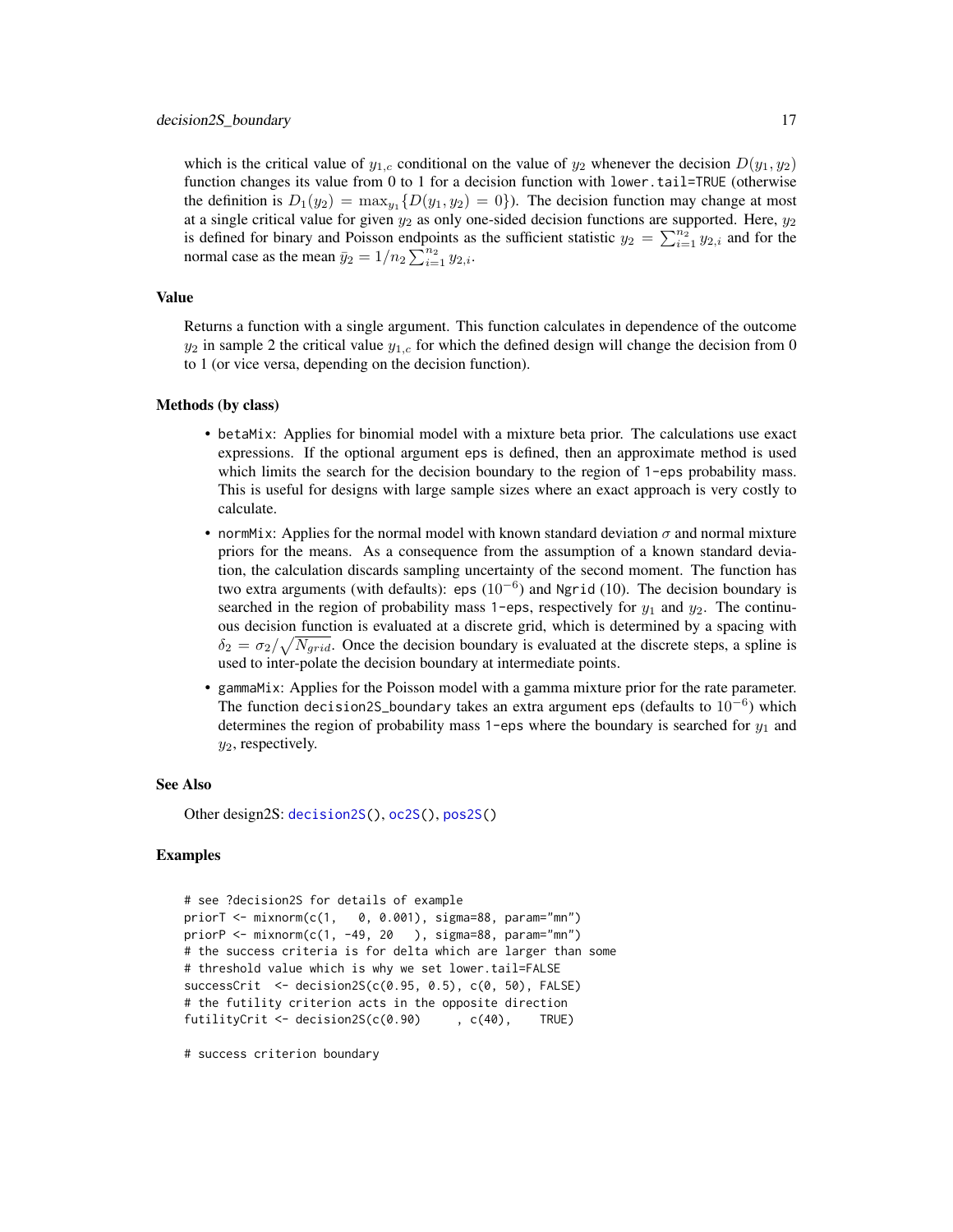```
successBoundary <- decision2S_boundary(priorP, priorT, 10, 20, successCrit)
# futility criterion boundary
futilityBoundary <- decision2S_boundary(priorP, priorT, 10, 20, futilityCrit)
curve(successBoundary(x), -25:25 - 49, xlab="y2", ylab="critical y1")
curve(futilityBoundary(x), lty=2, add=TRUE)
# hence, for mean in sample 2 of 10, the critical value for y1 is
y1c <- futilityBoundary(-10)
# around the critical value the decision for futility changes
futilityCrit(postmix(priorP, m=y1c+1E-3, n=10), postmix(priorT, m=-10, n=20))
futilityCrit(postmix(priorP, m=y1c-1E-3, n=10), postmix(priorT, m=-10, n=20))
```
ess *Effective Sample Size for a Conjugate Prior*

#### Description

Calculates the Effective Sample Size (ESS) for a mixture prior. The ESS indicates how many experimental units the prior is roughly equivalent to.

#### Usage

```
ess(mix, method = c("elir", "moment", "mortia"), ...)## S3 method for class 'betaMix'
ess(mix, method = c("elir", "moment", "mortia"), ..., s = 100)## S3 method for class 'gammaMix'
ess(mix, method = c("elir", "moment", "mortta"), ..., s = 100, eps = 1e-04)## S3 method for class 'normMix'
ess(min, method = c("elir", "moment", "mortia"), ..., sigma, s = 100)
```
#### Arguments

| mix     | Prior (mixture of conjugate distributions).                                                                                                               |
|---------|-----------------------------------------------------------------------------------------------------------------------------------------------------------|
| method  | Selects the used method. Can be either elir (default), moment or morita.                                                                                  |
| $\cdot$ | Optional arguments applicable to specific methods.                                                                                                        |
| S       | For morita method large constant to ensure that the prior scaled by this value is<br>vague (default 100); see Morita et al. (2008) for details.           |
| eps     | Probability mass left out from the numerical integration of the expected infor-<br>mation for the Poisson-Gamma case of Morita method (defaults to 1E-4). |
| sigma   | reference scale.                                                                                                                                          |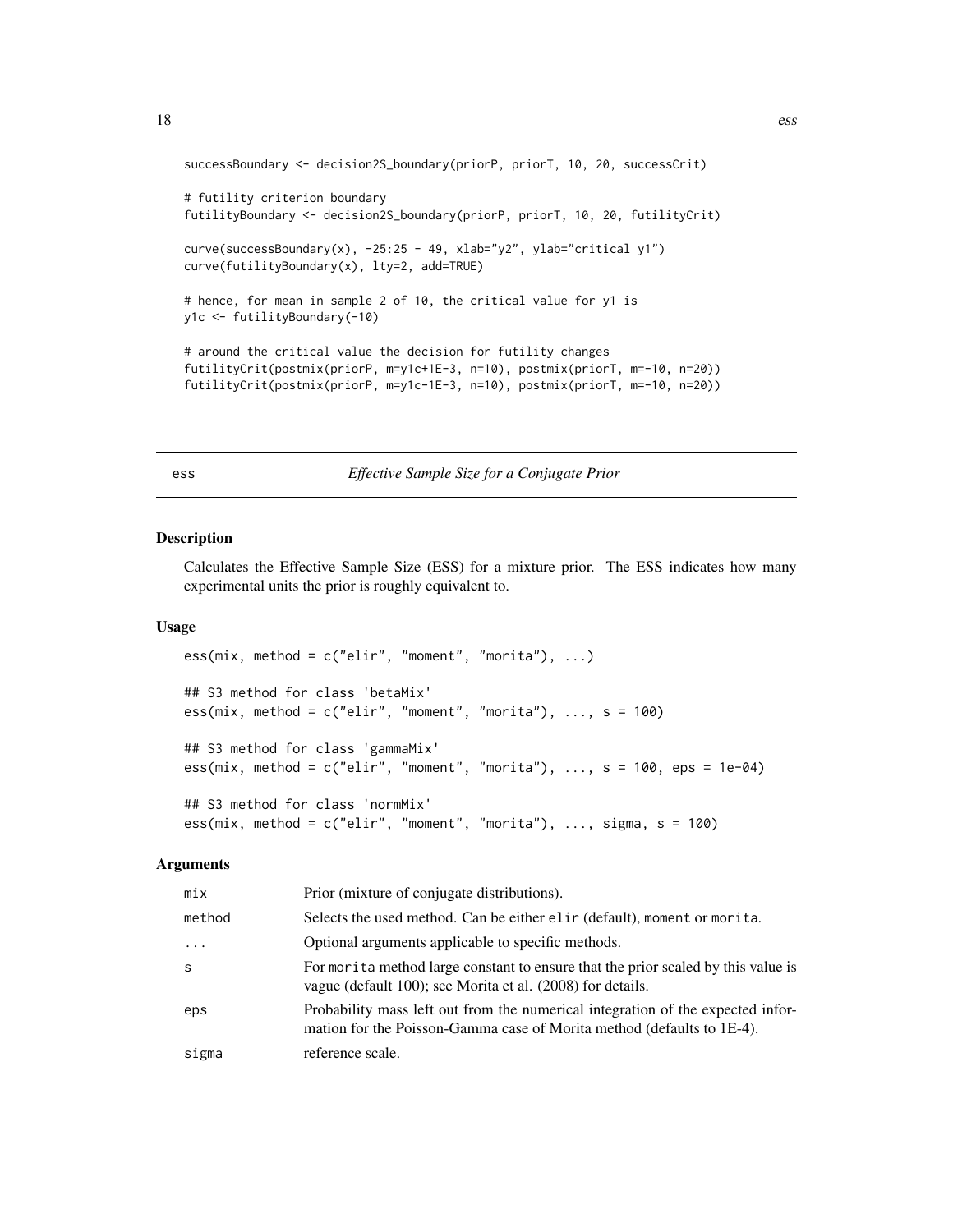#### Details

The ESS is calculated using either the expected local information ratio (elir) *Neuenschwander et al. (submitted)*, the moments approach or the method by *Morita et al. (2008)*.

The elir approach is the only ESS which fulfills predictive consistency. The predictive consistency of the ESS requires that the ESS of a prior is the same as averaging the posterior ESS after a fixed amount of events over the prior predictive distribution from which the number of forward simulated events is subtracted. The elir approach results in ESS estimates which are neither conservative nor liberal whereas the moments method yields conservative and the morita method liberal results. See the example section for a demonstration of predictive consistency.

For the moments method the mean and standard deviation of the mixture are calculated and then approximated by the conjugate distribution with the same mean and standard deviation. For conjugate distributions, the ESS is well defined. See the examples for a step-wise calculation in the beta mixture case.

The Morita method used here evaluates the mixture prior at the mode instead of the mean as proposed originally by Morita. The method may lead to very optimistic ESS values, especially if the mixture contains many components. The calculation of the Morita approach here follows the approach presented in Neuenschwander B. et all (2019) which avoids the need for a minimization and does not restrict the ESS to be an integer.

#### Value

Returns the ESS of the prior as floating point number.

#### Methods (by class)

- betaMix: ESS for beta mixtures.
- gammaMix: ESS for gamma mixtures.
- normMix: ESS for normal mixtures.

#### Supported Conjugate Prior-Likelihood Pairs

| <b>Prior/Posterior</b> | Likelihood                       | <b>Predictive</b>         | <b>Summaries</b> |
|------------------------|----------------------------------|---------------------------|------------------|
| <b>Beta</b>            | <b>Binomial</b>                  | Beta-Binomial             | n. r             |
| Normal                 | Normal ( <i>fixed</i> $\sigma$ ) | Normal                    | n, m, se         |
| Gamma                  | Poisson                          | Gamma-Poisson             | n.m              |
| Gamma                  | Exponential                      | Gamma-Exp (not supported) | n, m             |

#### References

Morita S, Thall PF, Mueller P. Determining the effective sample size of a parametric prior. *Biometrics* 2008;64(2):595-602.

Neuenschwander B, Weber S, Schmidli H, O'Hagen A. Predictively Consistent Prior Effective Sample Sizes. *pre-print* 2019; arXiv:1907.04185

ess and the set of the set of the set of the set of the set of the set of the set of the set of the set of the set of the set of the set of the set of the set of the set of the set of the set of the set of the set of the s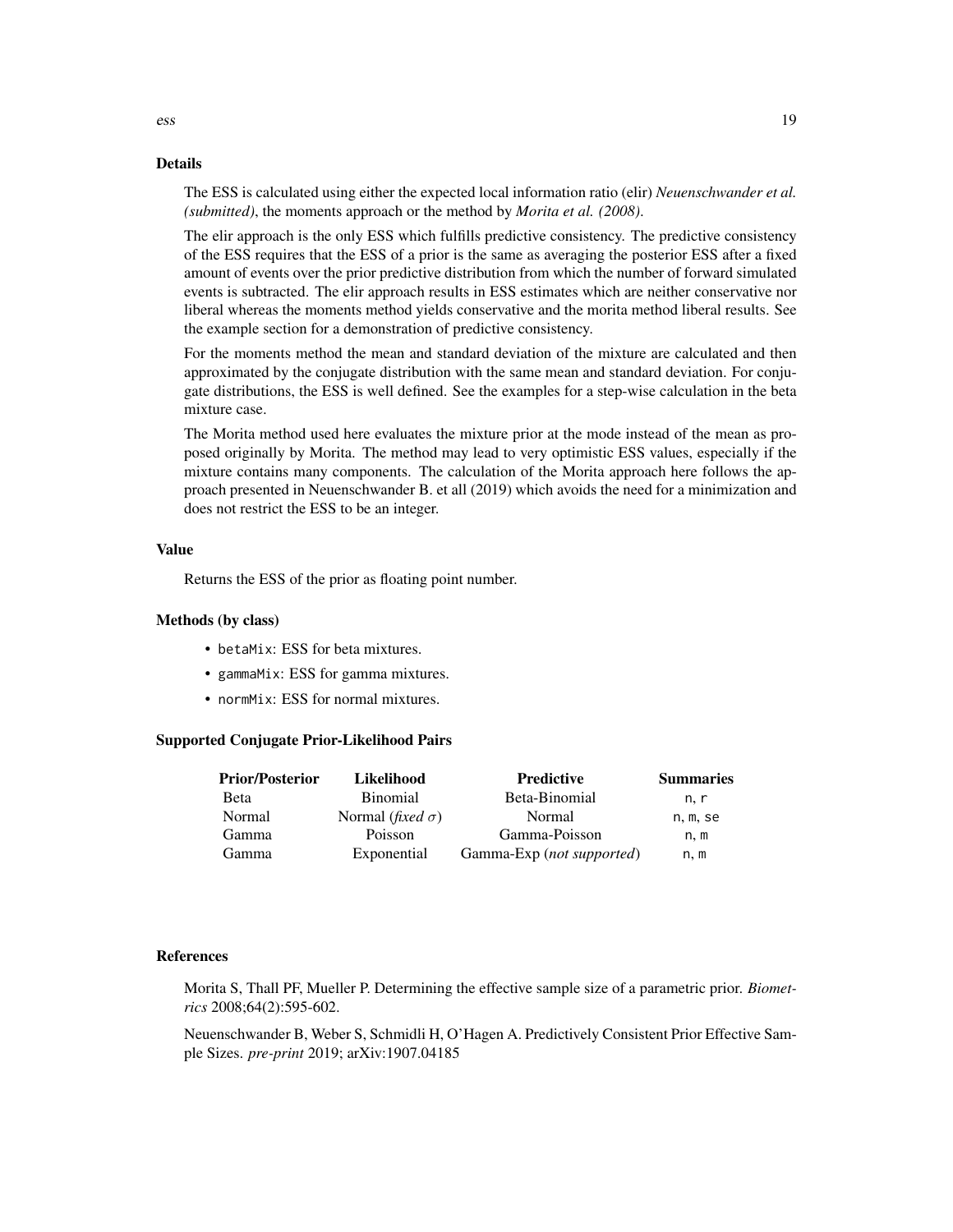#### Examples

```
# Conjugate Beta example
a \leq -5b \le -15prior \leq mixbeta(c(1, a, b))
ess(prior)
(a+b)# Beta mixture example
bmix <- mixbeta(rob=c(0.2, 1, 1), inf=c(0.8, 10, 2))
ess(bmix, "elir")
ess(bmix, "moment")
# moments method is equivalent to
# first calculate moments
bmix_sum <- summary(bmix)
# then calculate a and b of a matching beta
ab_matched <- ms2beta(bmix_sum["mean"], bmix_sum["sd"])
# finally take the sum of a and b which are equivalent
# to number of responders/non-responders respectivley
round(sum(ab_matched))
ess(bmix, method="morita")
# Predictive consistency of elir
n_forward <- 1E2
bmixPred <- preddist(bmix, n=n_forward)
pred_samp <- rmix(bmixPred, 1E3)
pred_ess <- sapply(pred_samp, function(r) ess(postmix(bmix, r=r, n=n_forward), "elir") )
ess(bmix, "elir")
mean(pred_ess) - n_forward
# Normal mixture example
nmix <- mixnorm(rob=c(0.5, 0, 2), inf=c(0.5, 3, 4), sigma=10)
ess(nmix, "elir")
ess(nmix, "moment")
## the reference scale determines the ESS
sigma(nmix) <- 20
ess(nmix)
# Gamma mixture example
gmix <- mixgamma(rob=c(0.3, 20, 4), inf=c(0.7, 50, 10))
ess(gmix) ## interpreted as appropriate for a Poisson likelihood (default)
```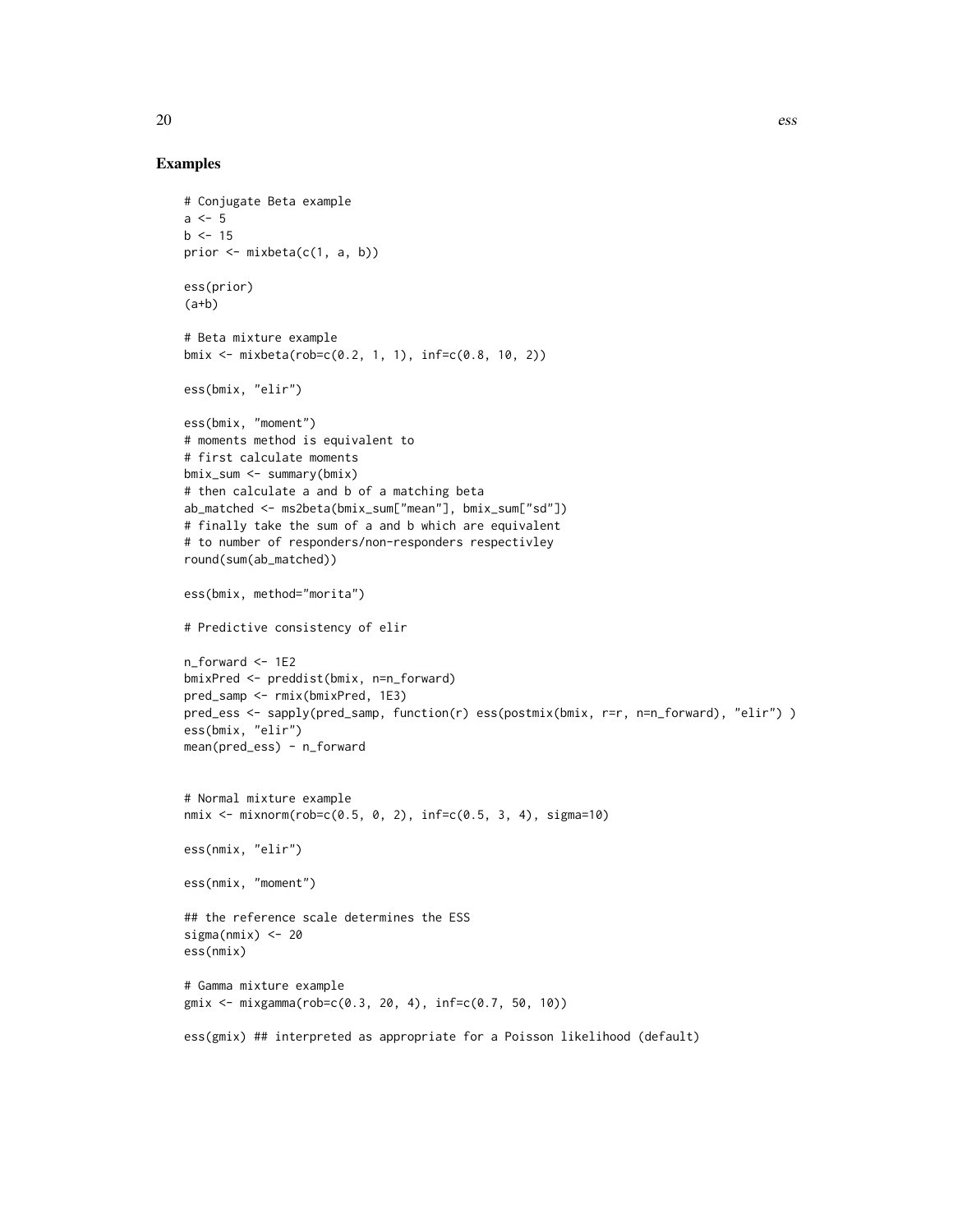```
likelihood(gmix) <- "exp"
ess(gmix) ## interpreted as appropriate for an exponential likelihood
```
<span id="page-20-1"></span>forest\_plot *Forest Plot*

#### Description

Creates a forest plot for [gMAP](#page-21-1) analysis objects.

#### Usage

```
forest_plot(
 x,
 prob = 0.95,
 est = c("both", "MAP", "Mean", "none"),
 model = c("stratified", "both", "meta"),
 point_est = c("median", "mean"),
 size = 1.25,
 alpha = 0.5)
```
#### Arguments

| $\mathsf{x}$ | gMAP object.                                                                                                  |
|--------------|---------------------------------------------------------------------------------------------------------------|
| prob         | confidence interval width and probability mass of credible intervals.                                         |
| est          | can be set to one of both (default), MAP, Mean or none. Controls which model<br>estimates are to be included. |
| model        | controls which estimates are displayed per study. Either stratified (default),<br>both or meta.               |
| point_est    | shown point estimate. Either median (default) or mean.                                                        |
| size         | controls point and linesize.                                                                                  |
| alpha        | transparency of reference line. Setting alpha=0 suppresses the reference line.                                |

#### Details

The function creates a forest plot suitable for [gMAP](#page-21-1) analyses. Note that the Meta-Analytic-Predictive prior is included by default in the plot as opposed to only showing the estimated model mean. See the examples below to obtain standard forest plots.

Also note that the plot internally flips the x and y-axis. Therefore, if you want to manipulate the x-axis, you have to give commands affecting the y-axis (see examples).

#### Value

The function returns a **ggplot2** plot object.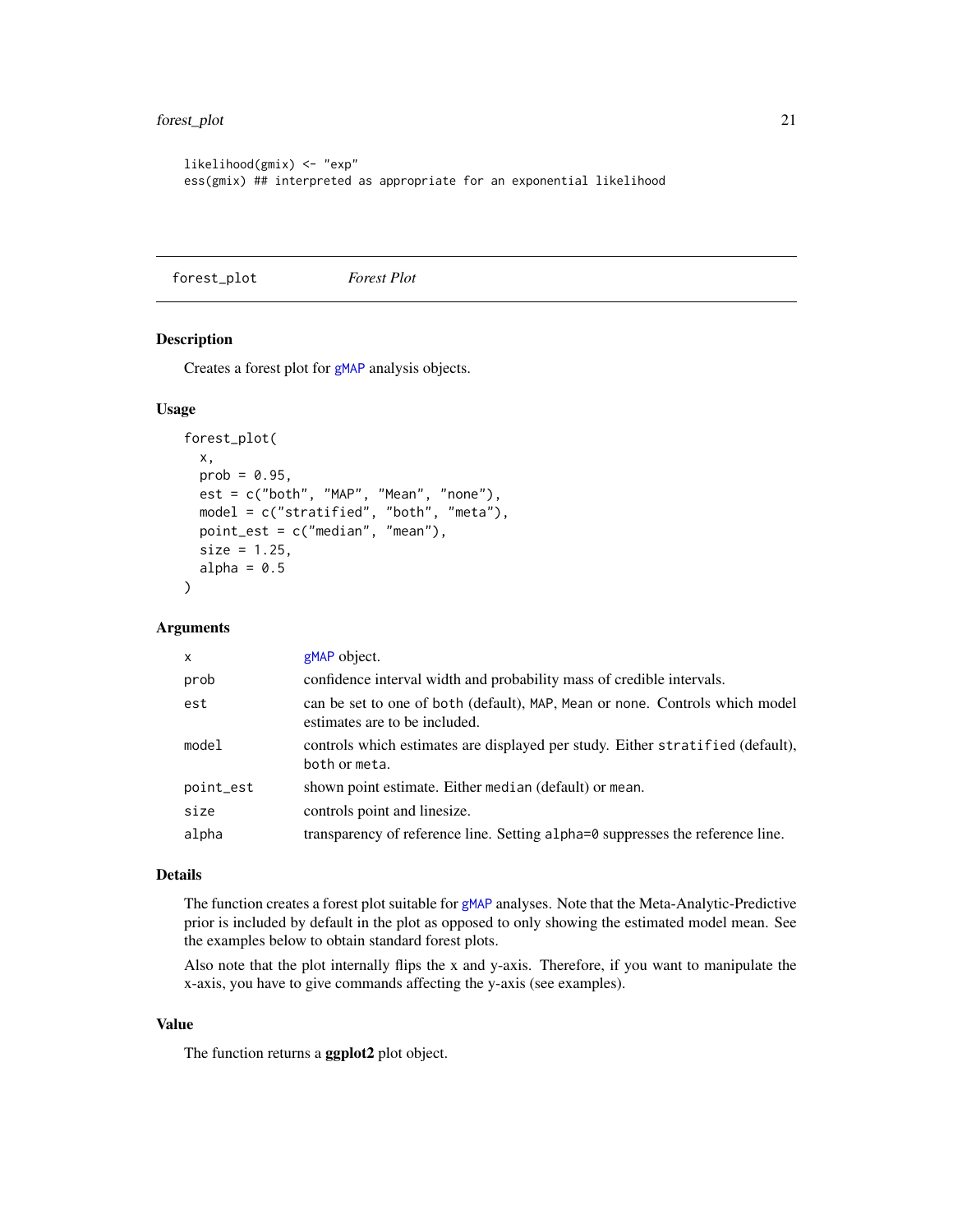#### <span id="page-21-0"></span>Customizing ggplot2 plots

The returned plot is a **ggplot2** object. Please refer to the "Customizing Plots" vignette which is part of RBesT documentation for an introduction. For simple modifications (change labels, add reference lines, ...) consider the commands found in [bayesplot-helpers](#page-0-0). For more advanced customizations please use the ggplot2 package directly. A description of the most common tasks can be found in the [R Cookbook](http://www.cookbook-r.com/Graphs/) and a full reference of available commands can be found at the [ggplot2 documentation site.](https://ggplot2.tidyverse.org/reference/)

#### See Also

[gMAP](#page-21-1)

#### Examples

```
# we consider the example AS MAP analysis
example(AS)
# default forest plot for a gMAP analysis
forest_plot(map_AS)
# standard forest plot (only stratified estimate and Mean)
forest_plot(map_AS, est=c("Mean"), model="stratified")
# to further customize these plots, first load bayesplot and ggplot2
library(bayesplot)
library(ggplot2)
# to make plots with red colors, big fonts for presentations, suppress
# the x axis label and add another title (with a subtitle)
color_scheme_set("red")
theme_set(theme_default(base_size=16))
forest_plot(map_AS, size=2) +
  yaxis_title(FALSE) +
     ggtitle("Ankylosing Spondylitis Forest Plot",
             subtitle="Control Group Response Rate")
# the defaults are set with
color_scheme_set("blue")
theme_set(theme_default(base_size=12))
```
<span id="page-21-1"></span>gMAP *Meta-Analytic-Predictive Analysis for Generalized Linear Models*

#### Description

Meta-Analytic-Predictive (MAP) analysis for generalized linear models suitable for normal, binary, or Poisson data. Model specification and overall syntax follows mainly [glm](#page-0-0) conventions.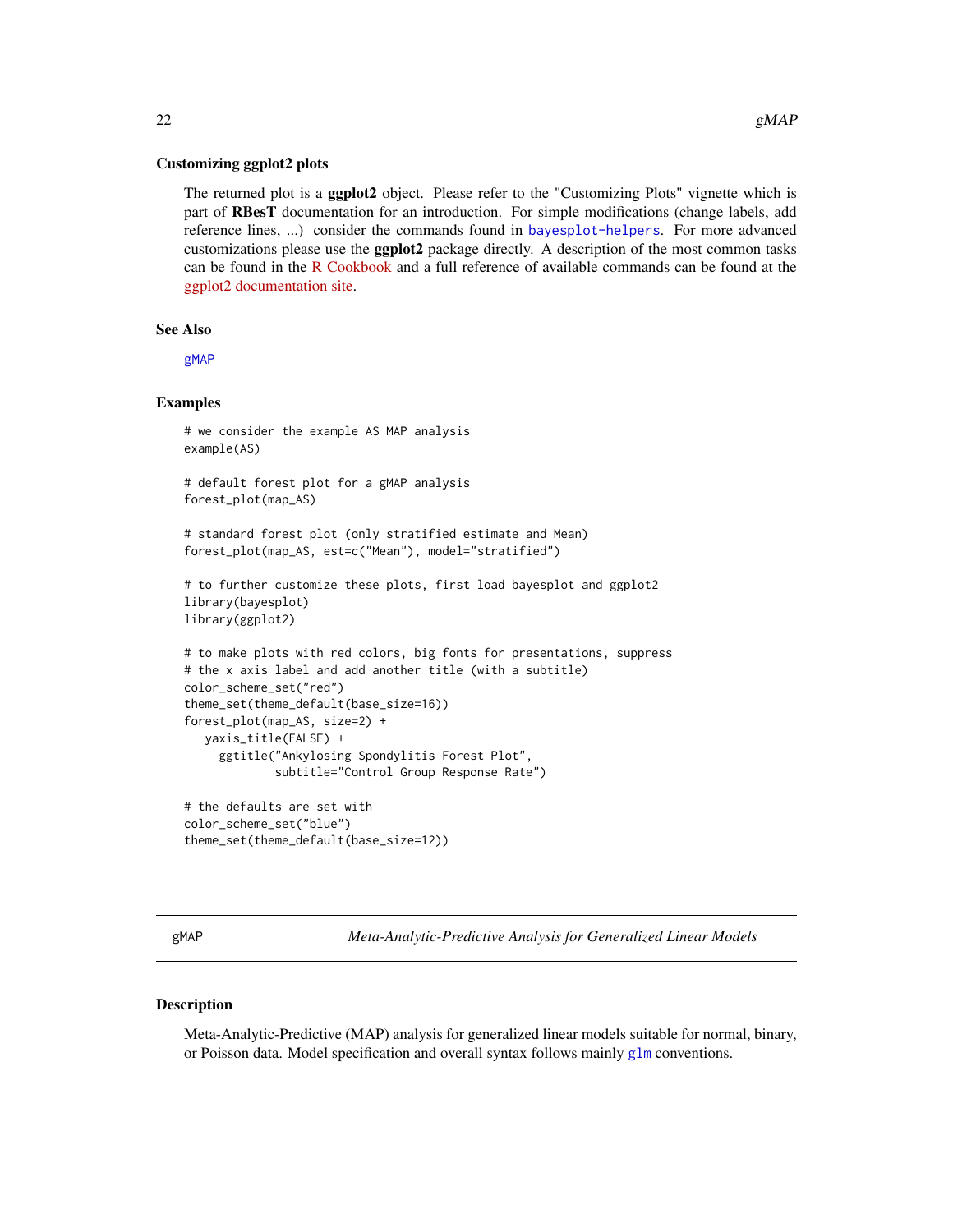$gMAP$  23

Usage

```
gMAP(
  formula,
  family = gaussian,
  data,
 weights,
  offset,
  tau.strata,
  tau.dist = c("HalfNormal", "TruncNormal", "Uniform", "Gamma", "InvGamma",
    "LogNormal", "TruncCauchy", "Exp", "Fixed"),
  tau.prior,
  tau.strata.pred = 1,
  beta.prior,
  prior_PD = FALSE,
 REdist = c("normal", "t"),
  t.df = 5,
  contrasts = NULL,
  iter = getOption("RBesT.MC.iter", 6000),
  warmup = getOption("RBesT.MC.warmup", 2000),
  thin = getOption("RBesT.MC.thin", 4),
  init = getOption("RBesT.MC.init", 1),
  chains = getOption("RBesT.MC.chains", 4),
  cores = getOption("mc.cores", 1L)
)
## S3 method for class 'gMAP'
print(x, digits = 3, probs = c(0.025, 0.5, 0.975), ...)
## S3 method for class 'gMAP'
fitted(object, type = c("response", "link"), probs = c(0.025, 0.5, 0.975), ...)
## S3 method for class 'gMAP'
coef(object, probs = c(0.025, 0.5, 0.975), ...)## S3 method for class 'gMAP'
as.matrix(x, \ldots)## S3 method for class 'gMAP'
summary(
 object,
  type = c("response", "link"),
 probs = c(0.025, 0.5, 0.975),
  ...
)
```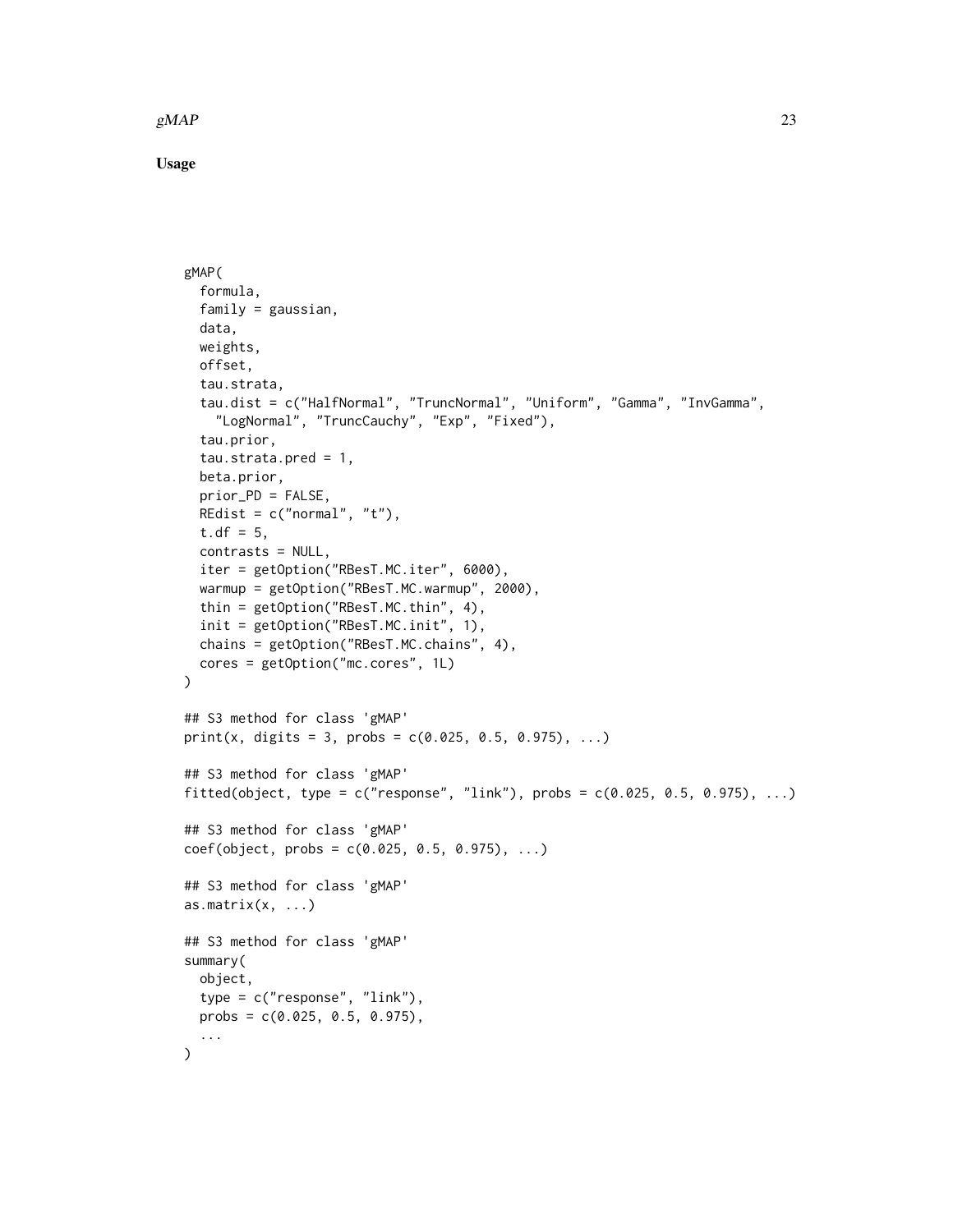## <span id="page-23-0"></span>Arguments

| formula         | the model formula describing the linear predictor and encoding the grouping;<br>see details                                                                                                                        |
|-----------------|--------------------------------------------------------------------------------------------------------------------------------------------------------------------------------------------------------------------|
| family          | the family of distributions defining the statistical model (binomial, gaussian,<br>or poisson)                                                                                                                     |
| data            | optional data frame containing the variables of the model. If not found in data,<br>the variables are taken from environment (formula).                                                                            |
| weights         | optional weight vector; see details below.                                                                                                                                                                         |
| offset          | offset term in statistical model used for Poisson data                                                                                                                                                             |
| tau.strata      | sets the exchangability stratum per study. That is, it is expected that each study<br>belongs to a single stratum. Default is to assign all studies to stratum 1. See<br>section differential heterogeniety below. |
| tau.dist        | type of prior distribution for tau; supported priors are HalfNormal (default),<br>TruncNormal, Uniform, Gamma, InvGamma, LogNormal, TruncCauchy, Exp and<br>Fixed.                                                 |
| tau.prior       | parameters of prior distribution for tau; see section prior specification below.                                                                                                                                   |
| tau.strata.pred |                                                                                                                                                                                                                    |
|                 | the index for the prediction stratum; default is 1.                                                                                                                                                                |
| beta.prior      | mean and standard deviation for normal priors of regression coefficients, see<br>section prior specification below.                                                                                                |
| prior_PD        | logical to indicate if the prior predictive distribution should be sampled (no con-<br>ditioning on the data). Defaults to FALSE.                                                                                  |
| REdist          | type of random effects distribution. Normal (default) or t.                                                                                                                                                        |
| t.df            | degrees of freedom if random-effects distribution is t.                                                                                                                                                            |
| contrasts       | an optional list; See contrasts. arg from model. matrix. default.                                                                                                                                                  |
| iter            | number of iterations (including warmup).                                                                                                                                                                           |
| warmup          | number of warmup iterations.                                                                                                                                                                                       |
| thin            | period of saving samples.                                                                                                                                                                                          |
| init            | positive number to specify uniform range on unconstrained space for random<br>initialization. See stan.                                                                                                            |
| chains          | number of Markov chains.                                                                                                                                                                                           |
| cores           | number of cores for parallel sampling of chains.                                                                                                                                                                   |
| x, object       | gMAP analysis object created by gMAP function                                                                                                                                                                      |
| digits          | number of displayed significant digits.                                                                                                                                                                            |
| probs           | defines quantiles to be reported.                                                                                                                                                                                  |
| .               | optional arguments are ignored                                                                                                                                                                                     |
| type            | sets reported scale (response (default) or link).                                                                                                                                                                  |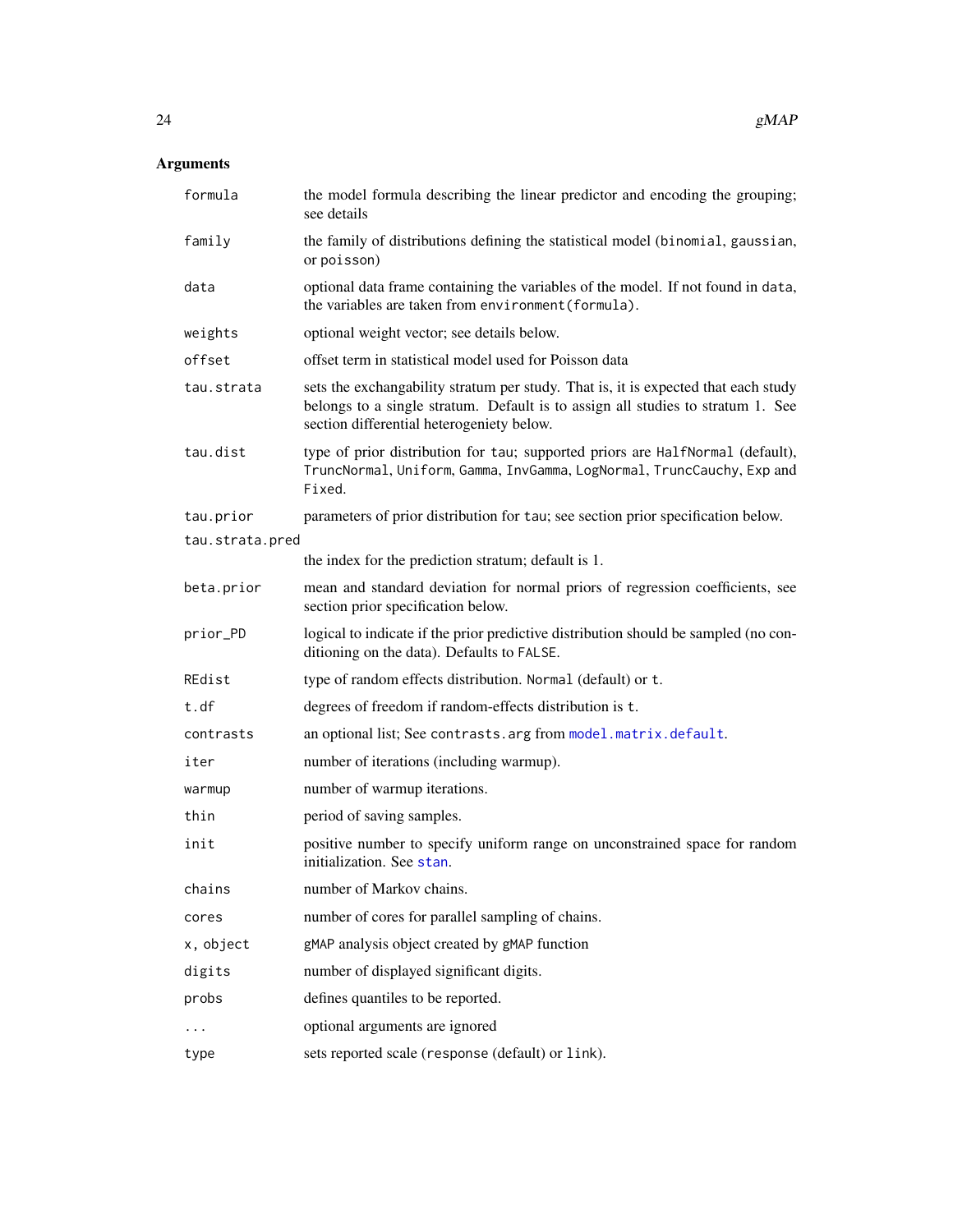#### $gMAP$  25

#### Details

The meta-analytic-predictive (MAP) approach derives a prior from historical data using a hierarchical model. The statistical model is formulated as a generalized linear mixed model for binary, normal (with fixed  $\sigma$ ) and Poisson endpoints:

$$
y_{ih}|\theta_{ih} \sim f(y_{ih}|\theta_{ih})
$$

Here,  $i = 1, \ldots, N$  is the index for observations, and  $h = 1, \ldots, H$  is the index for the grouping (usually studies). The model assumes the linear predictor for a transformed mean as

$$
g(\theta_{ih}; x_{ih}, \beta) = x_{ih} \beta + \epsilon_h
$$

with  $x_{ih}$  being the row vector of k covariates for observation i. The variance component is assumed by default normal

$$
\epsilon_h \sim N(0, \tau^2), \qquad h = 1, \dots, H
$$

Lastly, the Bayesian implementation assumes independent normal priors for the  $k$  regression coefficients and a prior for the between-group standard deviation  $\tau$  (see taud.dist for available distributions).

The MAP prior will then be derived from the above model as the conditional distribution of  $\theta_{\star}$  given the available data and the vector of covariates  $x_{\star}$  defining the overall intercept

$$
\theta_{\star}|x_{\star},y.
$$

A simple and common case arises for one observation (summary statistic) per trial. For a normal endpoint, the model then simplifies to the standard normal-normal hierarchical model. In the above notation,  $i = h = 1, \ldots, H$  and

$$
y_h | \theta_h \sim N(\theta_h, s_h^2)
$$

$$
\theta_h = \mu + \epsilon_h
$$

$$
\epsilon_h \sim N(0, \tau^2),
$$

where the more common  $\mu$  is used for the only (intercept) parameter  $\beta_1$ . Since there are no covariates, the MAP prior is simply  $Pr(\theta_{\star}|y_1, \ldots, y_H)$ .

The hierarchical model is a compromise between the two extreme cases of full pooling ( $\tau = 0$ , full borrowing, no discounting) and no pooling ( $\tau = \infty$ , no borrowing, stratification). The information content of the historical data grows with H (number of historical data items) indefinitely for full pooling whereas no information is gained in a stratified analysis. For a fixed  $\tau$ , the maximum effective sample size of the MAP prior is  $n_{\infty}$  ( $H \to \infty$ ), which for a normal endpoint with fixed  $\sigma$ is

$$
n_{\infty} = \left(\frac{\tau^2}{\sigma^2}\right)^{-1},
$$

(*Neuenschwander et al., 2010*). Hence, the ratio  $\tau/\sigma$  limits the amount of information a MAP prior is equivalent to. This allows for a classification of  $\tau$  values in relation to  $\sigma$ , which is crucial to define a prior  $P_{\tau}$ . The following classification is useful in a clinical trial setting: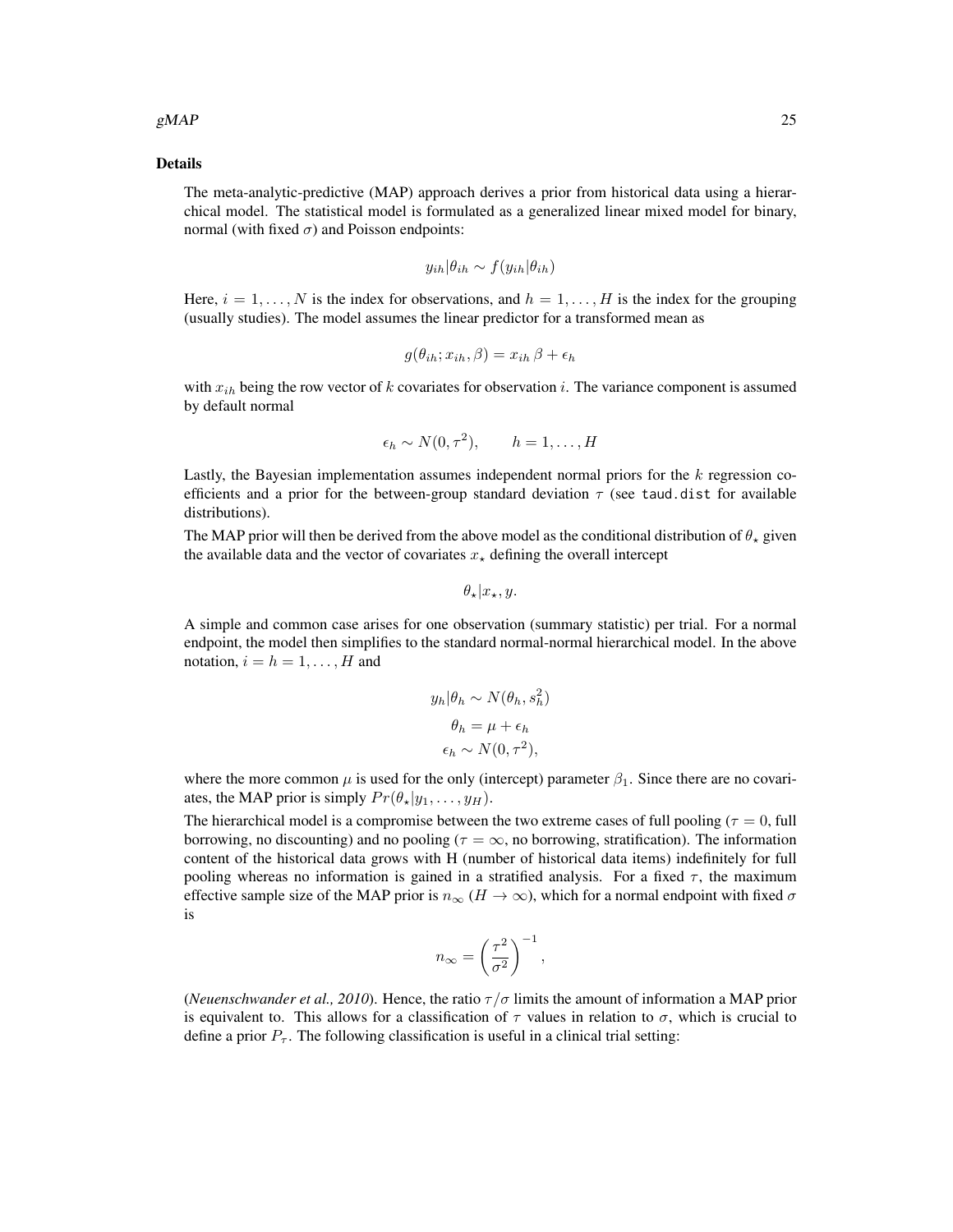<span id="page-25-0"></span>

| 26 | gMAP |
|----|------|
|    |      |

| $\tau/\sigma$ | $n_{\infty}$ |
|---------------|--------------|
| 0.0625        | 256          |
| 0.125         | 64           |
| 0.25          | 16           |
| 0.5           | 4            |
| 1.0           | 1            |
|               |              |

The above formula for  $n_{\infty}$  assumes a known  $\tau$ . This is unrealistic as the between-trial heterogeneity parameter is often not well estimable, in particular if the number of trials is small (H small). The above table helps to specify a prior distribution for  $\tau$  appropriate for the given context which defines the crucial parameter  $\sigma$ . For binary and Poisson endpoints, normal approximations can be used to determine  $\sigma$ . See examples below for concrete cases.

The design matrix  $X$  is defined by the formula for the linear predictor and is always of the form response  $\sim$  predictor | grouping, which follows [glm](#page-0-0) conventions. The syntax has been extended to include a specification of the grouping (for example study) factor of the data with a horizontal bar, |. The bar separates the optionally specified grouping level, i.e. in the binary endpoint case cbind( $r, n-r$ ) ~ 1 | study. By default it is assumed that each row corresponds to an individual group (for which an individual parameter is estimated). Specifics for the different endpoints are:

- **normal** family=gaussian assumes an identity link function. The response should be given as matrix with two columns with the first column being the observed mean value  $y_{ih}$  and the second column the standard error  $se_{ih}$  (of the mean). Additionally, it is recommended to specify with the weight argument the number of units which contributed to the (mean) measurement  $y_{ih}$ . This information is used to estimate  $\sigma$ .
- binary family=binomial assumes a logit link function. The response must be given as twocolumn matrix with number of responders r (first column) and non-responders  $n - r$  (second column).
- **Poisson** family=poisson assumes a log link function. The response is a vector of counts. The total exposure times can be specified by an offset, which will be linearly added to the linear predictor. The offset can be given as part of the formula,  $y \sim 1 + \text{offset}(\log(\text{exposure}))$ or as the offset argument to gMAP. Note that the exposure unit must be given as log-offset.

#### Value

The function returns a S3 object of type gMAP. See the methods section below for applicable functions to query the object.

#### Methods (by generic)

- print: displays a summary of the gMAP analysis.
- fitted: returns the quantiles of the posterior shrinkage estimates for each data item used during the analysis of the given gMAP object.
- coef: returns the quantiles of the predictive distribution. User can choose with type if the result is on the response or the link scale.
- as.matrix: extracts the posterior sample of the model.
- summary: returns the summaries of a gMAP. analysis. Output is a gMAPsummary object, which is a list containing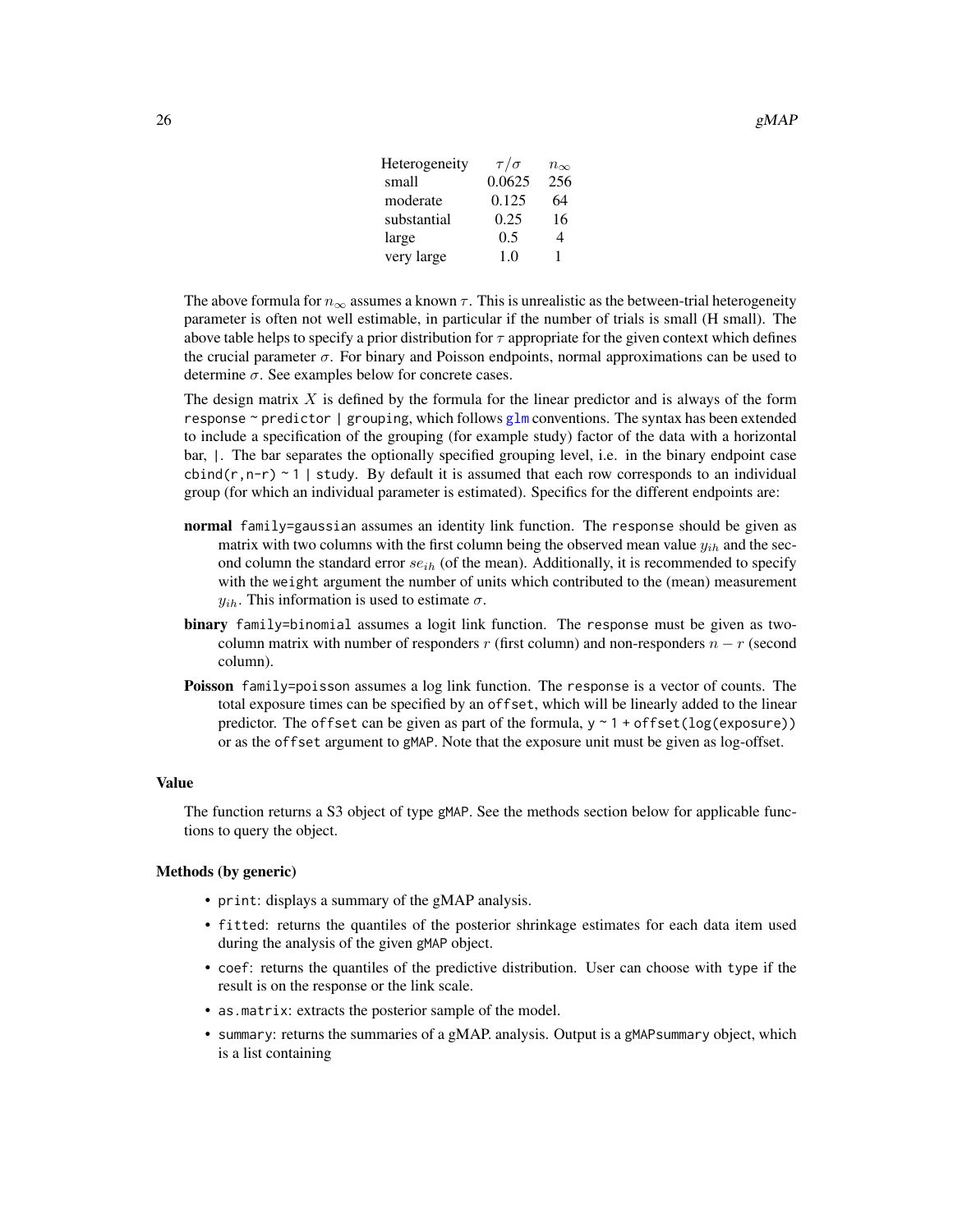tau posterior summary of the heterogeneity standard deviation

- beta posterior summary of the regression coefficients
- theta.pred summary of the predictive distribution (given in dependence on the type argument either on response or link scale)

theta posterior summary of the mean estimate (also depends on the type argument)

#### Differential Discounting

The above model assumes the same between-group standard deviation  $\tau$ , which implies that the data are equally relevant. This assumption can be relaxed to more than one  $\tau$ . That is,

$$
\epsilon_h \sim N(0, \tau_{s(h)}^2)
$$

where  $s(h)$  assignes group h to one of S between-group heterogeneity strata.

For example, in a situation with two randomized and four observational studies, one may want to assume  $\tau_1$  (for trials 1 and 2) and  $\tau_2$  (for trials 3-6) for the between-trial standard deviations of the control means. More heterogeneity (less relevance) for the observational studies can then be expressed by appropriate priors for  $\tau_1$  and  $\tau_2$ . In this case,  $S = 2$  and the strata assignments (see tau.strata argument) would be  $s(1) = s(2) = 1, s(3) = ... = s(6) = 2$ .

#### Prior Specification

The prior distribution for the regression coefficients  $\beta$  is normal.

- If a single number is given, then this is used as the standard deviation and the default mean of 0 is used.
- If a vector is given, it must be of the same length as number of covariates defined and is used as standard deviation.
- If a matrix with a single row is given, its first row will be used as mean and the second row will be used as standard deviation for all regression coefficients.
- Lastly, a two-column matrix (mean and standard deviation columns) with as many columns as regression coefficients can be given.

It is recommended to always specify a beta.prior. Per default a mean of 0 is set. The standard deviation is set to 2 for the binary case, to 100  $*$  sd(y) for the normal case and to sd( $\log(y + 0.5)$ + offset)) for the Poisson case.

For the between-trial heterogeniety  $\tau$  prior, a dispersion parameter must always be given for each exchangeability stratum. For the different tau.prior distributions, two parameters are needed out of which one is set to a default value if applicable:

| Prior       | $\alpha$        | h                  | default   |
|-------------|-----------------|--------------------|-----------|
| HalfNormal  | $\mu=0$         | $\sigma$           |           |
| TruncNormal | $\mu$           | $\sigma$           | $\mu = 0$ |
| Uniform     | a               | h                  | $a = 0$   |
| Gamma       | $\alpha$        | ß                  |           |
| InvGamma    | $\alpha$        | ß                  |           |
| LogNormal   | $\mu_{\rm loe}$ | $\sigma_{\rm log}$ |           |
|             |                 |                    |           |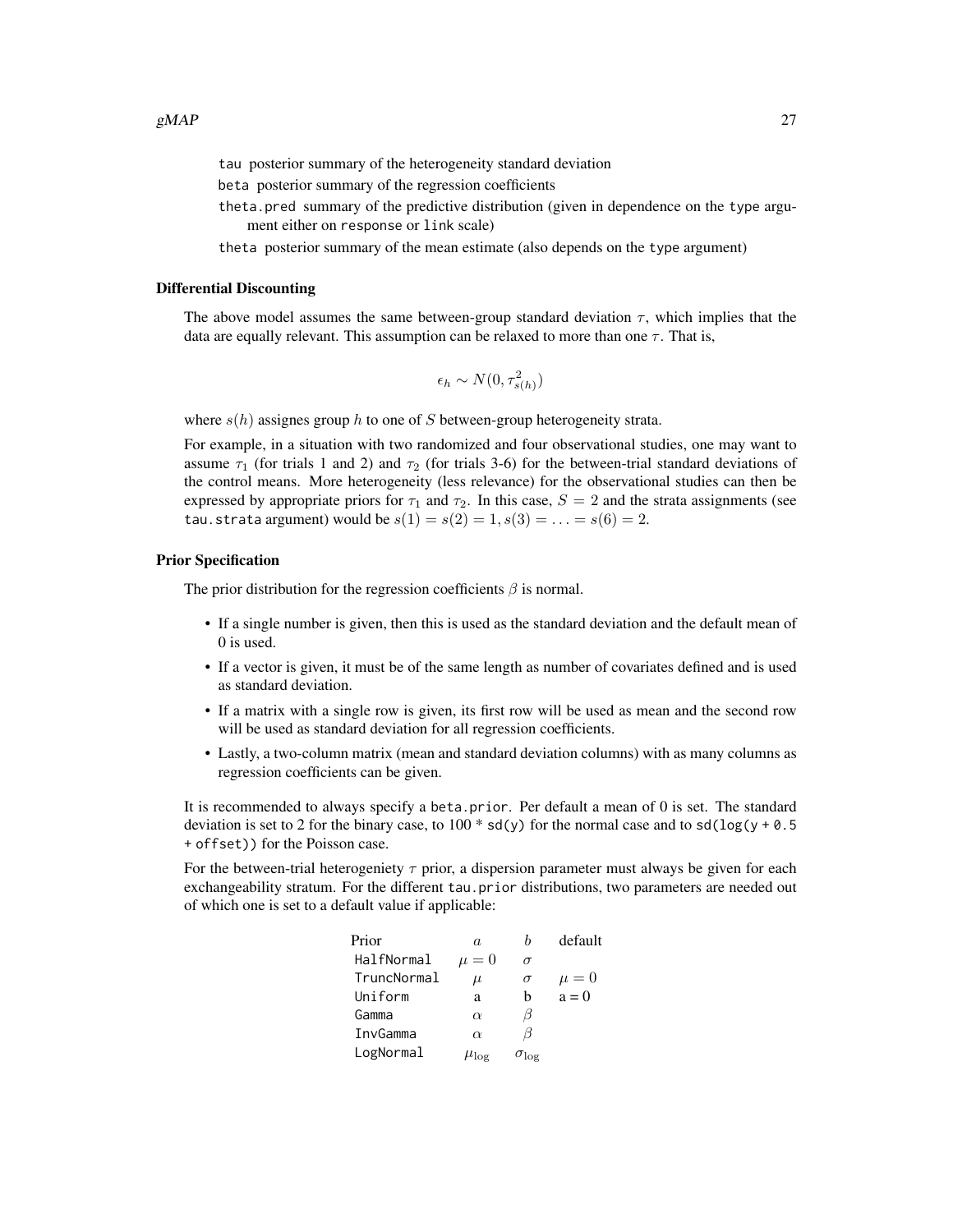| TruncCauchy | $\mu$ | $\sigma$ | $\mu = 0$ |
|-------------|-------|----------|-----------|
| Exp         |       |          |           |
| Fixed       | я     |          |           |

<span id="page-27-0"></span>For a prior distribution with a default location parameter, a vector of length equal to the number of exchangability strata can be given. Otherwise, a two-column matrix with as many rows as exchangability strata must be given, except for a single  $\tau$  stratum, for which a vector of length two defines the parameters a and b.

#### Random seed

The MAP analysis is performed using Markov-Chain-Monte-Carlo (MCMC) in [rstan](#page-0-0). MCMC is a stochastic algorithm. To obtain exactly reproducible results you must use the [set.seed](#page-0-0) function before calling gMAP. See [RBesT](#page-2-1) overview page for global options on setting further MCMC simulation parameters.

#### References

Neuenschwander B, Capkun-Niggli G, Branson M, Spiegelhalter DJ. Summarizing historical information on controls in clinical trials. *Clin Trials*. 2010; 7(1):5-18

Schmidli H, Gsteiger S, Roychoudhury S, O'Hagan A, Spiegelhalter D, Neuenschwander B. Robust meta-analytic-predictive priors in clinical trials with historical control information. *Biometrics* 2014;70(4):1023-1032.

Weber S, Li Y, Seaman III J.W., Kakizume T, Schmidli H. Applying Meta-Analytic Predictive Priors with the R Bayesian evidence synthesis tools. *JSS* 2021; 100(19):1-32

#### See Also

[plot.gMAP](#page-50-1), [forest\\_plot](#page-20-1), [automixfit](#page-4-1), [predict.gMAP](#page-62-1)

#### Examples

```
## Setting up dummy sampling for fast execution of example
## Please use 4 chains and 20x more warmup & iter in practice
.user_mc_options <- options(RBesT.MC.warmup=50, RBesT.MC.iter=100,
                           RBesT.MC.chains=2, RBesT.MC.thin=1)
```

```
# Binary data example 1
```

```
# Mean response rate is ~0.25. For binary endpoints
# a conservative choice for tau is a HalfNormal(0,1) as long as
# the mean response rate is in the range of 0.2 to 0.8. For
# very small or large rates consider the n_infinity approach
# illustrated below.
# for exact reproducible results, the seed must be set
set.seed(34563)
map_AS <- gMAP(cbind(r, n-r) \sim 1 | study,
               family=binomial,
               data=AS,
```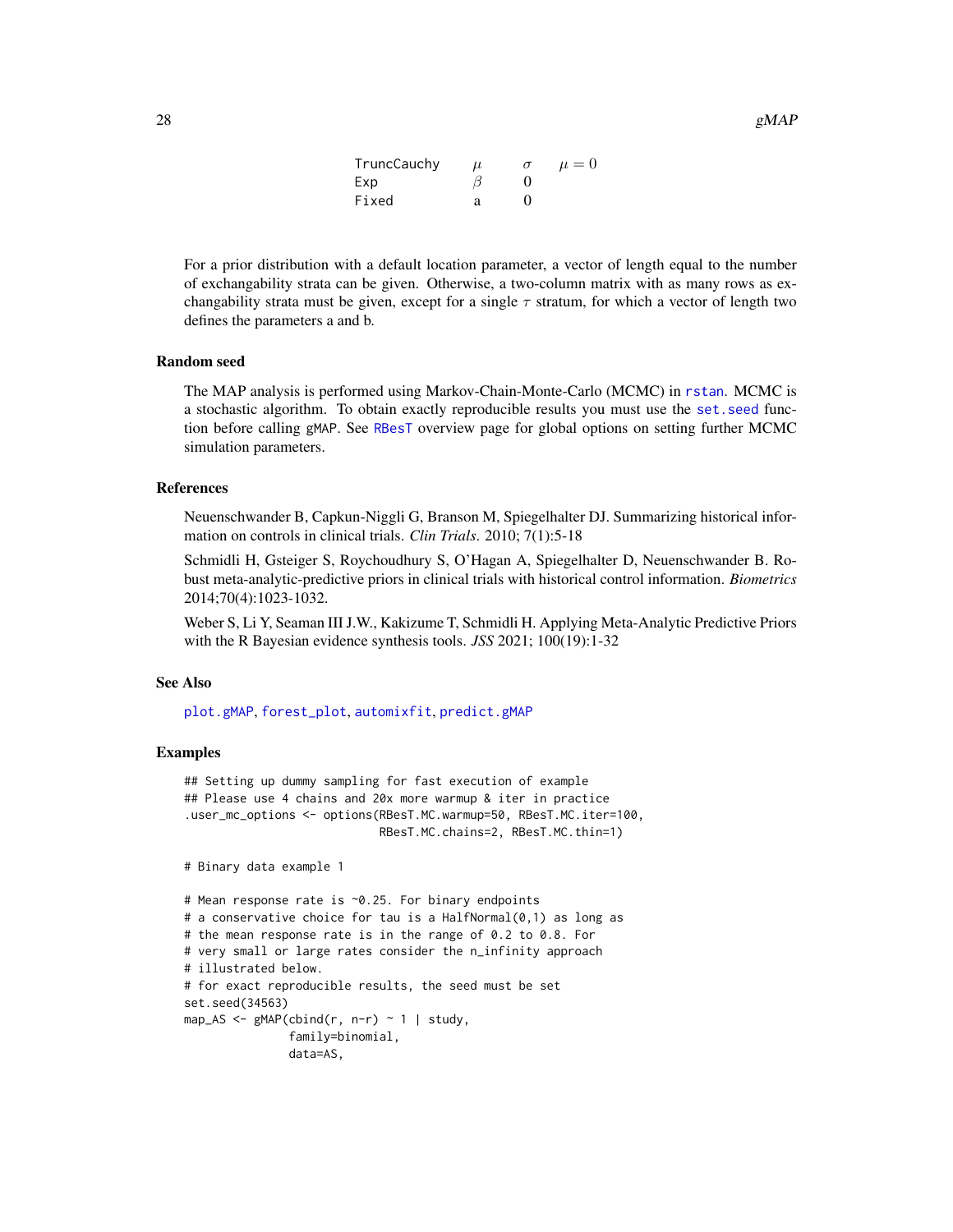#### $gMAP$  29

```
tau.dist="HalfNormal", tau.prior=1,
               beta.prior=2)
print(map_AS)
# obtain numerical summaries
map_sum <- summary(map_AS)
print(map_sum)
names(map_sum)
# [1] "tau" "beta" "theta.pred" "theta"
map_sum$theta.pred
# graphical model checks (returns list of ggplot2 plots)
map_checks <- plot(map_AS)
# forest plot with shrinkage estimates
map_checks$forest_model
# density of MAP prior on response scale
map_checks$densityThetaStar
# density of MAP prior on link scale
map_checks$densityThetaStarLink
# obtain shrinkage estimates
fitted(map_AS)
# regression coefficients
coef(map_AS)
# finally fit MAP prior with parametric mixture
map_mix <- mixfit(map_AS, Nc=2)
plot(map_mix)$mix
# optionally select number of components automatically via AIC
map_automix <- automixfit(map_AS)
plot(map_automix)$mix
# Normal example 2, see normal vignette
# Prior considerations
# The general principle to derive a prior for tau can be based on the
# n_infinity concept as discussed in Neuenschwander et al., 2010.
# This assumes a normal approximation which applies for the colitis
# data set as:
p_bar <- mean(with(colitis, r/n))
s \le round(1/sqrt(p_bar \star (1-p_bar)), 1)
# s is the approximate sampling standard deviation and a
# conservative prior is tau ~ HalfNormal(0,s/2)
tau_prior_sd <- s/2
```
# Evaluate HalfNormal prior for tau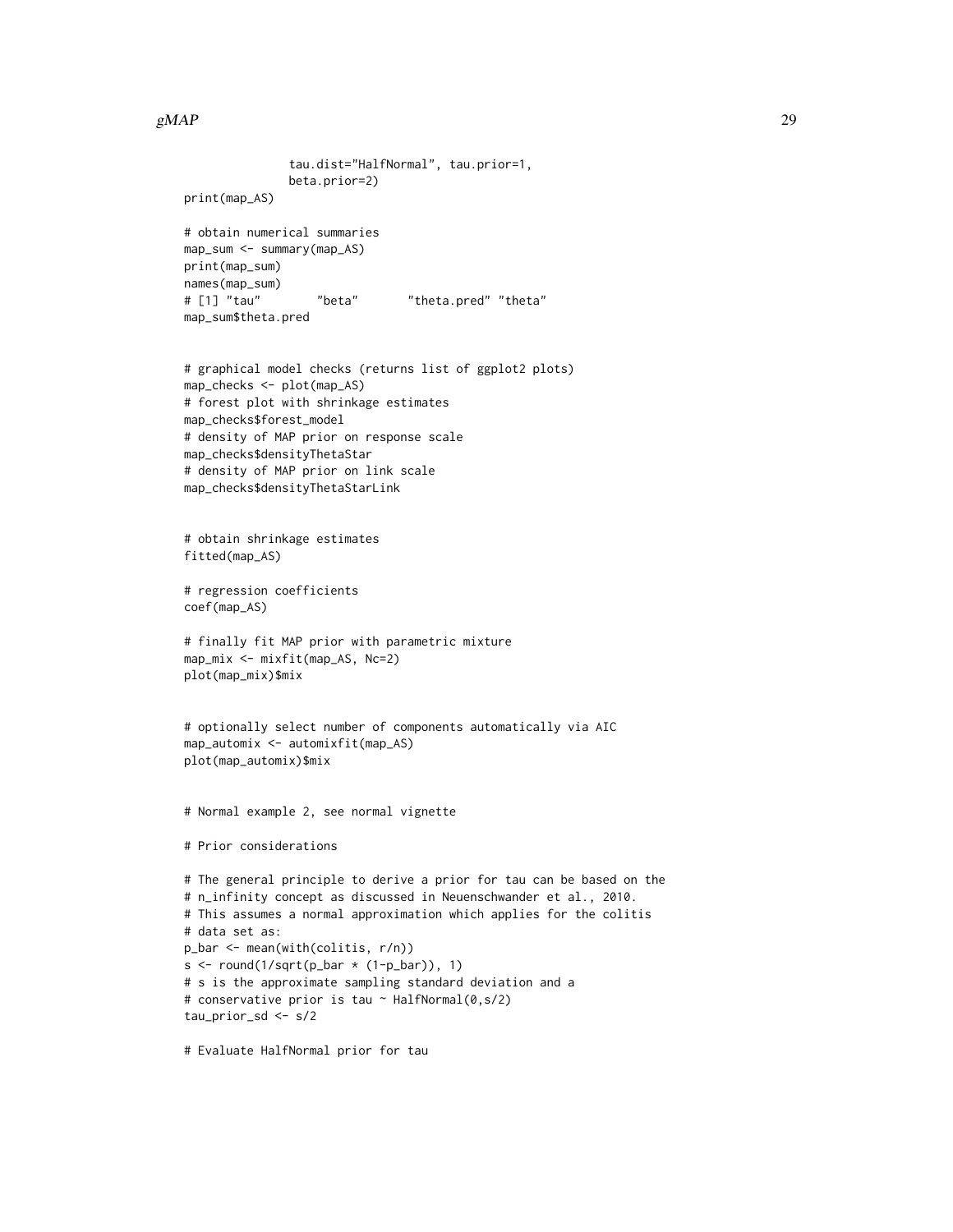#### <span id="page-29-0"></span>30 likelihood

```
tau_cat <- c(pooling=0
            ,small=0.0625
            ,moderate=0.125
            ,substantial=0.25
            ,large=0.5
            ,veryLarge=1
            ,stratified=Inf)
# Interval probabilites (basically saying we are assuming
# heterogeniety to be smaller than very large)
diff(2*pnorm(tau_cat * s, 0, tau_prior_sd))
# Cumulative probabilities as 1-F
1 - 2*(\text{pnorm}(\text{tau} \times s, 0, \text{tau\_prior\_sd}) - 0.5)## Recover user set sampling defaults
```
options(.user\_mc\_options)

likelihood *Read and Set Likelihood to the Corresponding Conjugate Prior*

#### Description

Read and set the likelihood distribution corresponding to the conjugate prior distribution.

#### Usage

likelihood(mix)

likelihood(mix) <- value

#### Arguments

| mix   | Prior mixture distribution.                                                                                                                                                   |
|-------|-------------------------------------------------------------------------------------------------------------------------------------------------------------------------------|
| value | New likelihood. <b>Should</b> only be changed for Gamma priors as these are sup-<br>ported with either Poisson (value="poisson") or Exponential (value="exp")<br>likelihoods. |

#### Details

If the prior and posterior distributions are in the same family, then the prior distribution is called a conjugate prior for the likelihood function.

#### Supported Conjugate Prior-Likelihood Pairs

| <b>Prior/Posterior</b> | Likelihood                       | <b>Predictive</b>         | <b>Summaries</b> |
|------------------------|----------------------------------|---------------------------|------------------|
| <b>Beta</b>            | <b>Binomial</b>                  | Beta-Binomial             | n. r             |
| Normal                 | Normal ( <i>fixed</i> $\sigma$ ) | Normal                    | n, m, se         |
| Gamma                  | Poisson                          | Gamma-Poisson             | n.m              |
| Gamma                  | Exponential                      | Gamma-Exp (not supported) | n. m             |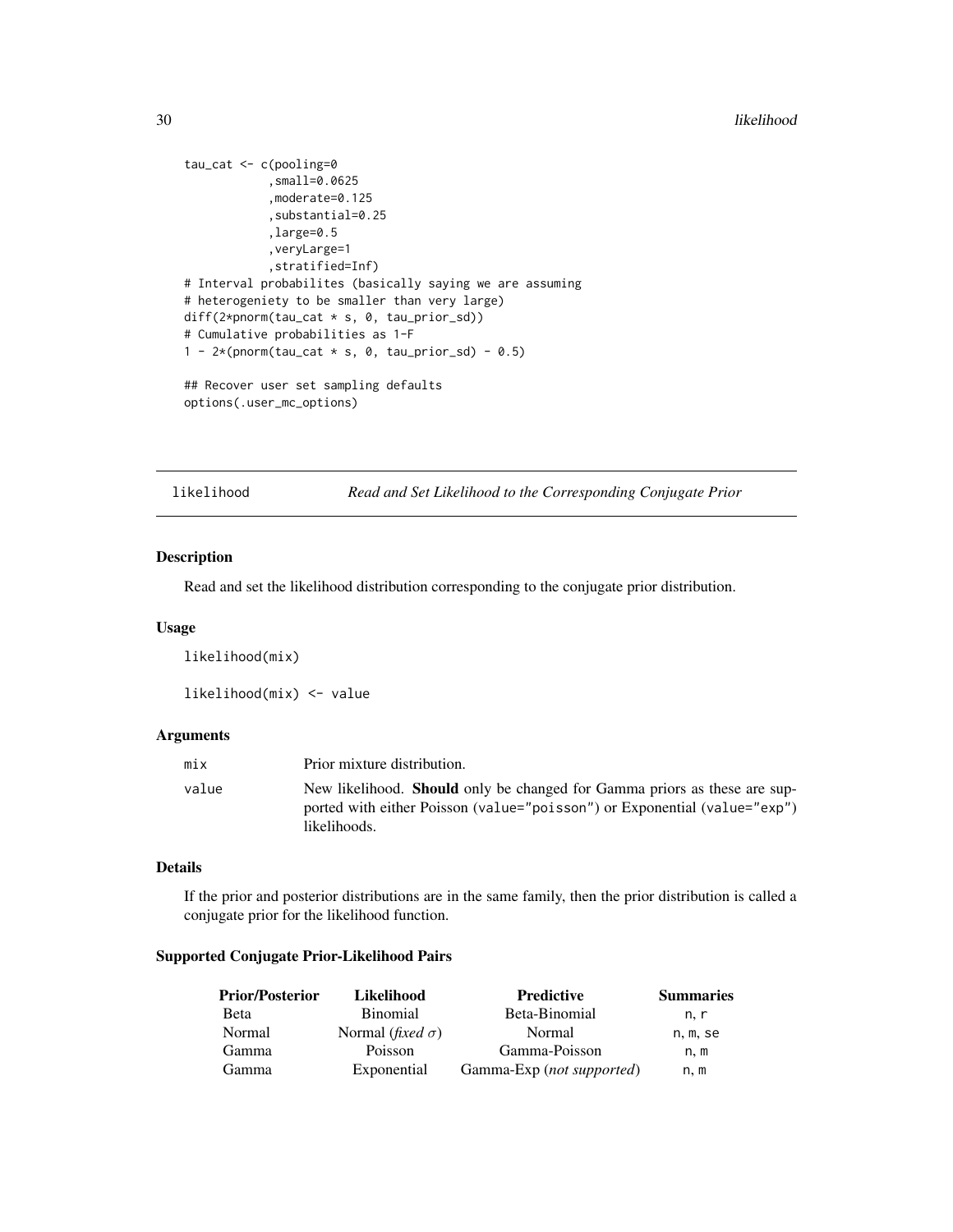<span id="page-30-0"></span>lodds 31

#### Examples

```
# Gamma mixture
gmix <- mixgamma(c(0.3, 20, 4), c(0.7, 50, 10))
# read out conjugate partner
likelihood(gmix)
ess(gmix)
# set conjugate partner
likelihood(gmix) <- "exp"
# ... which changes the interpretation of the mixture
ess(gmix)
```
lodds *Logit (log-odds) and inverse-logit function.*

#### Description

Calculates the logit (log-odds) and inverse-logit.

#### Usage

logit(mu)

inv\_logit(eta)

#### Arguments

| mu  | A numeric object with probabilies, with values in the in the range $[0,1]$ . Missing<br>values (NAs) are allowed.   |
|-----|---------------------------------------------------------------------------------------------------------------------|
| eta | A numeric object with log-odds values, with values in the range [-Inf, Inf]. Miss-<br>ing values (NAs) are allowed. |

### Details

Values of mu equal to 0 or 1 will return -Inf or Inf respectively.

#### Value

A numeric object of the same type as mu and eta containing the logits or inverse logit of the input values. The logit and inverse transformation equates to

$$
logit(\mu) = log(\mu/(1 - \mu))
$$

$$
logit^{-1}(\eta) = exp(\eta)/(1 + exp(\eta)).
$$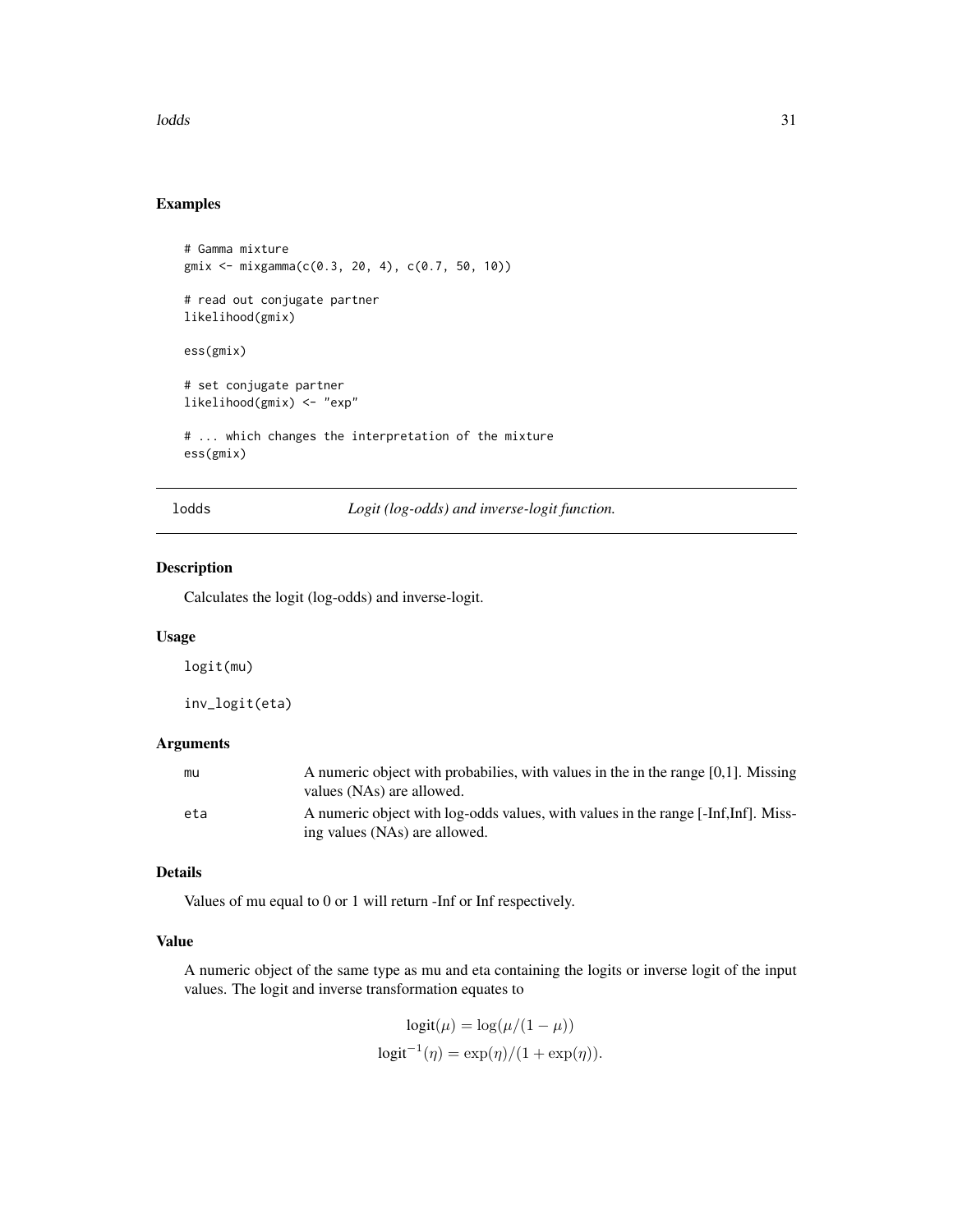#### Examples

logit(0.2) inv\_logit(-1.386)

#### <span id="page-31-1"></span>mix *Mixture Distributions*

#### Description

Density, cumulative distribution function, quantile function and random number generation for supported mixture distributions. (d/p/q/r)mix are generic and work with any mixture supported by BesT (see table below).

#### Usage

dmix(mix, x, log = FALSE) pmix(mix, q, lower.tail = TRUE, log.p = FALSE)  $qmix(mix, p, lower$  $tail = TRUE,  $log.p = FALSE$ )$ rmix(mix, n) ## S3 method for class 'mix' mix[[..., rescale = FALSE]]

#### Arguments

| mix          | mixture distribution object                                                                   |
|--------------|-----------------------------------------------------------------------------------------------|
| x, q         | vector of quantiles                                                                           |
| log, log.p   | logical; if TRUE (not default), probabilities p are given as $log(p)$                         |
| lower.tail   | logical; if TRUE (default), probabilities are $P[X \le x]$ otherwise, $P[X > x]$              |
| p            | vector of probabilities                                                                       |
| $\mathsf{n}$ | number of observations. If $length(n) > 1$ , the length is taken to be the number<br>required |
| $\cdots$     | components to subset given mixture.                                                           |
| rescale      | logical; if TRUE, mixture weights will be rescaled to sum to 1                                |

<span id="page-31-0"></span> $32 \,$  mix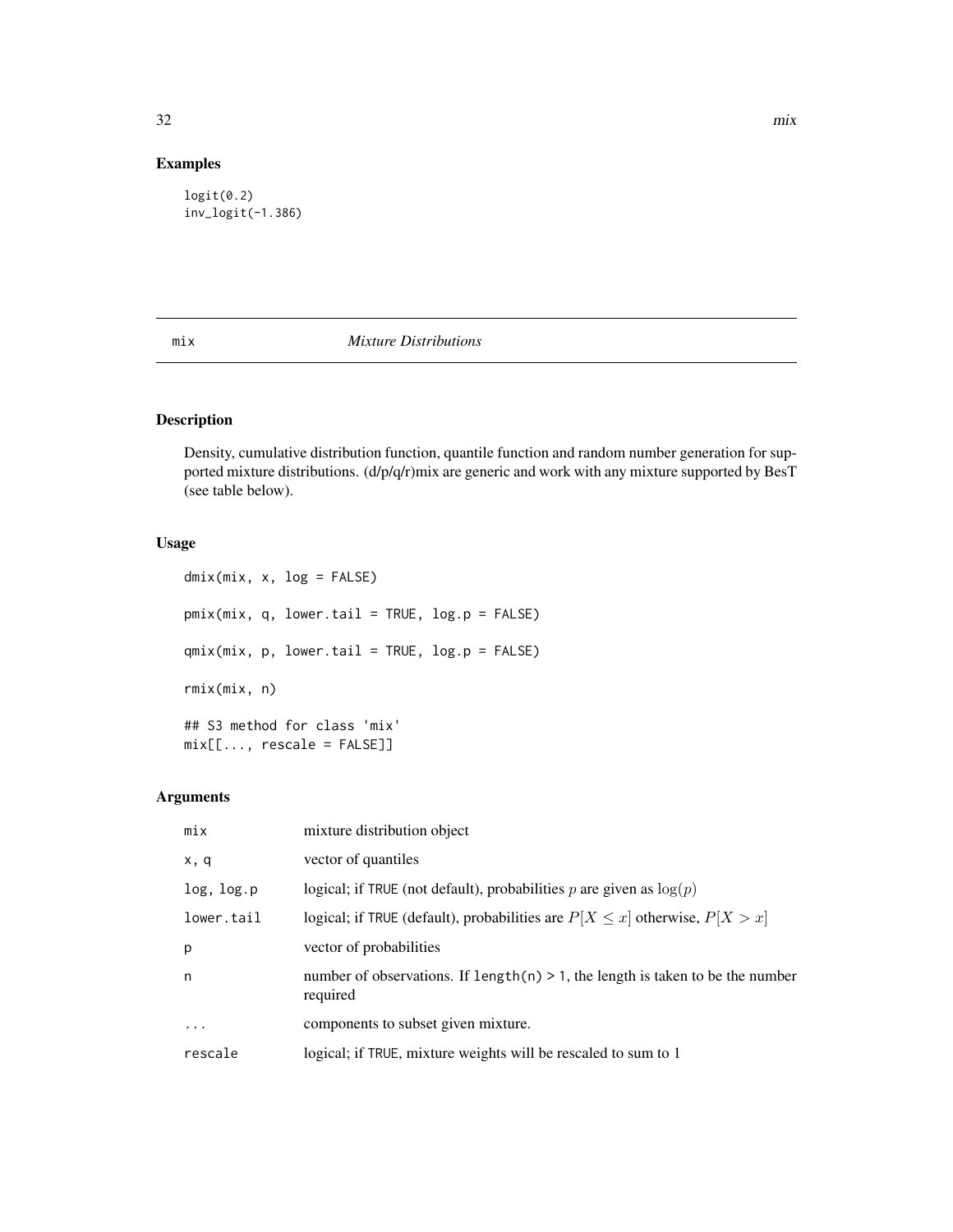<span id="page-32-0"></span>A mixture distribution is defined as a linear superposition of  $K$  densities of the same distributional class. The mixture distributions supported have the form

$$
f(x, \mathbf{w}, \mathbf{a}, \mathbf{b}) = \sum_{k=1}^{K} w_k f_k(x, a_k, b_k).
$$

The  $w_k$  are the mixing coefficients which must sum to 1. Moreover, each density f is assumed to be parametrized by two parameters such that each component k is defined by a triplet,  $(w_k, a_k, b_k)$ .

Individual mixture components can be extracted using the  $[\Gamma]$  operator, see examples below.

The supported densities are normal, beta and gamma which can be instantiated with [mixnorm](#page-41-1), [mixbeta](#page-33-1), or [mixgamma](#page-40-1), respectively. In addition, the respective predictive distributions are supported. These can be obtained by calling [preddist](#page-60-1) which returns appropriate normal, beta-binomial or Poisson-gamma mixtures.

For convenience a summary function is defined for all mixtures. It returns the mean, standard deviation and the requested quantiles which can be specified with the argument probs.

#### Value

dmix gives the weighted sum of the densities of each component.

pmix calculates the distribution function by evaluating the weighted sum of each components distribution function.

qmix returns the quantile for the given p by using that the distribution function is monotonous and hence a gradient based minimization scheme can be used to find the matching quantile q.

rmix generates a random sample of size n by first sampling a latent component indicator in the range 1..K for each draw and then the function samples from each component a random draw using the respective sampling function. The rnorm function returns the random draws as numerical vector with an additional attribute ind which gives the sampled component indicator.

#### Supported Conjugate Prior-Likelihood Pairs

| <b>Prior/Posterior</b> | Likelihood                       | <b>Predictive</b>         | <b>Summaries</b> |
|------------------------|----------------------------------|---------------------------|------------------|
| Beta                   | <b>Binomial</b>                  | Beta-Binomial             | n. r             |
| Normal                 | Normal ( <i>fixed</i> $\sigma$ ) | Normal                    | n, m, se         |
| Gamma                  | Poisson                          | Gamma-Poisson             | n.m              |
| Gamma                  | Exponential                      | Gamma-Exp (not supported) | n, m             |

#### See Also

#### [plot.mix](#page-51-1)

Other mixdist: [mixbeta\(](#page-33-1)), [mixcombine\(](#page-34-1)), [mixgamma\(](#page-40-1)), [mixnorm\(](#page-41-1)), [plot.mix\(](#page-51-1))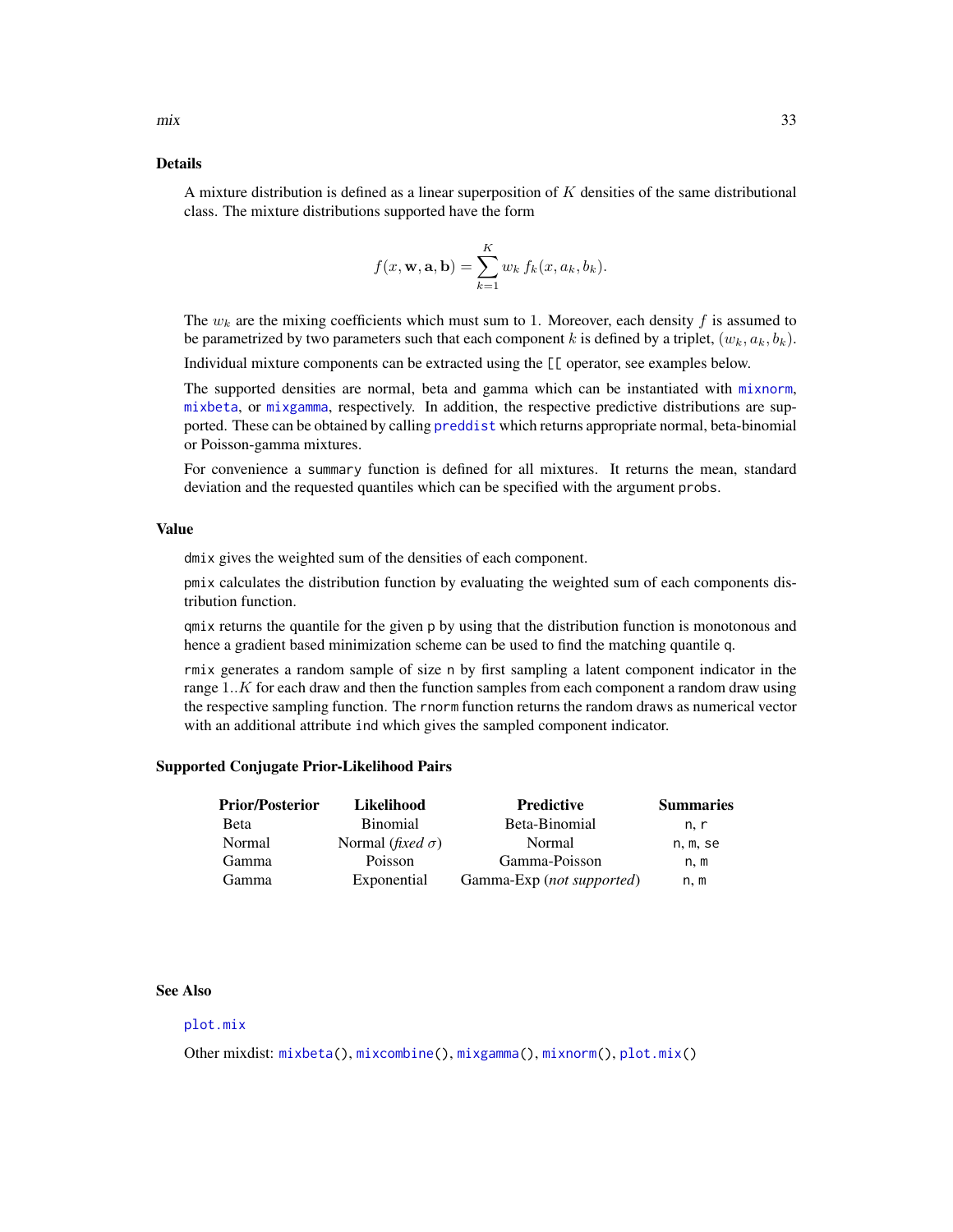#### Examples

```
## a beta mixture
bm <- mixbeta(weak=c(0.2, 2, 10), inf=c(0.4, 10, 100), inf2=c(0.4, 30, 80))
## extract the two most informative components
bm[[c(2,3)]]
## rescaling needed in order to plot
plot(bm[[c(2,3),rescale=TRUE]])
summary(bm)
```
<span id="page-33-1"></span>mixbeta *Beta Mixture Density*

#### Description

The Beta mixture density and auxilary functions.

#### Usage

```
mixbeta(..., param = c("ab", "ms", "mn"))ms2beta(m, s, drop = TRUE)
mn2beta(m, n, drop = TRUE)
## S3 method for class 'betaMix'
summary(object, probs = c(0.025, 0.5, 0.975), ...)
## S3 method for class 'betaBinomialMix'
summary(object, probs = c(0.025, 0.5, 0.975), ...)
```
#### Arguments

| $\ddotsc$    | List of mixture components.                                             |
|--------------|-------------------------------------------------------------------------|
| param        | Determines how the parameters in the list are interpreted. See details. |
| m            | Vector of means of beta mixture components.                             |
| <sub>S</sub> | Vector of standard deviations of beta mixture components.               |
| drop         | Delete the dimensions of an array which have only one level.            |
| n            | Vector of number of observations.                                       |
| object       | Beta mixture object.                                                    |
| probs        | Quantiles reported by the summary function.                             |

<span id="page-33-0"></span>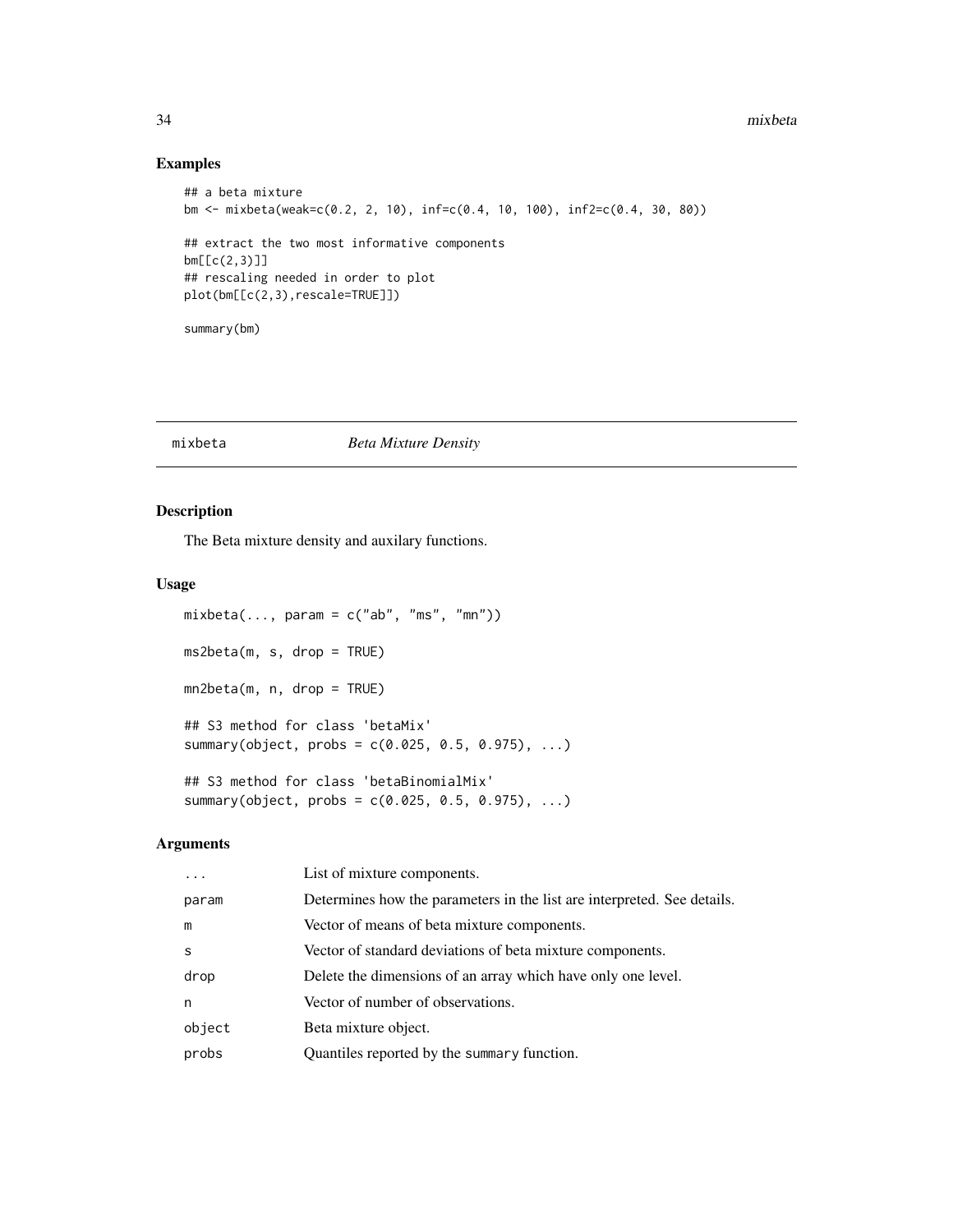#### <span id="page-34-0"></span>mixcombine 35

#### Details

Each entry in the ... argument list is expected to be a triplet of numbers which defines the weight  $w_k$ , first and second parameter of the mixture component k. A triplet can optionally be named which will be used appropriately.

The first and second parameter can be given in different parametrizations which is set by the param option:

- ab Natural parametrization of Beta density (a=shape1 and b=shape2). Default.
- **ms** Mean and standard deviation,  $m = a/(a + b)$  and  $s = \sqrt{\frac{m(1-m)}{1+n}}$ , where  $n = a + b$  is the number of observations. Note that s must be less than  $\sqrt{m(1-m)}$ .
- **mn** Mean and number of observations,  $n = a + b$ .

#### Value

mixbeta returns a beta mixture with the specified mixture components. ms2beta and mn2beta return the equivalent natural a and b parametrization given parameters m, s, or n.

#### See Also

```
Other mixdist: mixcombine(), mixgamma(), mixnorm(), mix, plot.mix()
```
#### Examples

```
## a beta mixture
bm <- mixbeta(rob=c(0.2, 2, 10), inf=c(0.4, 10, 100), inf2=c(0.4, 30, 80))
# mean/standard deviation parametrization
bm2 <- mixbeta(rob=c(0.2, 0.3, 0.2), inf=c(0.8, 0.4, 0.01), param="ms")
# mean/observations parametrization
bm3 <- mixbeta(rob=c(0.2, 0.3, 5), inf=c(0.8, 0.4, 30), param="mn")
# even mixed is possible
bm4 <- mixbeta(rob=c(0.2, mn2beta(0.3, 5)), inf=c(0.8, ms2beta(0.4, 0.1)))
# print methods are defined
bm4
print(bm4)
```
<span id="page-34-1"></span>mixcombine *Combine Mixture Distributions*

#### Description

Combining mixture distributions of the same class to form a new mixture.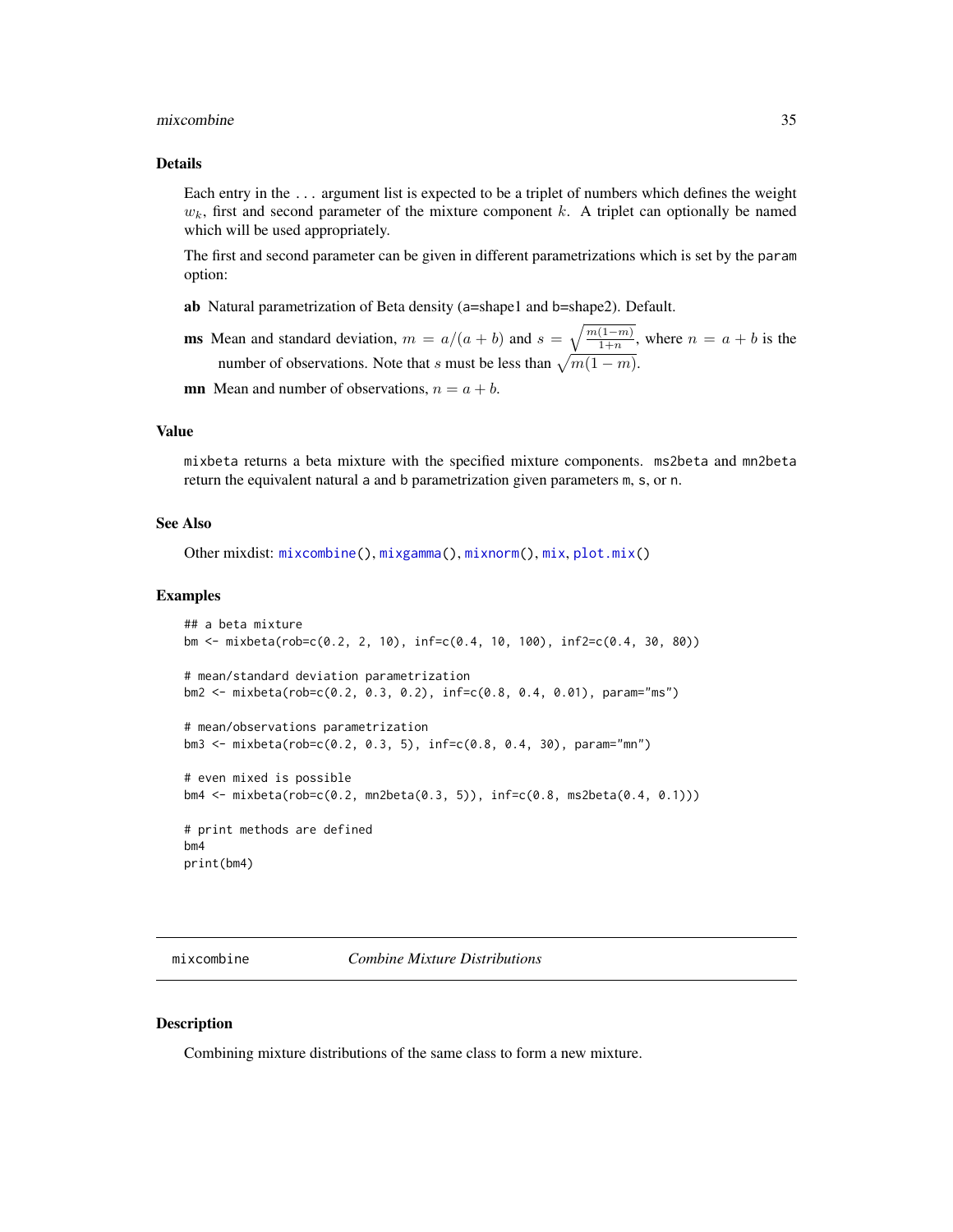#### <span id="page-35-0"></span>Usage

mixcombine(..., weight, rescale = TRUE)

#### Arguments

| $\ddots$ . | arbitrary number of mixtures with same distributional class. Each component<br>with values of mixture weight and model parameters.                                                                |
|------------|---------------------------------------------------------------------------------------------------------------------------------------------------------------------------------------------------|
| weight     | relative weight for each component in new mixture distribution. The vector<br>must be of the same length as input mixtures components. The default value<br>gives equal weight to each component. |
| rescale    | boolean value indicates if the weights are rescaled to sum to 1.                                                                                                                                  |

#### Details

Combines mixtures of the same class of random variable to form a new mixture distribution.

#### Value

A R-object with the new mixture distribution.

#### See Also

[robustify](#page-64-1)

Other mixdist: [mixbeta\(](#page-33-1)), [mixgamma\(](#page-40-1)), [mixnorm\(](#page-41-1)), [mix](#page-31-1), [plot.mix\(](#page-51-1))

#### Examples

```
# beta with two informative components
bm <- mixbeta(inf=c(0.5, 10, 100), inf2=c(0.5, 30, 80))
# robustified with mixcombine, i.e. a 10% uninformative part added
unif <- mixbeta(rob=c(1,1,1))
mixcombine(bm, unif, weight=c(9, 1))
```
mixdiff *Difference of mixture distributions*

#### Description

Density, cumulative distribution function, quantile function and random number generation for the difference of two mixture distributions.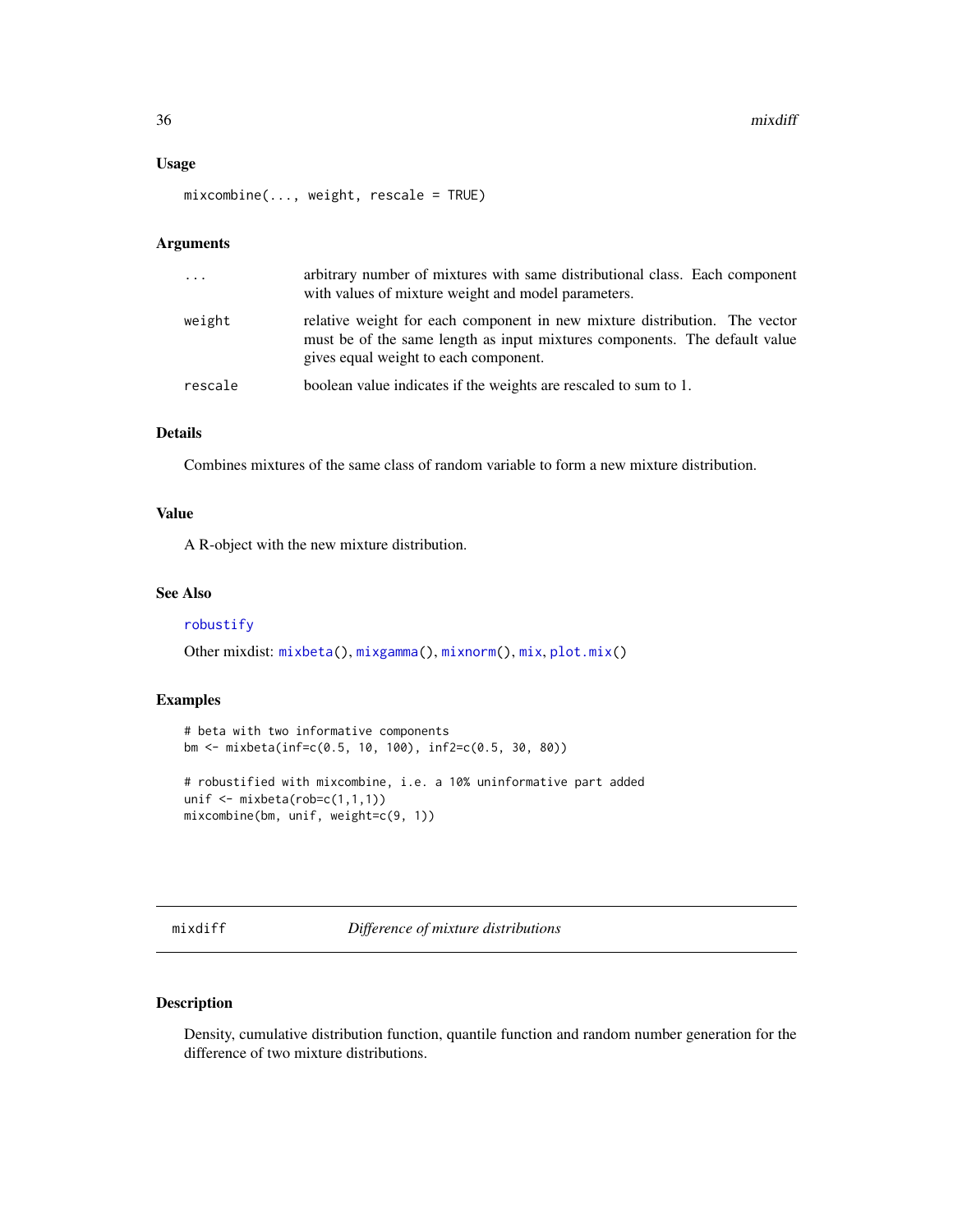#### <span id="page-36-0"></span>mixdiff 37

#### Usage

```
dmixdiff(mix1, mix2, x)
pmixdiff(mix1, mix2, q, lower.tail = TRUE)
qmixdiff(mix1, mix2, p, lower.tail = TRUE)
rmixdiff(mix1, mix2, n)
```
#### Arguments

| mix1         | first mixture density                                                               |
|--------------|-------------------------------------------------------------------------------------|
| mix2         | second mixture density                                                              |
| $\mathsf{x}$ | vector of values for which density values are computed                              |
| q            | vector of quantiles for which cumulative probabilities are computed                 |
| lower.tail   | logical; if TRUE (default), probabilities are $P[X \le x]$ , otherwise $P[X > x]$ . |
| p            | vector of cumulative probabilities for which quantiles are computed                 |
| n            | size of random sample                                                               |

#### Details

If  $x_1 \sim f_1(x)$  and  $x_2 \sim f_2(x)$ , the density of the difference  $x \equiv x_1 - x_2$  is given by the convolution

$$
f(x) = \int f_1(x) f_2(x - u) du = (f_1 * f_2)(x).
$$

The cumulative distribution function equates to

$$
F(x) = \int F_1(x+u) f_2(u) du.
$$

Both integrals are performed over the full support of the densities and use the numerical integration function [integrate](#page-0-0).

#### Value

Respective density, quantile, cumulative density or random numbers.

#### Examples

```
# 1. Difference between two beta distributions, i.e. Pr( mix1 - mix2 > 0)
mix1 \leftarrow mixbeta(c(1, 11, 4))mix2 \leftarrow mixbeta(c(1, 8, 7))pmixdiff(mix1, mix2, 0, FALSE)
# Interval probability, i.e. Pr( 0.3 > mix1 - mix2 > 0)
pmixdiff(mix1, mix2, 0.3) - pmixdiff(mix1, mix2, 0)
```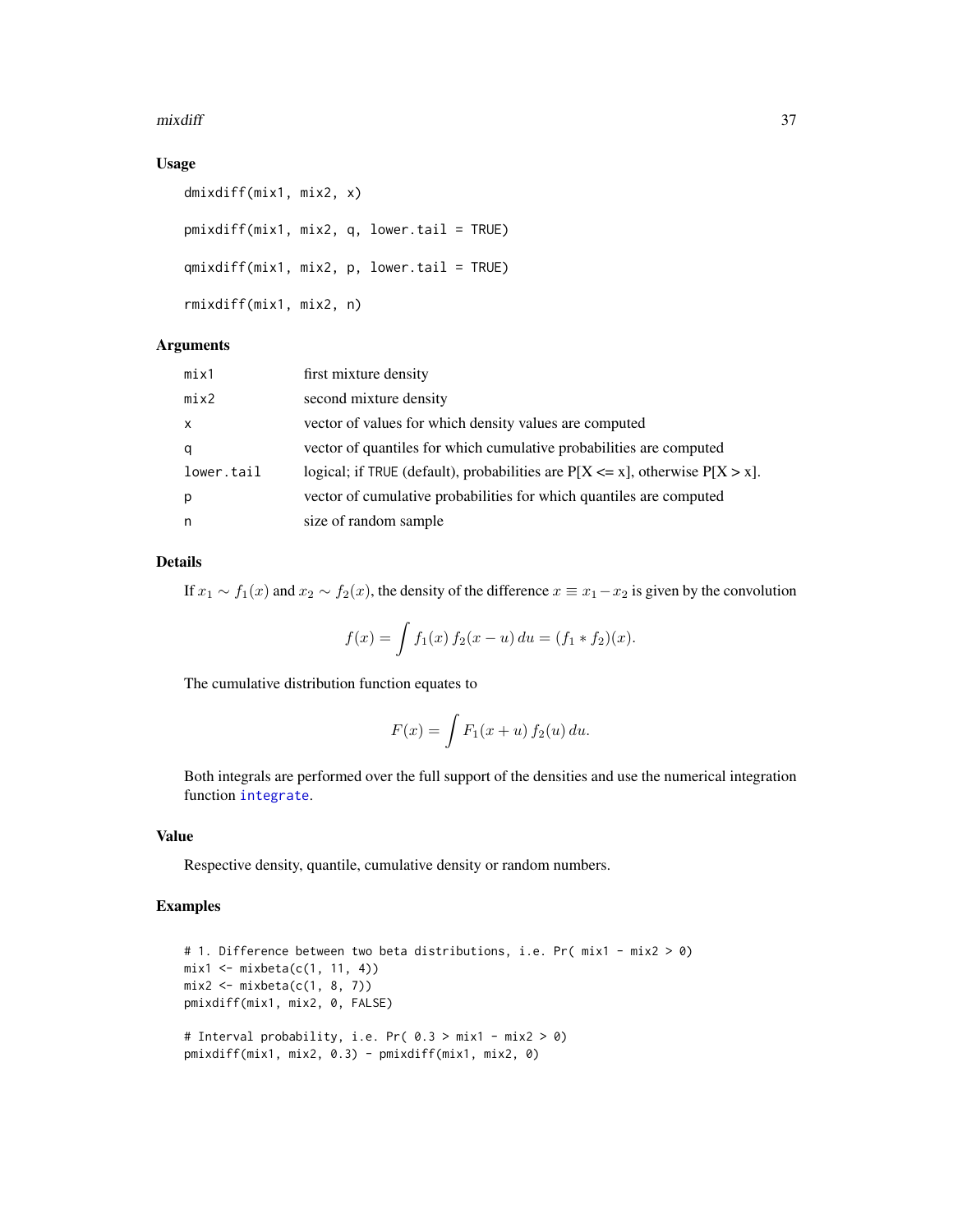```
# 2. two distributions, one of them a mixture
m1 <- mixbeta( c(1,30,50))
m2 <- mixbeta( c(0.75,20,50),c(0.25,1,1))
# random sample of difference
set.seed(23434)
rM <- rmixdiff(m1, m2, 1E4)
# histogram of random numbers and exact density
hist(rM,prob=TRUE,new=TRUE,nclass=40)
curve(dmixdiff(m1,m2,x), add=TRUE, n=51)
# threshold probabilities for difference, at 0 and 0.2
pmixdiff(m1, m2, 0)
mean(rM<0)
pmixdiff(m1,m2,0.2)
mean(rM<0.2)
# median of difference
mdn <- qmixdiff(m1, m2, 0.5)
mean(rM<mdn)
# 95%-interval
qmixdiff(m1, m2, c(0.025,0.975))
quantile(rM, c(0.025,0.975))
```
<span id="page-37-1"></span>

#### mixfit *Fit of Mixture Densities to Samples*

#### Description

Expectation-Maximization (EM) based fitting of parametric mixture densities to numerical samples. This provides a convenient approach to approximate MCMC samples with a parametric mixture distribution.

#### Usage

```
mixfit(sample, type = c("norm", "beta", "gamma"), thin, ...)## Default S3 method:
mixfit(sample, type = c("norm", "beta", "gamma"), thin, ...)
## S3 method for class 'gMAP'
mixfit(sample, type, thin, ...)
## S3 method for class 'gMAPpred'
mixfit(sample, type, thin, ...)
```
<span id="page-37-0"></span>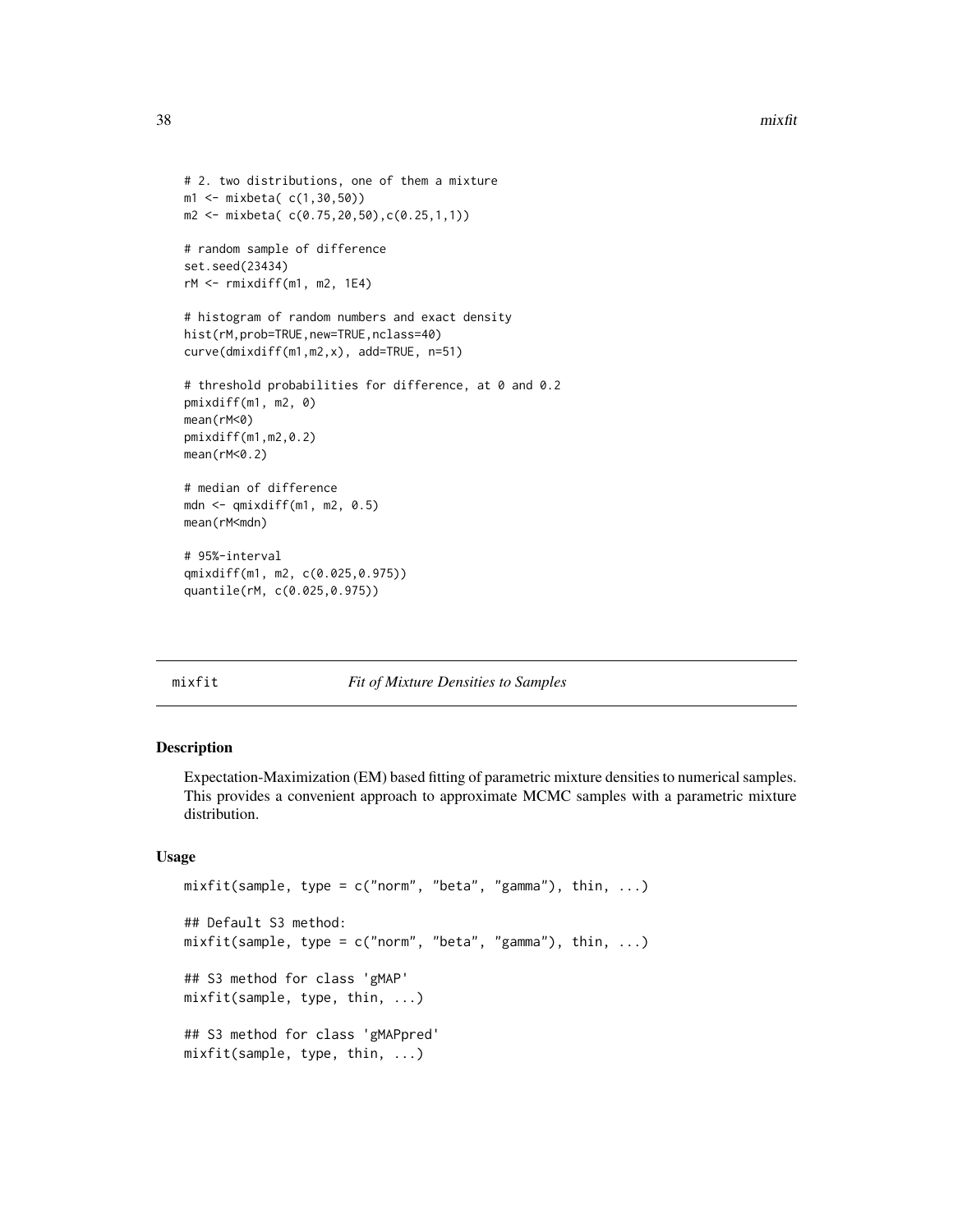```
## S3 method for class 'array'
mixfit(sample, type, thin, ...)
```
#### Arguments

| sample | Sample to be fitted.                                                            |
|--------|---------------------------------------------------------------------------------|
| type   | Mixture density to use. Can be either norm, beta or gamma.                      |
| thin   | Thinning applied to the sample. See description for default behavior.           |
| .      | Parameters passed to the low-level EM fitting functions. Parameter Nc is manda- |
|        | tory.                                                                           |

#### Details

Parameters of EM fitting functions

Nc Number of mixture components. Required parameter.

- mix\_init Initial mixture density. If missing (default) then a k-nearest-neighbor algorithm is used to find an initial mixture density.
- Ninit Number of data points used for initialization. Defaults to 50.
- verbose If set to TRUE the function will inform about fitting process
- maxIter Maximal number of iterations. Defaults to 500.
- tol Defines a convergence criteria as an upper bound for the change in the log-likelihood, i.e. once the derivative (with respect to iterations) of the log-likelihood falls below tol, the function declares convergence and stops.
- eps Must be a triplet of numbers which set the desired accuracy of the inferred parameters per mixture component. See below for a description of the parameters used during EM. EM is stopped once a running mean of the absolute difference between the last successive Neps estimates is below the given eps for all parameters. Defaults to 5E-3 for each parameter.
- Neps Number of iterations used for the running mean of parameter estimates to test for convergence. Defaults to 5.
- constrain\_gt1 Logical value controlling if the Beta EM constrains all parameters a  $\&$  b to be greater than 1. By default constraints are turned on (new since 1.6-0).

By default the EM convergence is declared when the desired accuracy of the parameters has been reached over the last Neps estimates. If tol and Neps is specified, then whatever criterion is met first will stop the EM.

The parameters per component  $k$  used internally during fitting are for the different EM procedures:

normal  $logit(w_k), \mu_k, \log(\sigma_k)$ 

**beta**  $logit(w_k)$ ,  $log(a_k)$ ,  $log(b_k)$ 

constrained beta  $logit(w_k)$ ,  $log(a_k - 1)$ ,  $log(b_k - 1)$ 

**gamma**  $logit(w_k), log(\alpha_k), log(\beta_k)$ 

*Note:* Whenever no mix\_init argument is given, the EM fitting routines assume that the data vector is given in random order. If in the unlikely event that the EM gets caught in a local extremum, then random reordering of the data vector may alleviate the issue.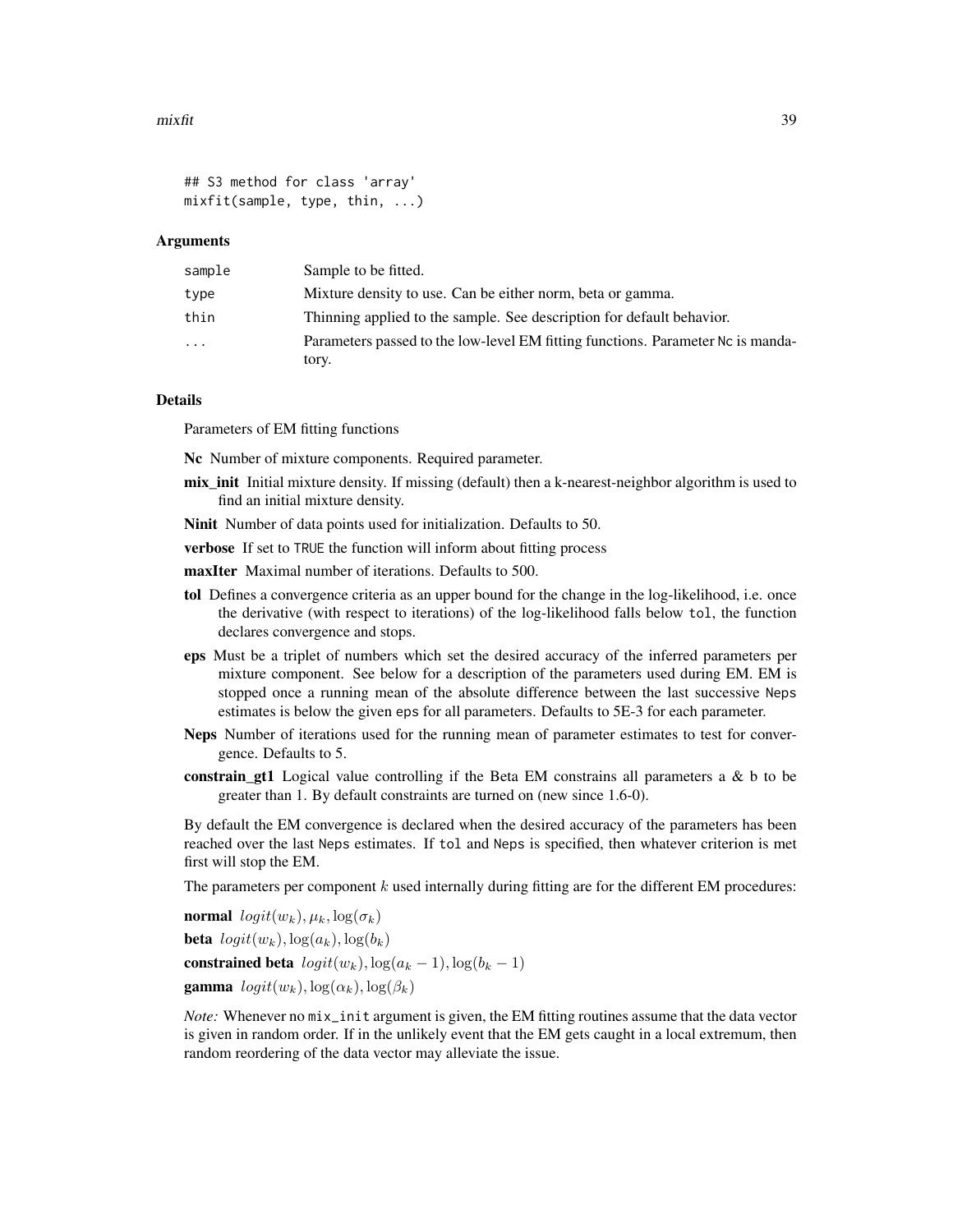#### <span id="page-39-0"></span>Value

A mixture object according the requested type is returned. The object has additional information attached, i.e. the log-likelihood can be queried and diagnostic plots can be generated. See links below.

#### Methods (by class)

- default: Performs an EM fit for the given sample. Thinning is applied only if thin is specified.
- gMAP: Fits the default predictive distribution from a gMAP analysis. Automatically obtains the predictive distribution of the intercept only case on the response scale mixture from the [gMAP](#page-21-1) object. For the binomial case a beta mixture, for the gaussian case a normal mixture and for the Poisson case a gamma mixture will be used. In the gaussian case, the resulting normal mixture will set the reference scale to the estimated sigma in [gMAP](#page-21-1) call.
- gMAPpred: Fits a mixture density for each prediction from the [gMAP](#page-21-1) prediction.
- array: Fits a mixture density for an MCMC sample. It is recommended to provide a thinning argument which roughly yields independent draws (i.e. use [acf](#page-0-0) to identify a thinning lag with small auto-correlation). The input array is expected to have 3 dimensions which are nested as iterations, chains, and draws.

#### References

Dempster A.P., Laird N.M., Rubin D.B. Maximum Likelihood from Incomplete Data via the EM Algorithm. *Journal of the Royal Statistical Society, Series B* 1977; 39 (1): 1-38.

#### See Also

Other EM: [plot.EM\(](#page-49-1))

#### Examples

```
bmix <- mixbeta(rob=c(0.2, 1, 1), inf=c(0.8, 10, 2))
bsamp <- rmix(bmix, 1000)
bfit <- mixfit(bsamp, type="beta", Nc=2)
# diagnostic plots can easily by generated from the EM fit with
bfit.check <- plot(bfit)
names(bfit.check)
# check convergence of parameters
bfit.check$mix
bfit.check$mixdens
bfit.check$mixecdf
# obtain the log-likelihood
logLik(bfit)
```
# or AIC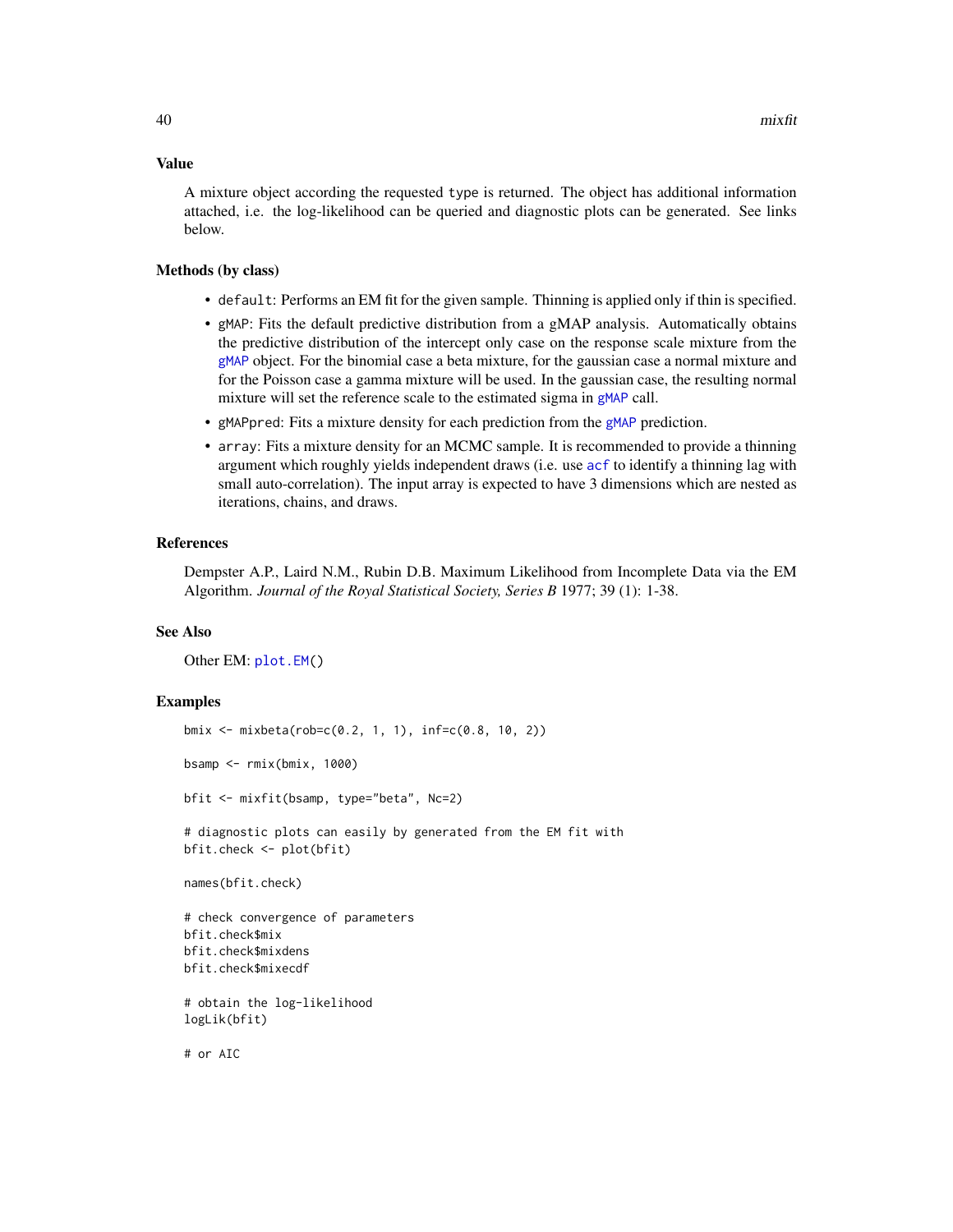<span id="page-40-0"></span>AIC(bfit)

#### <span id="page-40-1"></span>mixgamma *The Gamma Mixture Distribution*

#### Description

The gamma mixture density and auxiliary functions.

#### Usage

```
mixgamma(..., param = c("ab", "ms", "mn"), likelihood = c("poisson", "exp"))
ms2gamma(m, s, drop = TRUE)
mn2gamma(m, n, likelihood = c("poisson", "exp"), drop = TRUE)
## S3 method for class 'gammaMix'
summary(object, probs = c(0.025, 0.5, 0.975), ...)
## S3 method for class 'gammaPoissonMix'
summary(object, probs = c(0.025, 0.5, 0.975), ...)
```
#### Arguments

| .          | List of mixture components.                                                                        |
|------------|----------------------------------------------------------------------------------------------------|
| param      | Determines how the parameters in the list are interpreted. See details.                            |
| likelihood | Defines with what likelihood the Gamma density is used (Poisson or Exp). De-<br>faults to poisson. |
| m          | Vector of means of the Gamma mixture components                                                    |
| S          | Vector of standard deviations of the gamma mixture components,                                     |
| drop       | Delete the dimensions of an array which have only one level.                                       |
| n          | Vector of sample sizes of the Gamma mixture components.                                            |
| object     | Gamma mixture object.                                                                              |
| probs      | Quantiles reported by the summary function.                                                        |

#### Details

Each entry in the ... argument list is expected to be a triplet of numbers which defines the weight  $w<sub>k</sub>$ , first and second parameter of the mixture component k. A triplet can optionally be named which will be used appropriately.

The first and second parameter can be given in different parametrizations which is set by the param option: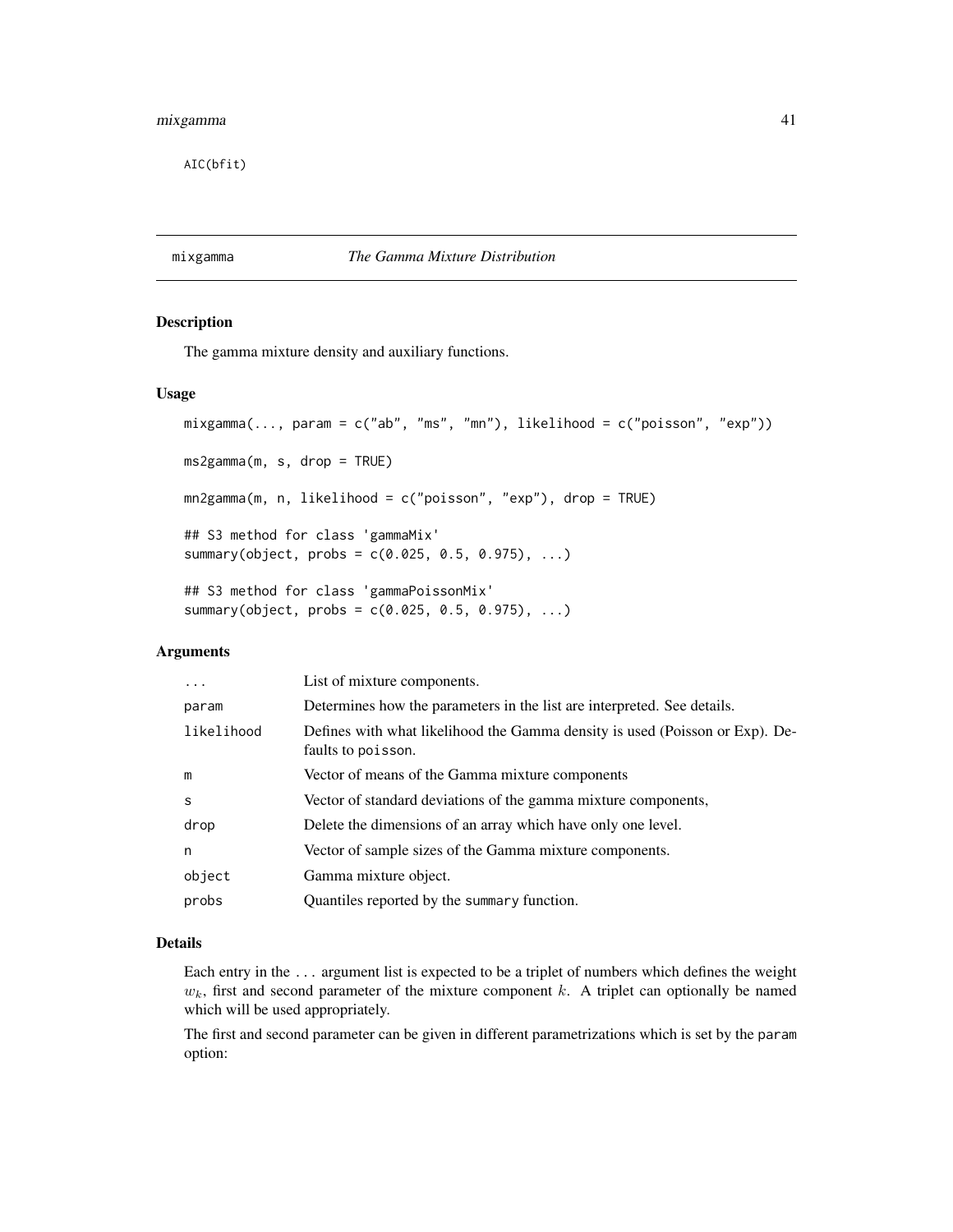- <span id="page-41-0"></span>ab Natural parametrization of Gamma density (a=shape and b=rate). Default.
- ms Mean and standard deviation,  $m = a/b$  and  $s = \sqrt{a/b}$ .
- mn Mean and number of observations. Translation to natural parameter depends on the likelihood argument. For a Poisson likelihood  $n = b$  (and  $a = m \cdot n$ ), for an Exp likelihood  $n = a$  (and  $b = n/m$ ).

#### Value

mixgamma returns a gamma mixture with the specified mixture components. ms2gamma and mn2gamma return the equivalent natural a and b parametrization given parameters m, s, or n.

#### See Also

Other mixdist: [mixbeta\(](#page-33-1)), [mixcombine\(](#page-34-1)), [mixnorm\(](#page-41-1)), [mix](#page-31-1), [plot.mix\(](#page-51-1))

#### Examples

```
# Gamma mixture with robust and informative component
gmix <- mixgamma(rob=c(0.3, 20, 4), inf=c(0.7, 50, 10))
# objects can be printed
gmix
# or explicitly
print(gmix)
# summaries are defined
summary(gmix)
# sub-components may be extracted
# by component number
gmix[[2]]
# or component name
gmix[["inf"]]
# alternative mean and standard deviation parametrization
gmsMix <- mixgamma(rob=c(0.5, 8, 0.5), inf=c(0.5, 9, 2), param="ms")
# or mean and number of observations parametrization
gmnMix <- mixgamma(rob=c(0.2, 2, 1), inf=c(0.8, 2, 5), param="mn")
# and mixed parametrizations are also possible
gfmix <- mixgamma(rob1=c(0.15, mn2gamma(2, 1)), rob2=c(0.15, ms2gamma(2, 5)), inf=c(0.7, 50, 10))
```
<span id="page-41-1"></span>mixnorm *Normal Mixture Density*

#### <span id="page-41-2"></span>Description

The normal mixture density and auxiliary functions.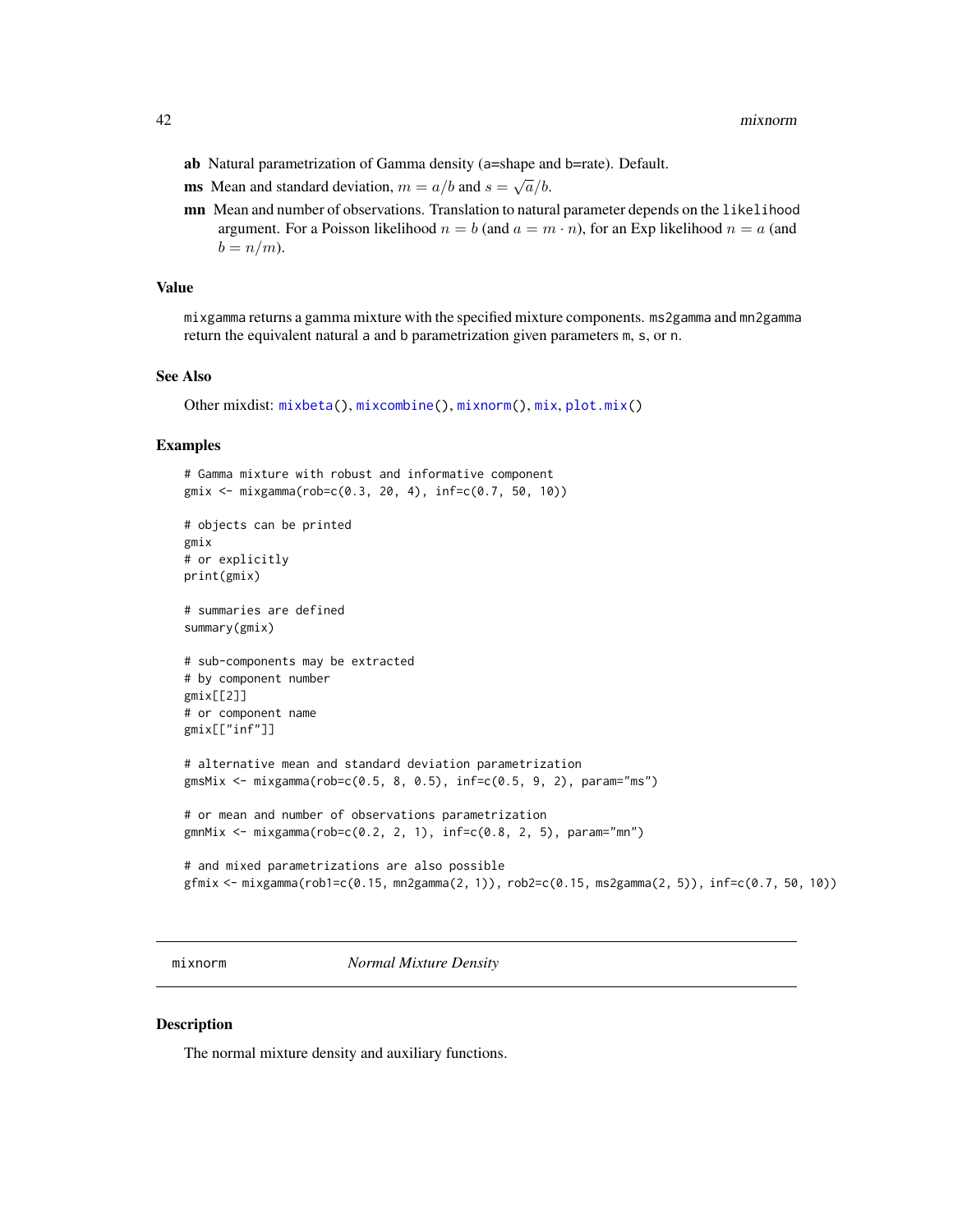#### mixnorm 43

#### Usage

```
mixnorm(..., sigma, param = c("ms", "mn"))mn2norm(m, n, sigma, drop = TRUE)
## S3 method for class 'normMix'
summary(object, probs = c(0.025, 0.5, 0.975), ...)
## S3 method for class 'normMix'
sigma(object, ...)
sigma(object) <- value
```
#### Arguments

| $\cdots$ | list of mixture components.                                             |
|----------|-------------------------------------------------------------------------|
| sigma    | reference scale.                                                        |
| param    | determines how the parameters in the list are interpreted. See details. |
| m        | vector of means                                                         |
| n        | vector of sample sizes.                                                 |
| drop     | delete the dimensions of an array which have only one level.            |
| object   | normal mixture object.                                                  |
| probs    | quantiles reported by the summary function.                             |
| value    | new value of the reference scale sigma.                                 |
|          |                                                                         |

#### Details

Each entry in the ... argument list is expected to be a triplet of numbers which defines the weight  $w_k$ , first and second parameter of the mixture component k. A triplet can optionally be named which will be used appropriately.

The first and second parameter can be given in different parametrizations which is set by the param option:

- ms Mean and standard deviation. Default.
- **mn** Mean and number of observations. n determines s via the relation  $s = \sigma/\sqrt{n}$  with  $\sigma$  being the fixed reference scale.

The reference scale  $\sigma$  is the fixed standard deviation in the one-parameter normal-normal model (observation standard deviation). The function sigma can be used to query the reference scale and may also be used to assign a new reference scale, see examples below. In case the sigma is not specified, the user has to supply sigma as argument to functions which require a reference scale.

#### Value

Returns a normal mixture with the specified mixture components. mn2norm returns the mean and standard deviation given a mean and sample size parametrization.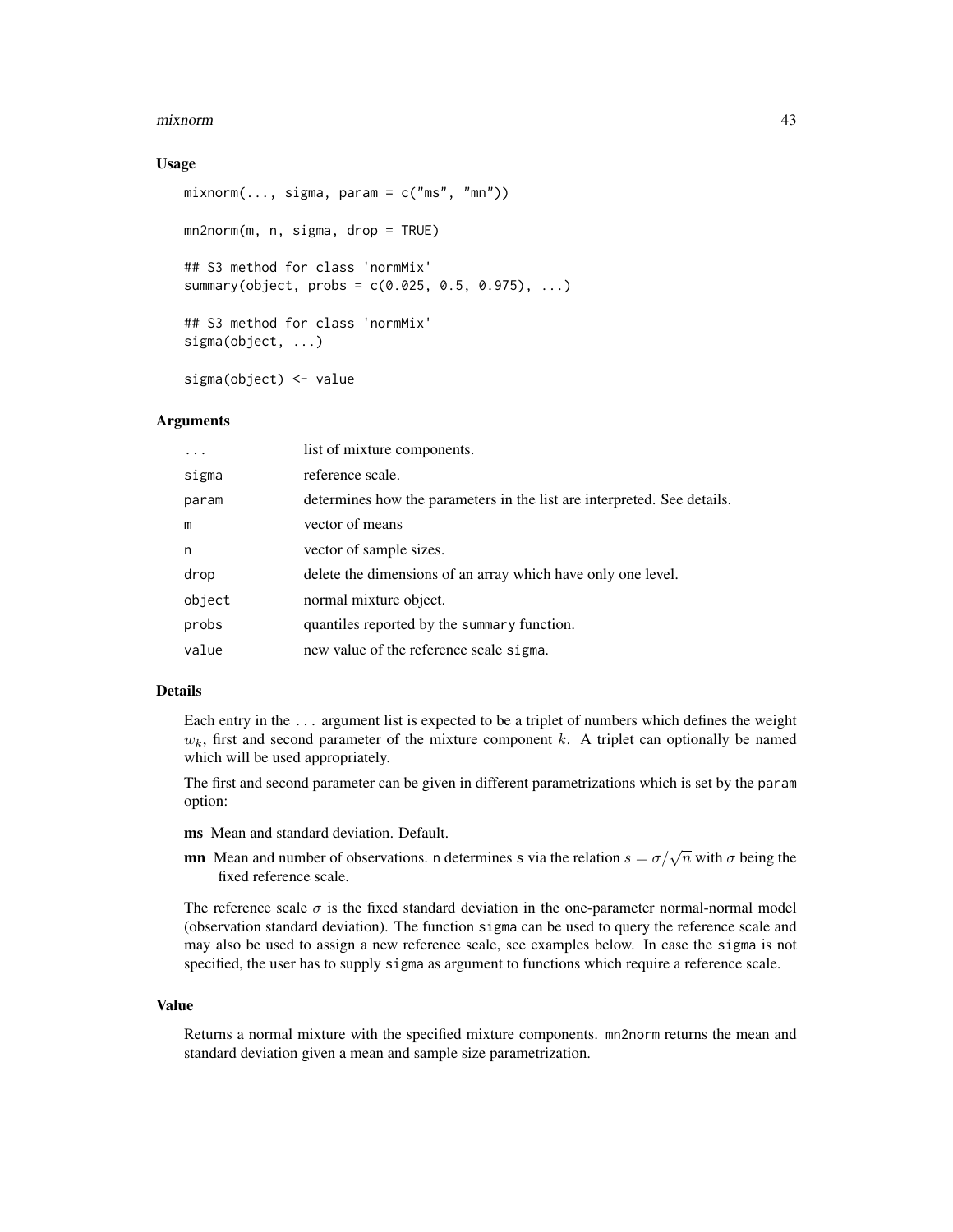#### <span id="page-43-0"></span>Functions

• sigma <-: Allows to assign a new reference scale sigma.

#### See Also

Other mixdist: [mixbeta\(](#page-33-1)), [mixcombine\(](#page-34-1)), [mixgamma\(](#page-40-1)), [mix](#page-31-1), [plot.mix\(](#page-51-1))

#### Examples

```
nm <- mixnorm(rob=c(0.2, 0, 2), inf=c(0.8, 2, 2), sigma=5)
print(nm)
summary(nm)
plot(nm)
set.seed(1)
mixSamp <- rmix(nm, 500)
plot(nm, samp=mixSamp)
# support defined by quantiles
qmix(nm, c(0.01, 0.99))
# density function
dmix(nm, seq(-5,5,by=2))
# distribution function
pmix(nm, seq(-5,5,by=2))
# the reference scale can be changed (it determines the ESS)
ess(nm)
sigma(nm) < -10ess(nm)
```
<span id="page-43-1"></span>oc1S *Operating Characteristics for 1 Sample Design*

#### Description

The oc1S function defines a 1 sample design (prior, sample size, decision function) for the calculation of the frequency at which the decision is evaluated to 1 conditional on assuming known parameters. A function is returned which performs the actual operating characteristics calculations.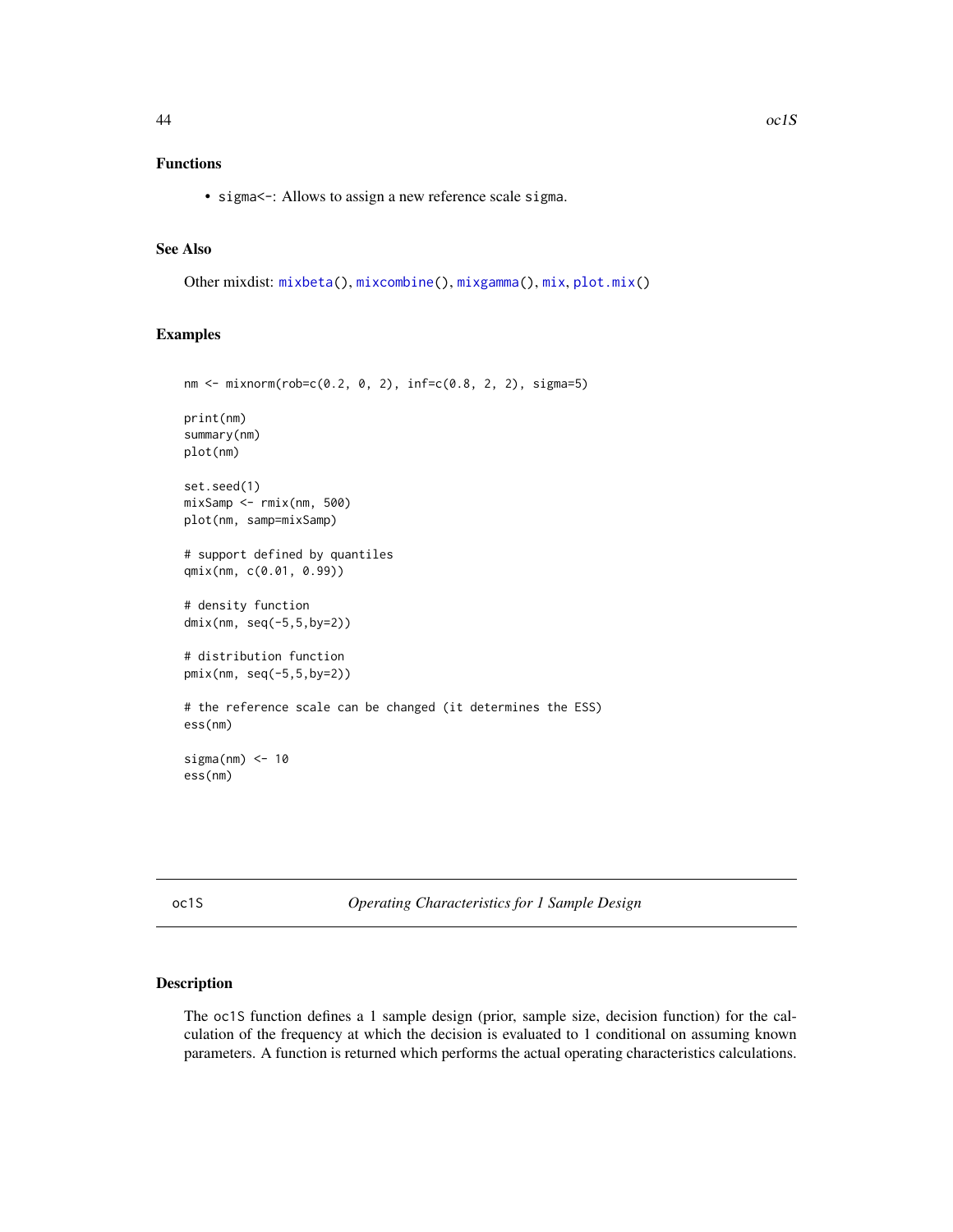#### <span id="page-44-0"></span> $oc1S$  45

#### Usage

```
oc1S(prior, n, decision, ...)
## S3 method for class 'betaMix'
oc1S(prior, n, decision, ...)
## S3 method for class 'normMix'
oc1S(prior, n, decision, sigma, eps = 1e-06, ...)
## S3 method for class 'gammaMix'
oc1S(prior, n, decision,eps = 1e-06, ...)
```
#### Arguments

| prior    | Prior for analysis.                                                                                                      |
|----------|--------------------------------------------------------------------------------------------------------------------------|
| n        | Sample size for the experiment.                                                                                          |
| decision | One-sample decision function to use; see decision1S.                                                                     |
| $\cdots$ | Optional arguments.                                                                                                      |
| sigma    | The fixed reference scale. If left unspecified, the default reference scale of the<br>prior is assumed.                  |
| eps      | Support of random variables are determined as the interval covering 1-eps prob-<br>ability mass. Defaults to $10^{-6}$ . |

#### Details

The oc1S function defines a 1 sample design and returns a function which calculates its operating characteristics. This is the frequency with which the decision function is evaluated to 1 under the assumption of a given true distribution of the data defined by a known parameter  $\theta$ . The 1 sample design is defined by the prior, the sample size and the decision function,  $D(y)$ . These uniquely define the decision boundary, see [decision1S\\_boundary](#page-10-1).

When calling the oc1S function, then internally the critical value  $y_c$  (using [decision1S\\_boundary](#page-10-1)) is calculated and a function is returns which can be used to calculated the desired frequency which is evaluated as

```
F(y_c|\theta).
```
#### Value

Returns a function with one argument theta which calculates the frequency at which the decision function is evaluated to 1 for the defined 1 sample design. Note that the returned function takes vectors arguments.

#### Methods (by class)

• betaMix: Applies for binomial model with a mixture beta prior. The calculations use exact expressions.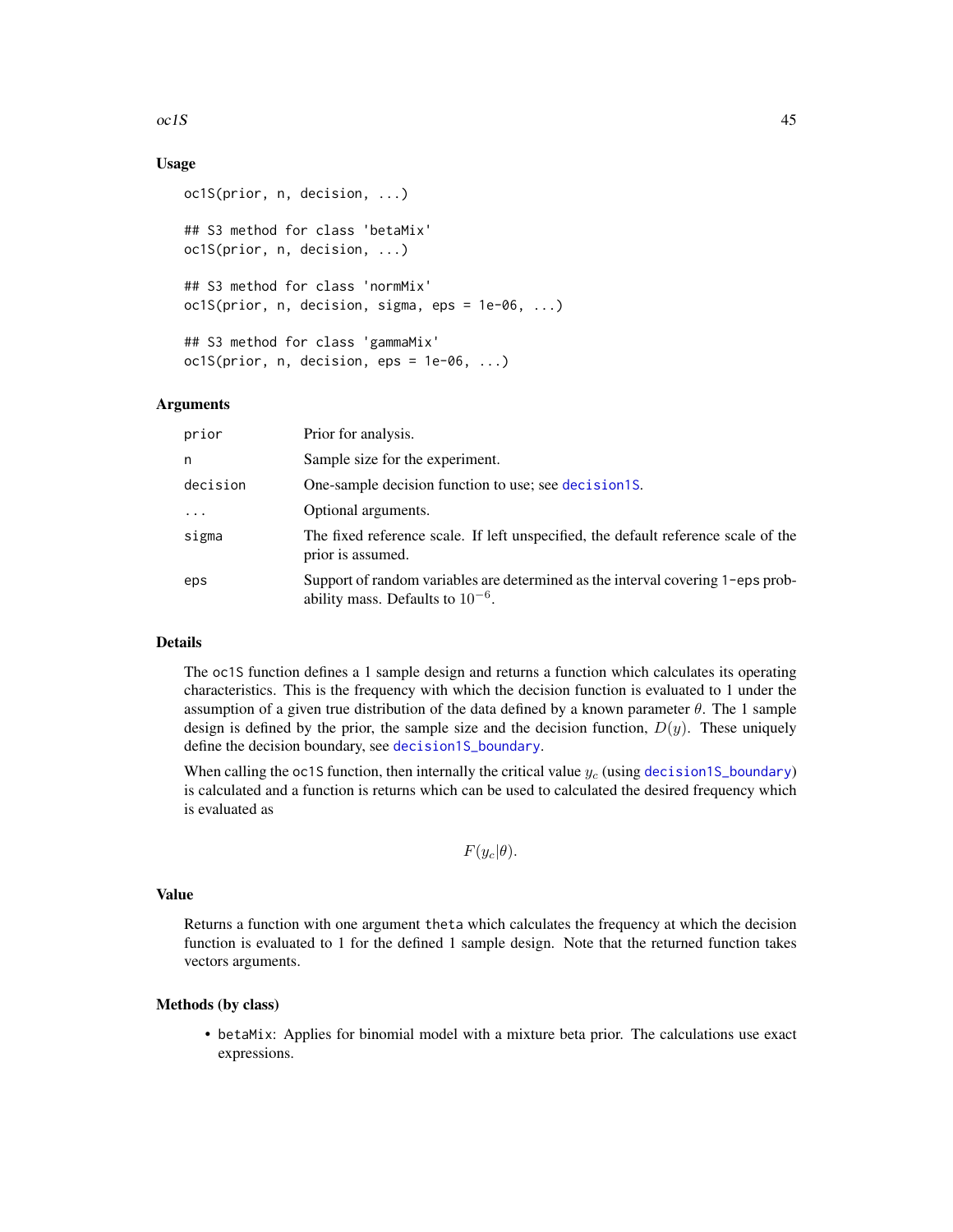- <span id="page-45-0"></span>• normMix: Applies for the normal model with known standard deviation  $\sigma$  and a normal mixture prior for the mean. As a consequence from the assumption of a known standard deviation, the calculation discards sampling uncertainty of the second moment. The function oc1S has an extra argument eps (defaults to  $10^{-6}$ ). The critical value  $y_c$  is searched in the region of probability mass 1-eps for y.
- gammaMix: Applies for the Poisson model with a gamma mixture prior for the rate parameter. The function oc1S takes an extra argument eps (defaults to  $10^{-6}$ ) which determines the region of probability mass 1-eps where the boundary is searched for  $y$ .

#### See Also

Other design1S: [decision1S\\_boundary\(](#page-10-1)), [decision1S\(](#page-7-1)), [pos1S\(](#page-53-1))

#### Examples

```
# non-inferiority example using normal approximation of log-hazard
# ratio, see ?decision1S for all details
s \leq -2flat_prior \leq mixnorm(c(1, 0, 100), sigma=s)
nL <- 233
theta_ni \leq -0.4theta_a <- 0
alpha <-0.05beta <-0.2za <- qnorm(1-alpha)
zb <- qnorm(1-beta)
n1 <- round( (s * (za + zb)/(theta_ani - theta_a))^2 )
theta_c \le theta_ni - za \ast s / sqrt(n1)
# standard NI design
decA <- decision1S(1 - alpha, theta_ni, lower.tail=TRUE)
# double criterion design
# statistical significance (like NI design)
dec1 <- decision1S(1-alpha, theta_ni, lower.tail=TRUE)
# require mean to be at least as good as theta_c
dec2 <- decision1S(0.5, theta_c, lower.tail=TRUE)
# combination
decComb <- decision1S(c(1-alpha, 0.5), c(theta_ni, theta_c), lower.tail=TRUE)
theta_eval <- c(theta_a, theta_c, theta_ni)
# evaluate different designs at two sample sizes
designA_n1 <- oc1S(flat_prior, n1, decA)
designA_nL <- oc1S(flat_prior, nL, decA)
designC_n1 <- oc1S(flat_prior, n1, decComb)
designC_nL <- oc1S(flat_prior, nL, decComb)
# evaluate designs at the key log-HR of positive treatment (HR<1),
# the indecision point and the NI margin
```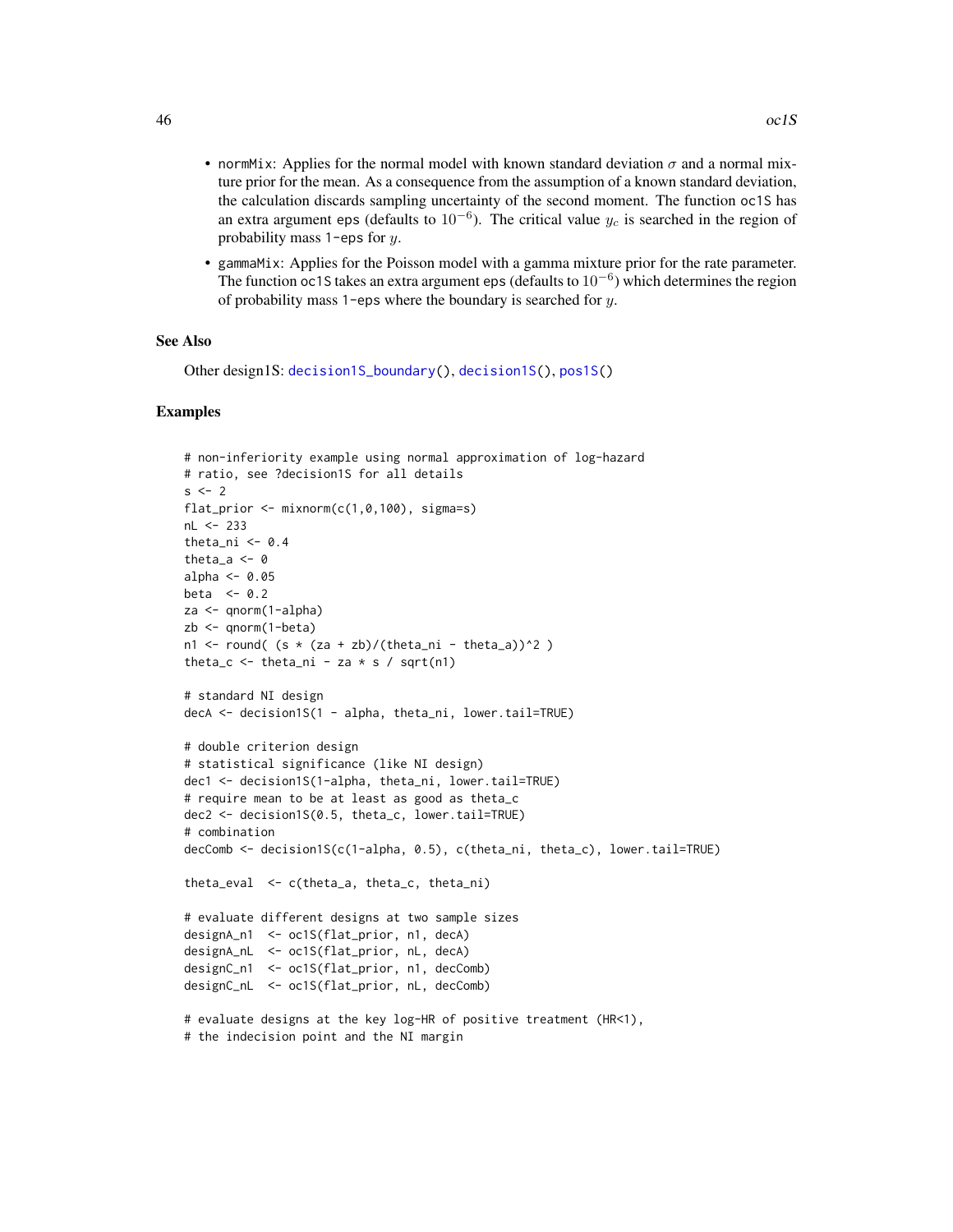#### <span id="page-46-0"></span> $\alpha$  and  $\alpha$  and  $\alpha$  and  $\alpha$  and  $\alpha$  and  $\alpha$  and  $\alpha$  and  $\alpha$  and  $\alpha$  and  $\alpha$  and  $\alpha$  and  $\alpha$  and  $\alpha$  and  $\alpha$  and  $\alpha$  and  $\alpha$  and  $\alpha$  and  $\alpha$  and  $\alpha$  and  $\alpha$  and  $\alpha$  and  $\alpha$  and  $\alpha$  and  $\alpha$  and  $\alpha$

```
designA_n1(theta_eval)
designA_nL(theta_eval)
designC_n1(theta_eval)
designC_nL(theta_eval)
# to understand further the dual criterion design it is useful to
# evaluate the criterions separatley:
# statistical significance criterion to warrant NI...
designC1_nL <- oc1S(flat_prior, nL, dec1)
# ... or the clinically determined indifference point
designC2_nL <- oc1S(flat_prior, nL, dec2)
designC1_nL(theta_eval)
designC2_nL(theta_eval)
# see also ?decision1S_boundary to see which of the two criterions
# will drive the decision
```
#### <span id="page-46-1"></span>oc2S *Operating Characteristics for 2 Sample Design*

#### Description

The oc2S function defines a 2 sample design (priors, sample sizes  $\&$  decision function) for the calculation of operating characeristics. A function is returned which calculates the calculates the frequency at which the decision function is evaluated to 1 when assuming known parameters.

#### Usage

```
oc2S(prior1, prior2, n1, n2, decision, ...)
## S3 method for class 'betaMix'
oc2S(prior1, prior2, n1, n2, decision, eps, ...)
## S3 method for class 'normMix'
oc2S(
 prior1,
 prior2,
  n1,
  n2,
  decision,
  sigma1,
  sigma2,
  eps = 1e-06,
 Ngrid = 10,
  ...
```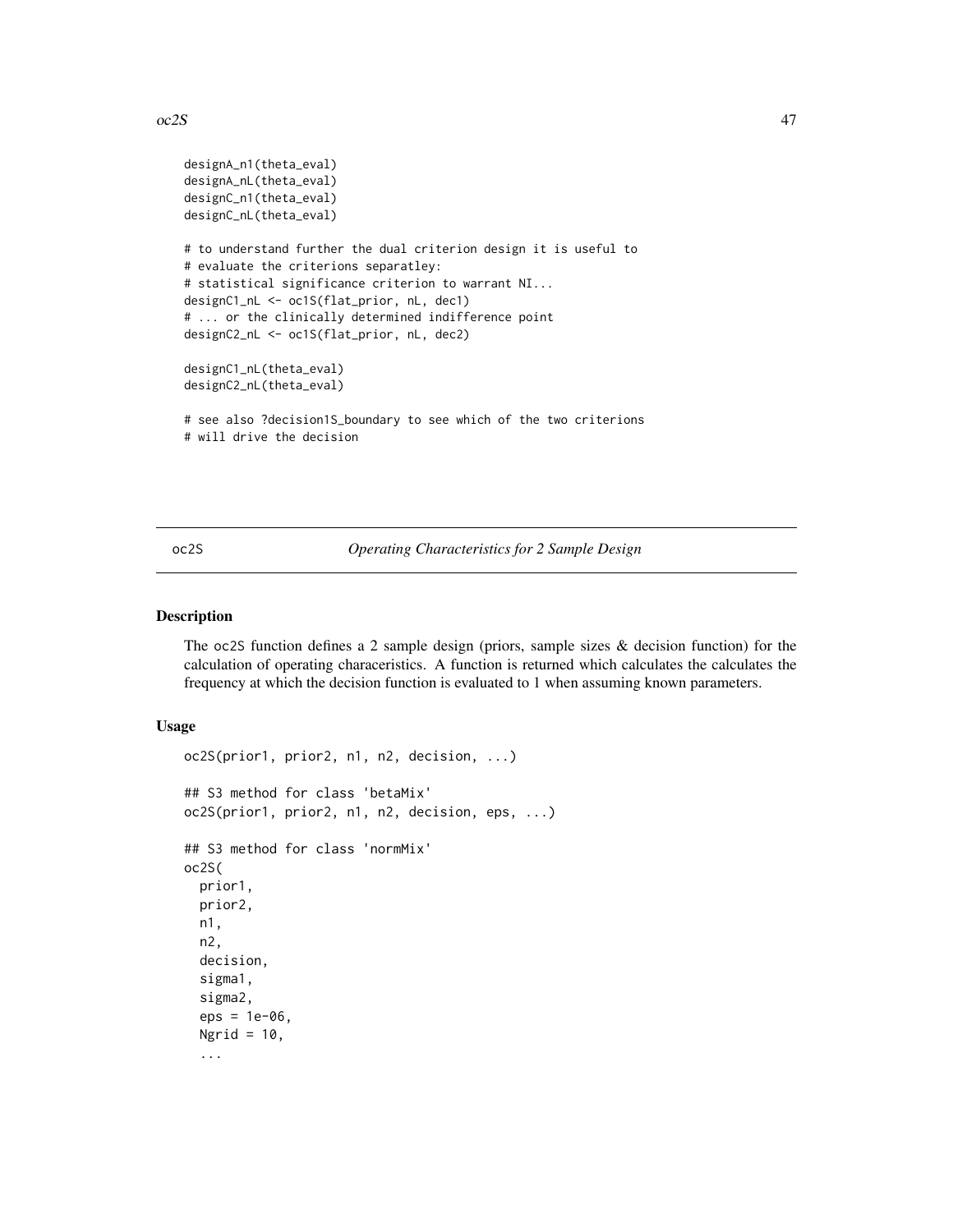```
## S3 method for class 'gammaMix'
oc2S(prior1, prior2, n1, n2, decision, eps = 1e-06, ...)
```
#### Arguments

)

| prior1   | Prior for sample 1.                                                                                                                 |
|----------|-------------------------------------------------------------------------------------------------------------------------------------|
| prior2   | Prior for sample 2.                                                                                                                 |
| n1, n2   | Sample size of the respective samples. Sample size n1 must be greater than 0<br>while sample size n2 must be greater or equal to 0. |
| decision | Two-sample decision function to use; see decision2S.                                                                                |
| $\cdots$ | Optional arguments.                                                                                                                 |
| eps      | Support of random variables are determined as the interval covering 1-eps prob-<br>ability mass. Defaults to $10^{-6}$ .            |
| sigma1   | The fixed reference scale of sample 1. If left unspecified, the default reference<br>scale of the prior 1 is assumed.               |
| sigma2   | The fixed reference scale of sample 2. If left unspecified, the default reference<br>scale of the prior 2 is assumed.               |
| Ngrid    | Determines density of discretization grid on which decision function is evaluated<br>(see below for more details).                  |

#### Details

The oc2S function defines a 2 sample design and returns a function which calculates its operating characteristics. This is the frequency with which the decision function is evaluated to 1 under the assumption of a given true distribution of the data defined by the known parameter  $\theta_1$  and  $\theta_2$ . The 2 sample design is defined by the priors, the sample sizes and the decision function,  $D(y_1, y_2)$ . These uniquely define the decision boundary , see [decision2S\\_boundary](#page-14-1).

Calling the oc2S function calculates the decision boundary  $D_1(y_2)$  (see [decision2S\\_boundary](#page-14-1)) and returns a function which can be used to calculate the desired frequency which is evaluated as

$$
\int f_2(y_2|\theta_2) F_1(D_1(y_2)|\theta_1) dy_2.
$$

See below for examples and specifics for the supported mixture priors.

#### Value

Returns a function which when called with two arguments theta1 and theta2 will return the frequencies at which the decision function is evaluated to 1 whenever the data is distributed according to the known parameter values in each sample. Note that the returned function takes vector arguments.

<span id="page-47-0"></span>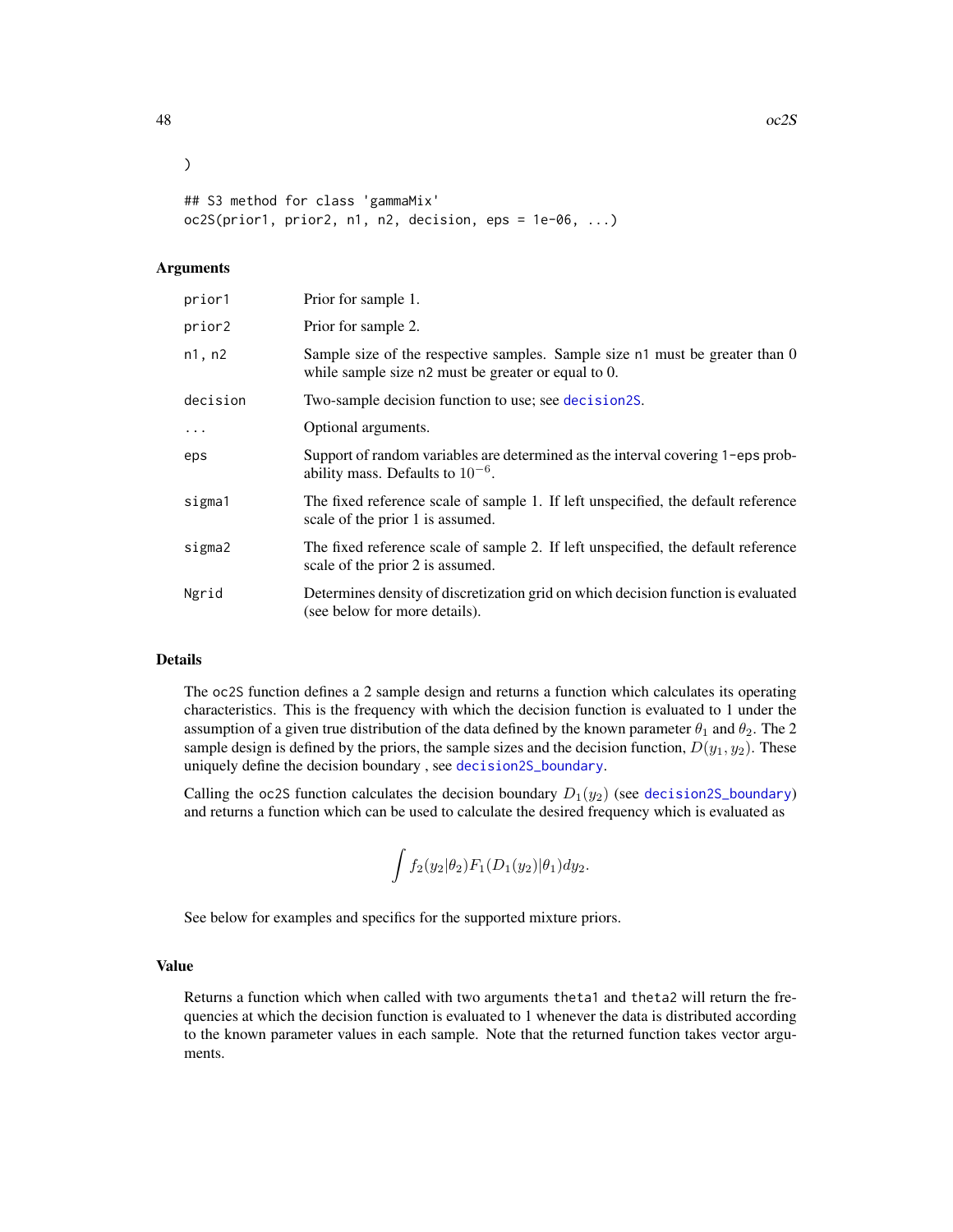#### Methods (by class)

- betaMix: Applies for binomial model with a mixture beta prior. The calculations use exact expressions. If the optional argument eps is defined, then an approximate method is used which limits the search for the decision boundary to the region of 1-eps probability mass. This is useful for designs with large sample sizes where an exact approach is very costly to calculate.
- normMix: Applies for the normal model with known standard deviation  $\sigma$  and normal mixture priors for the means. As a consequence from the assumption of a known standard deviation, the calculation discards sampling uncertainty of the second moment. The function has two extra arguments (with defaults): eps  $(10^{-6})$  and Ngrid (10). The decision boundary is searched in the region of probability mass 1-eps, respectively for  $y_1$  and  $y_2$ . The continuous decision function is evaluated at a discrete grid, which is determined by a spacing with  $\delta_2 = \sigma_2 / \sqrt{N_{grid}}$ . Once the decision boundary is evaluated at the discrete steps, a spline is used to inter-polate the decision boundary at intermediate points.
- gammaMix: Applies for the Poisson model with a gamma mixture prior for the rate parameter. The function oc2S takes an extra argument eps (defaults to  $10^{-6}$ ) which determines the region of probability mass 1-eps where the boundary is searched for  $y_1$  and  $y_2$ , respectively.

#### References

Schmidli H, Gsteiger S, Roychoudhury S, O'Hagan A, Spiegelhalter D, Neuenschwander B. Robust meta-analytic-predictive priors in clinical trials with historical control information. *Biometrics* 2014;70(4):1023-1032.

#### See Also

Other design2S: [decision2S\\_boundary\(](#page-14-1)), [decision2S\(](#page-12-1)), [pos2S\(](#page-55-1))

#### Examples

```
# example from Schmidli et al., 2014
dec <- decision2S(0.975, 0, lower.tail=FALSE)
prior_inf \leq mixbeta(c(1, 4, 16))
prior_rob <- robustify(prior_inf, weight=0.2, mean=0.5)
prior_uni <- mixbeta(c(1, 1, 1))
N < -40N_ctl <- N - 20
# compare designs with different priors
design_uni <- oc2S(prior_uni, prior_uni, N, N_ctl, dec)
design_inf <- oc2S(prior_uni, prior_inf, N, N_ctl, dec)
design_rob <- oc2S(prior_uni, prior_rob, N, N_ctl, dec)
# type I error
curve(design_inf(x,x), 0, 1)
curve(design_uni(x,x), lty=2, add=TRUE)
curve(design_rob(x,x), lty=3, add=TRUE)
```
<span id="page-48-0"></span> $\alpha$  and  $\alpha$  49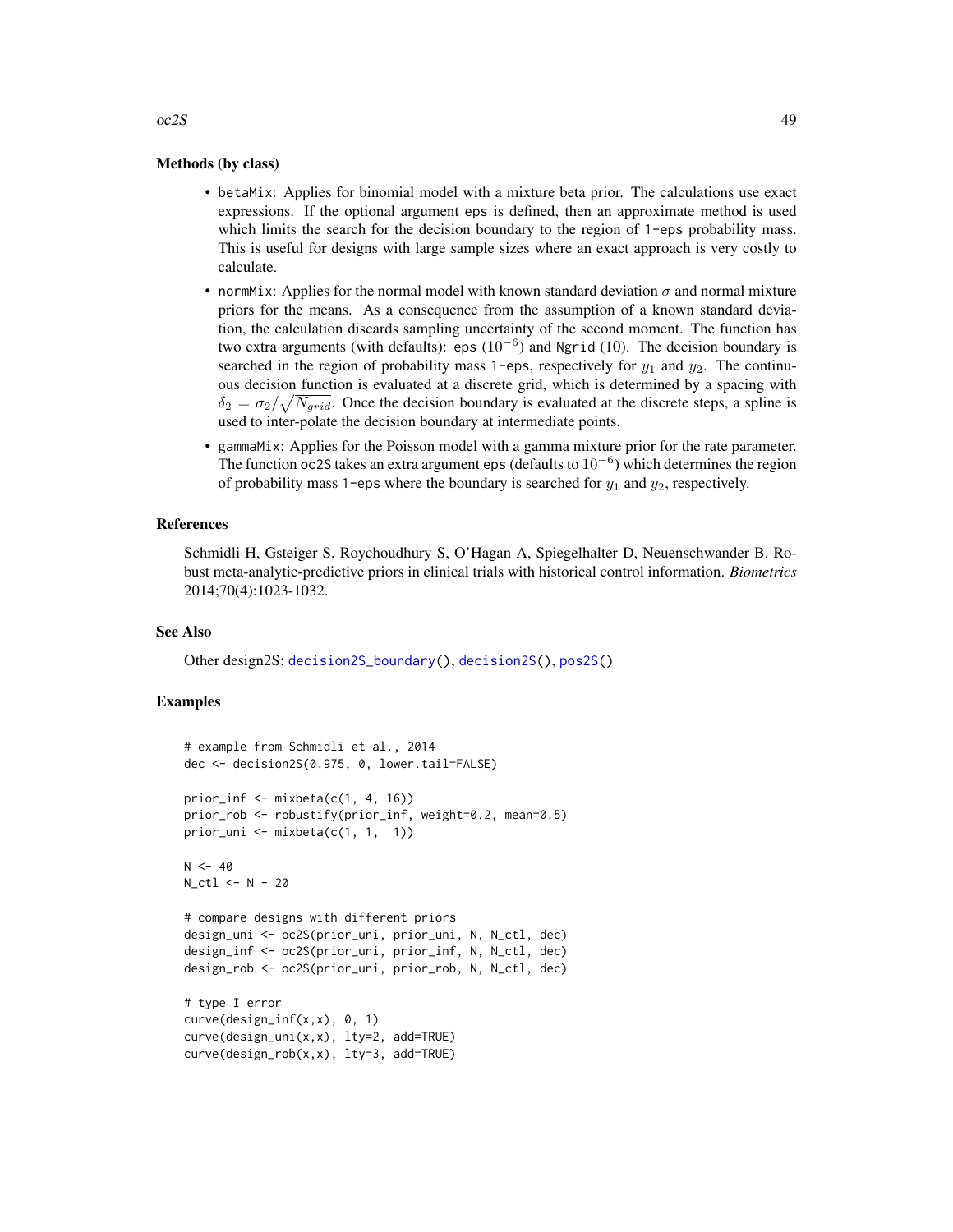```
# power
curve(design_inf(0.2+x,0.2), 0, 0.5)
curve(design_uni(0.2+x,0.2), lty=2, add=TRUE)
curve(design_rob(0.2+x,0.2), lty=3, add=TRUE)
```
#### <span id="page-49-1"></span>plot.EM *Diagnostic plots for EM fits*

#### **Description**

Produce diagnostic plots of EM fits returned from [mixfit](#page-37-1).

#### Usage

```
## S3 method for class 'EM'
plot(x, size = 1.25, link = c("identity", "logit", "log"), ...)
```
#### Arguments

| $\mathsf{x}$ | EM fit                                                                                                                                                                                                                                                                        |
|--------------|-------------------------------------------------------------------------------------------------------------------------------------------------------------------------------------------------------------------------------------------------------------------------------|
| size         | Optional argument passed to ggplot2 routines which control line thickness.                                                                                                                                                                                                    |
| link         | Choice of an applied link function. Can take one of the values identity (de-<br>fault), logit or log.                                                                                                                                                                         |
| $\ddotsc$    | Ignored.<br>Overlays the fitted mixture density with a histogram and a density plot of the raw<br>sample fitted. Applying a link function can be beneficial, for example a logit<br>(log) link for beta (gamma) mixtures obtained from a Binomial (Poisson) gMAP<br>analysis. |

#### Value

A list of [ggplot](#page-0-0) plots for diagnostics of the EM run. Detailed EM diagnostic plots are included only if the global option RBesT.verbose is set to TRUE. These include plots of the parameters of each component vs the iteration. The plot of the mixture density with a histogram and a density of the fitted sample is always returned.

#### Customizing ggplot2 plots

The returned plot is a **ggplot2** object. Please refer to the "Customizing Plots" vignette which is part of RBesT documentation for an introduction. For simple modifications (change labels, add reference lines, ...) consider the commands found in [bayesplot-helpers](#page-0-0). For more advanced customizations please use the ggplot2 package directly. A description of the most common tasks can be found in the [R Cookbook](http://www.cookbook-r.com/Graphs/) and a full reference of available commands can be found at the [ggplot2 documentation site.](https://ggplot2.tidyverse.org/reference/)

<span id="page-49-0"></span>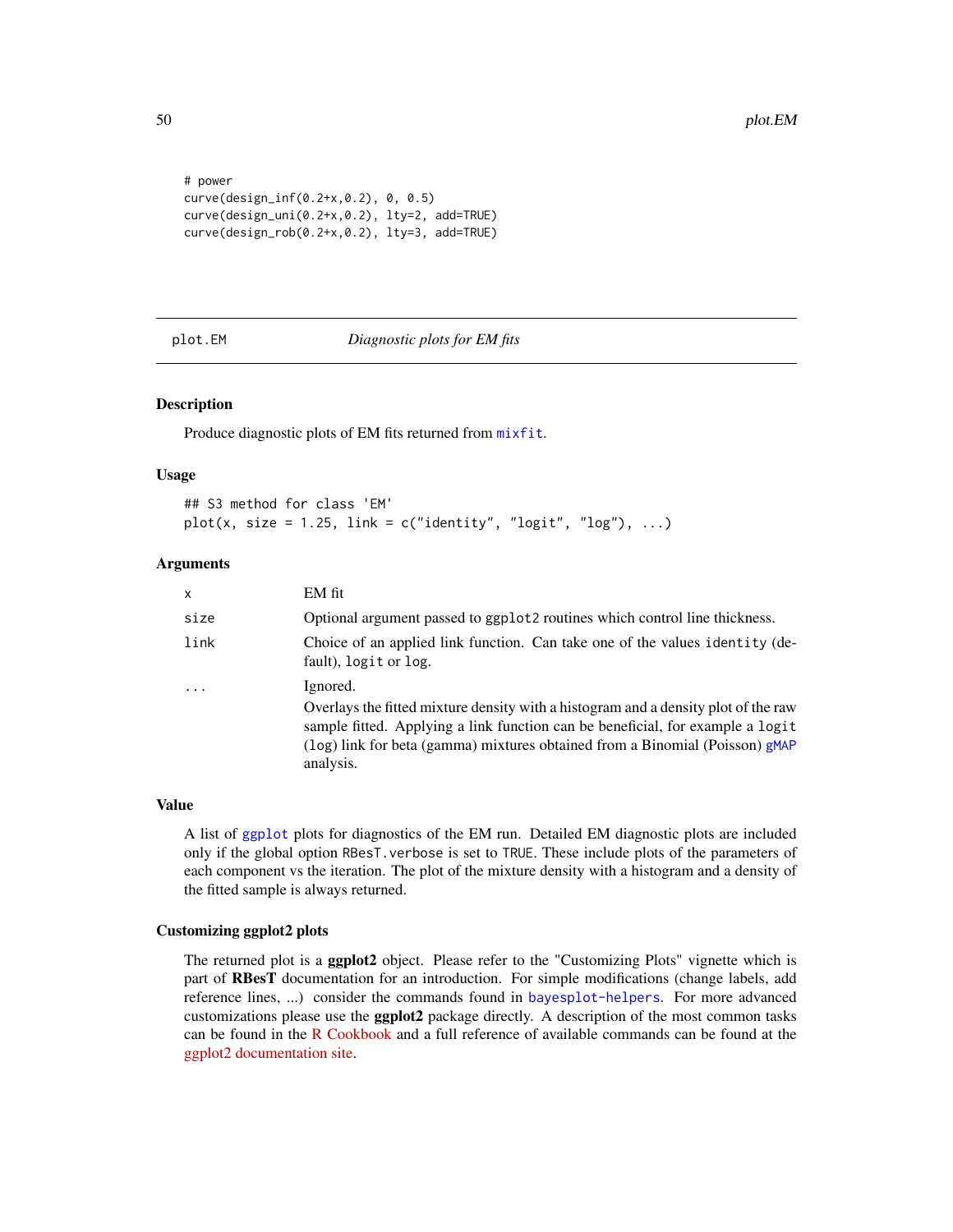#### <span id="page-50-0"></span>plot.gMAP 51

#### See Also

Other EM: [mixfit\(](#page-37-1))

#### Examples

```
bmix <- mixbeta(rob=c(0.2, 1, 1), inf=c(0.8, 10, 2))
bsamp <- rmix(bmix, 1000)
bfit <- mixfit(bsamp, type="beta", Nc=2)
pl <- plot(bfit)
print(pl$mixdens)
print(pl$mix)
# a number of additional plots are generated in verbose mode
.user_option <- options(RBesT.verbose=TRUE)
pl_all <- plot(bfit)
# recover previous user options
options(.user_option)
names(pl_all)
# [1] "a" "b" "w" "m" "N" "Lm" "lN" "Lw" "lli" "mixdens" "mix"
```
<span id="page-50-1"></span>plot.gMAP *Diagnostic plots for gMAP analyses*

#### Description

Diagnostic plots for gMAP analyses

#### Usage

## S3 method for class 'gMAP'  $plot(x, size = NULL, ...)$ 

#### Arguments

|                         | gMAP object                                        |
|-------------------------|----------------------------------------------------|
| size                    | Controls line sizes of traceplots and forest plot. |
| $\cdot$ $\cdot$ $\cdot$ | Ignored.                                           |

#### Details

Creates MCMC diagnostics and a forest plot (including model estimates) for a [gMAP](#page-21-1) analysis. For a customized forest plot, please use the dedicated function [forest\\_plot](#page-20-1).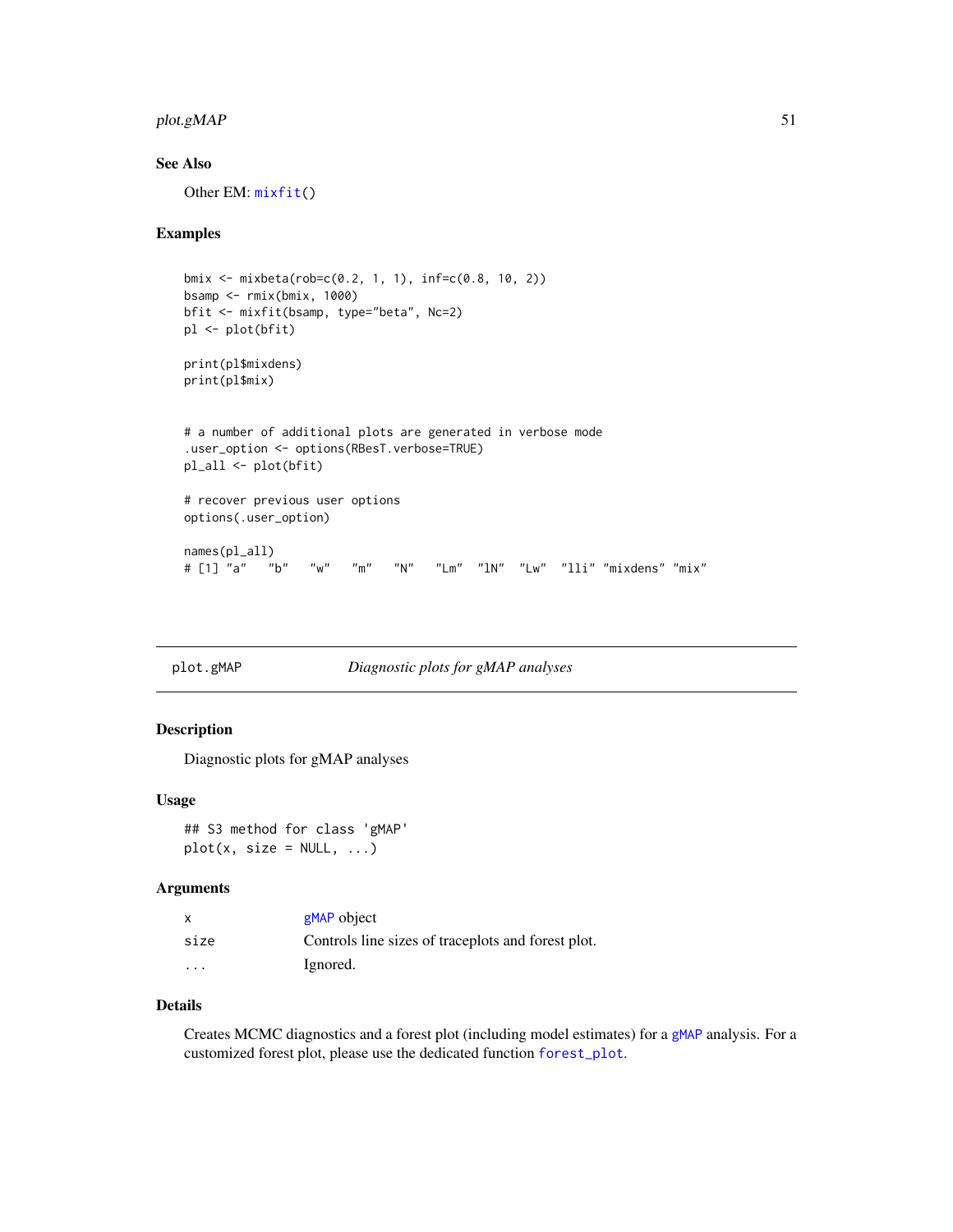#### <span id="page-51-0"></span>Value

The function returns a list of [ggplot](#page-0-0) objects.

#### Customizing ggplot2 plots

The returned plot is a ggplot2 object. Please refer to the "Customizing Plots" vignette which is part of RBesT documentation for an introduction. For simple modifications (change labels, add reference lines, ...) consider the commands found in [bayesplot-helpers](#page-0-0). For more advanced customizations please use the ggplot2 package directly. A description of the most common tasks can be found in the [R Cookbook](http://www.cookbook-r.com/Graphs/) and a full reference of available commands can be found at the [ggplot2 documentation site.](https://ggplot2.tidyverse.org/reference/)

<span id="page-51-1"></span>

#### plot.mix *Plot mixture distributions*

#### Description

Plot mixture distributions

#### Usage

```
## S3 method for class 'mix'
plot(x, prob = 0.99, fun = dmix, log = FALSE, comp = TRUE, size = 1.25, ...)
```
#### Arguments

| X    | mixture distribution                                                                                                                                  |
|------|-------------------------------------------------------------------------------------------------------------------------------------------------------|
| prob | defining lower and upper percentile of x-axis. Defaults to the 99% central prob-<br>ability mass.                                                     |
| fun  | function to plot which can be any of dmix, qmix or pmix.                                                                                              |
| log  | log argument passed to the function specified in fun.                                                                                                 |
| comp | for the density function this can be set to TRUE which will display colour-coded<br>each mixture component of the density in addition to the density. |
| size | controls the linesize in plots.                                                                                                                       |
| .    | extra arguments passed on to the qplot call.                                                                                                          |

#### Details

Plot function for mixture distribution objects. It shows the density/quantile/cumulative distribution (corresponds to d/q/pmix function) for some specific central probability mass defined by prob. By default the x-axis is chosen to show 99% of the probability density mass.

#### Value

A [ggplot](#page-0-0) object is returned.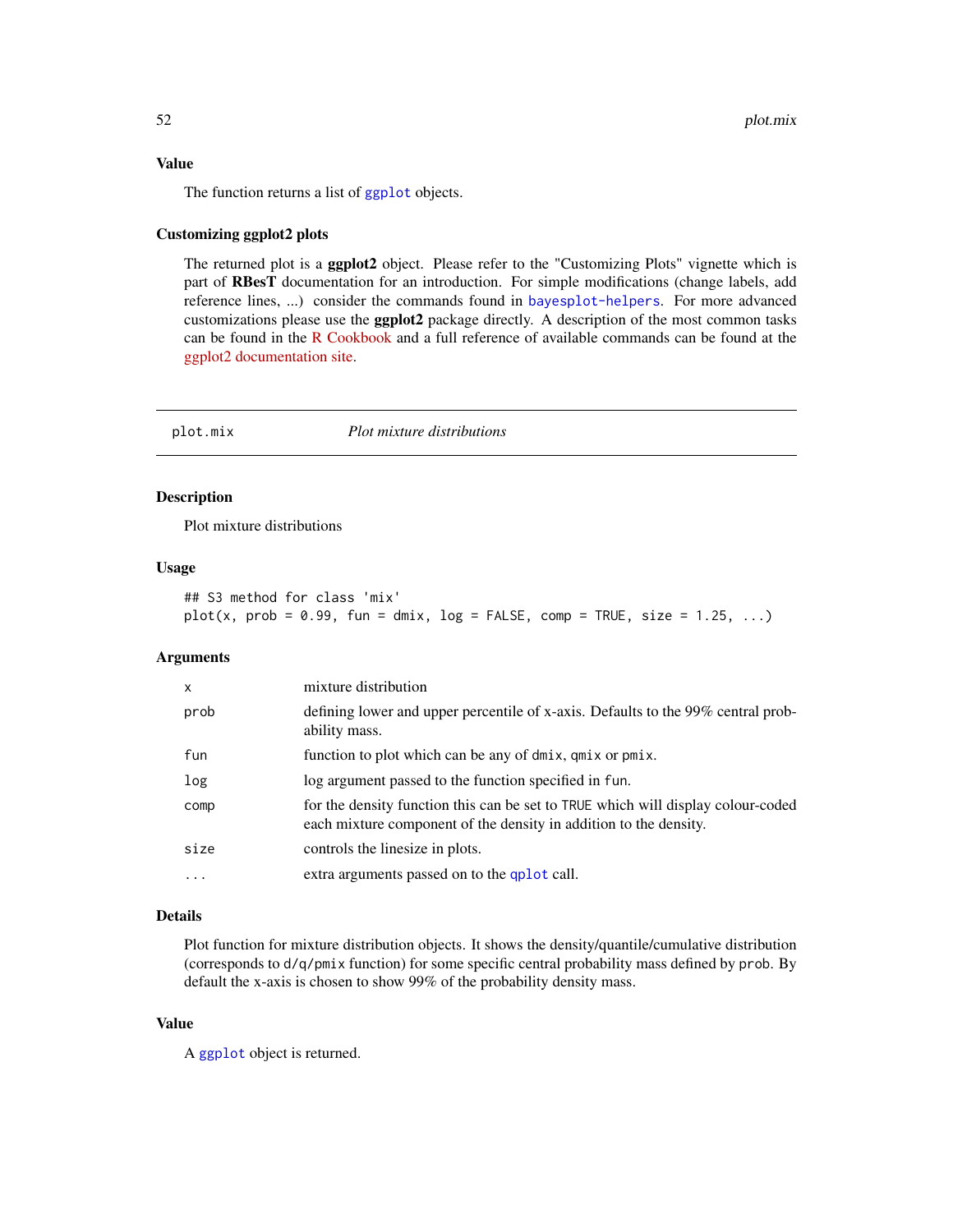#### <span id="page-52-0"></span>plot.mix 53

#### Customizing ggplot2 plots

The returned plot is a ggplot2 object. Please refer to the "Customizing Plots" vignette which is part of RBesT documentation for an introduction. For simple modifications (change labels, add reference lines, ...) consider the commands found in [bayesplot-helpers](#page-0-0). For more advanced customizations please use the **ggplot2** package directly. A description of the most common tasks can be found in the [R Cookbook](http://www.cookbook-r.com/Graphs/) and a full reference of available commands can be found at the [ggplot2 documentation site.](https://ggplot2.tidyverse.org/reference/)

#### See Also

```
Other mixdist: mixbeta(), mixcombine(), mixgamma(), mixnorm(), mix
```
#### Examples

```
# beta with two informative components
bm <- mixbeta(inf=c(0.5, 10, 100), inf2=c(0.5, 30, 80))
plot(bm)
plot(bm, fun=pmix)
# for customizations of the plot we need to load ggplot2 first
library(ggplot2)
# show a histogram along with the density
plot(bm) + geom_histogram(data=data.frame(x=rmix(bm, 1000)),
                          aes(y=..density..), bins=50, alpha=0.4)
# note: we can also use bayesplot for histogram plots with a density ...
library(bayesplot)
mh <- mcmc_hist(data.frame(x=rmix(bm, 1000)), freq=FALSE) +
         overlay_function(fun=dmix, args=list(mix=bm))
# ...and even add each component
for(k in 1:ncol(bm))
  mh <- mh + overlay_function(fun=dmix, args=list(mix=bm[[k]]), linetype=I(2))
print(mh)
# normal mixture
nm <- mixnorm(rob=c(0.2, 0, 2), inf=c(0.8, 6, 2), sigma=5)
plot(nm)
plot(nm, fun=qmix)
# obtain ggplot2 object and change title
pl <- plot(nm)
pl + ggtitle("Normal 2-Component Mixture")
```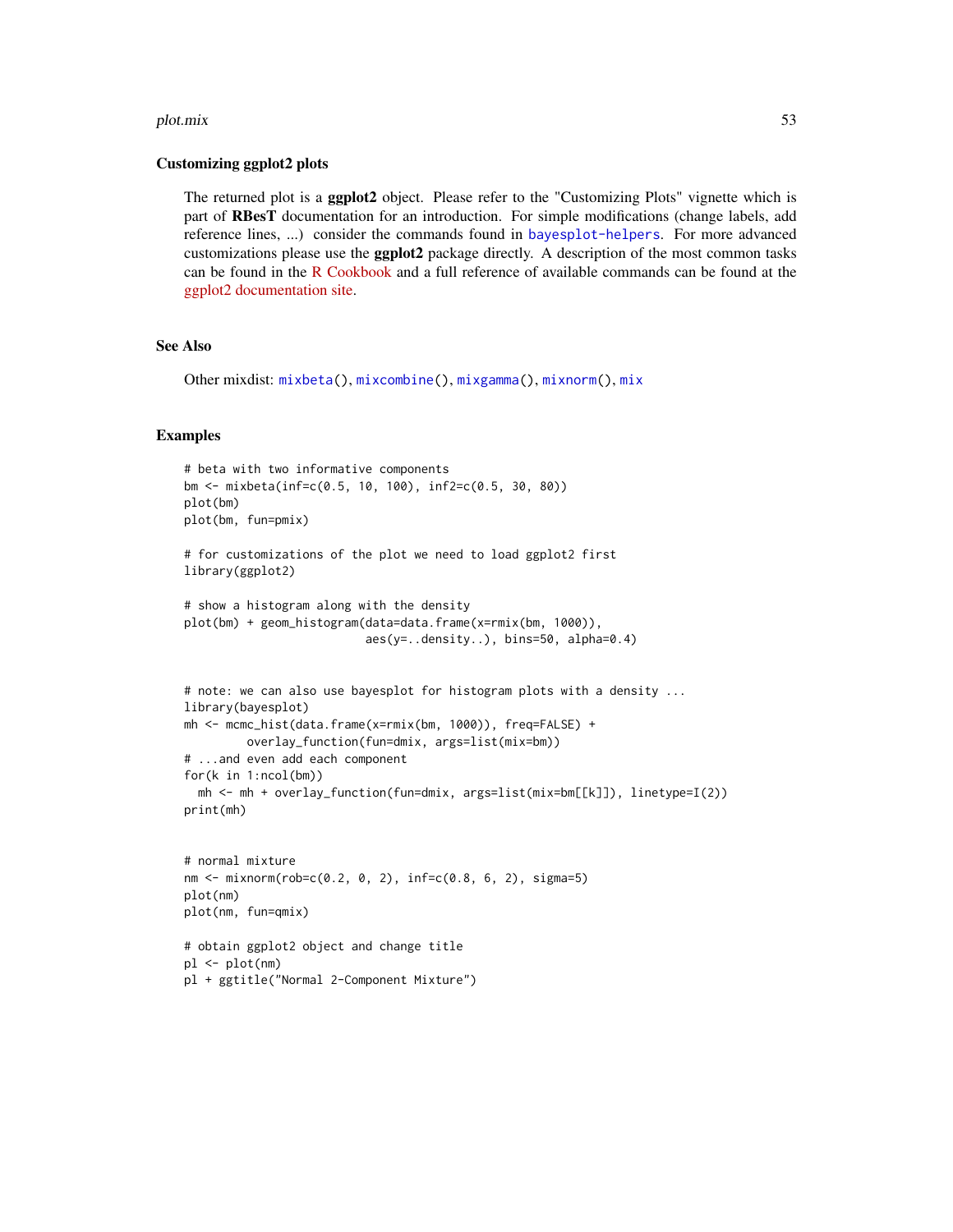#### <span id="page-53-1"></span><span id="page-53-0"></span>**Description**

The pos1S function defines a 1 sample design (prior, sample size, decision function) for the calculation of the frequency at which the decision is evaluated to 1 when assuming a distribution for the parameter. A function is returned which performs the actual operating characteristics calculations.

#### Usage

```
pos1S(prior, n, decision, ...)
## S3 method for class 'betaMix'
pos1S(prior, n, decision, ...)
## S3 method for class 'normMix'
pos1S(prior, n, decision, sigma, eps = 1e-06, ...)
## S3 method for class 'gammaMix'
pos1S(prior, n, decision, eps = 1e-06, ...)
```
#### Arguments

| prior     | Prior for analysis.                                                                                                      |
|-----------|--------------------------------------------------------------------------------------------------------------------------|
| n         | Sample size for the experiment.                                                                                          |
| decision  | One-sample decision function to use; see decision 15.                                                                    |
| $\ddotsc$ | Optional arguments.                                                                                                      |
| sigma     | The fixed reference scale. If left unspecified, the default reference scale of the<br>prior is assumed.                  |
| eps       | Support of random variables are determined as the interval covering 1-eps prob-<br>ability mass. Defaults to $10^{-6}$ . |

#### Details

The pos1S function defines a 1 sample design and returns a function which calculates its probability of success. The probability of success is the frequency with which the decision function is evaluated to 1 under the assumption of a given true distribution of the data implied by a distirbution of the parameter θ.

Calling the pos1S function calculates the critical value  $y_c$  and returns a function which can be used to evaluate the PoS for different predictive distributions and is evaluated as

$$
\int F(y_c|\theta)p(\theta)d\theta,
$$

where F is the distribution function of the sampling distribution and  $p(\theta)$  specifies the assumed true distribution of the parameter  $\theta$ . The distribution  $p(\theta)$  is a mixture distribution and given as the mix argument to the function.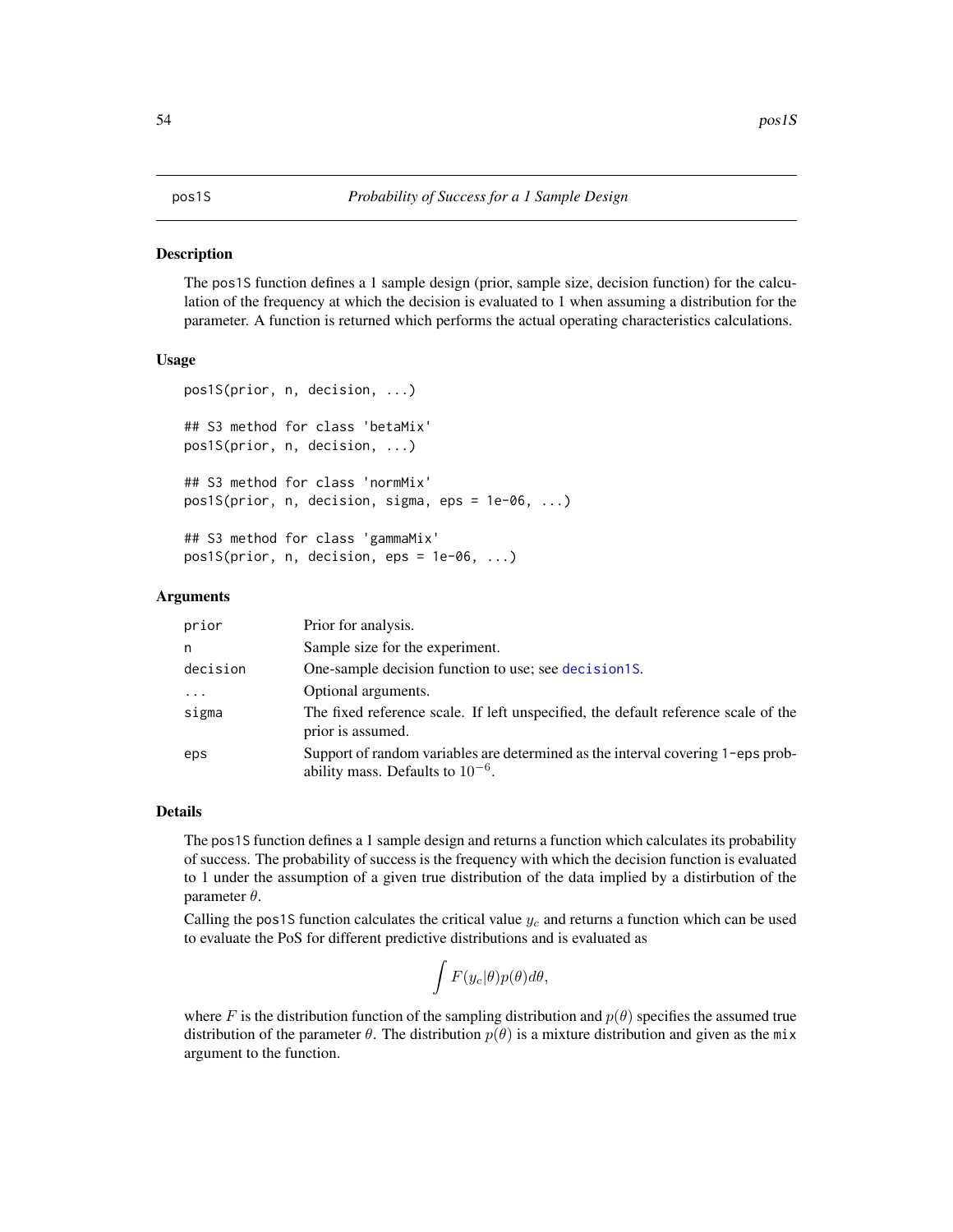#### <span id="page-54-0"></span> $pos1S$  55

#### Value

Returns a function that takes as single argument mix, which is the mixture distribution of the control parameter. Calling this function with a mixture distribution then calculates the PoS.

#### Methods (by class)

- betaMix: Applies for binomial model with a mixture beta prior. The calculations use exact expressions.
- normMix: Applies for the normal model with known standard deviation  $\sigma$  and a normal mixture prior for the mean. As a consequence from the assumption of a known standard deviation, the calculation discards sampling uncertainty of the second moment. The function pos1S has an extra argument eps (defaults to  $10^{-6}$ ). The critical value  $y_c$  is searched in the region of probability mass 1-eps for y.
- gammaMix: Applies for the Poisson model with a gamma mixture prior for the rate parameter. The function pos1S takes an extra argument eps (defaults to  $10^{-6}$ ) which determines the region of probability mass 1-eps where the boundary is searched for y.

#### See Also

Other design1S: [decision1S\\_boundary\(](#page-10-1)), [decision1S\(](#page-7-1)), [oc1S\(](#page-43-1))

#### Examples

```
# non-inferiority example using normal approximation of log-hazard
# ratio, see ?decision1S for all details
s \le -2flat_prior <- mixnorm(c(1,0,100), sigma=s)
nL <- 233
theta_ni <-0.4theta_a \leq -\emptysetalpha <-0.05beta <-0.2za <- qnorm(1-alpha)
zb <- qnorm(1-beta)
n1 <- round( (s * (za + zb)/(theta_ani - theta_a))^2 )
theta_c \le theta_ni - za \star s / sqrt(n1)
# assume we would like to conduct at an interim analysis
# of PoS after having observed 20 events with a HR of 0.8.
# We first need the posterior at the interim ...
post_ia <- postmix(flat_prior, m=log(0.8), n=20)
# dual criterion
decComb <- decision1S(c(1-alpha, 0.5), c(theta_ni, theta_c), lower.tail=TRUE)
# ... and we would like to know the PoS for a successful
# trial at the end when observing 10 more events
pos_ia <- pos1S(post_ia, 10, decComb)
```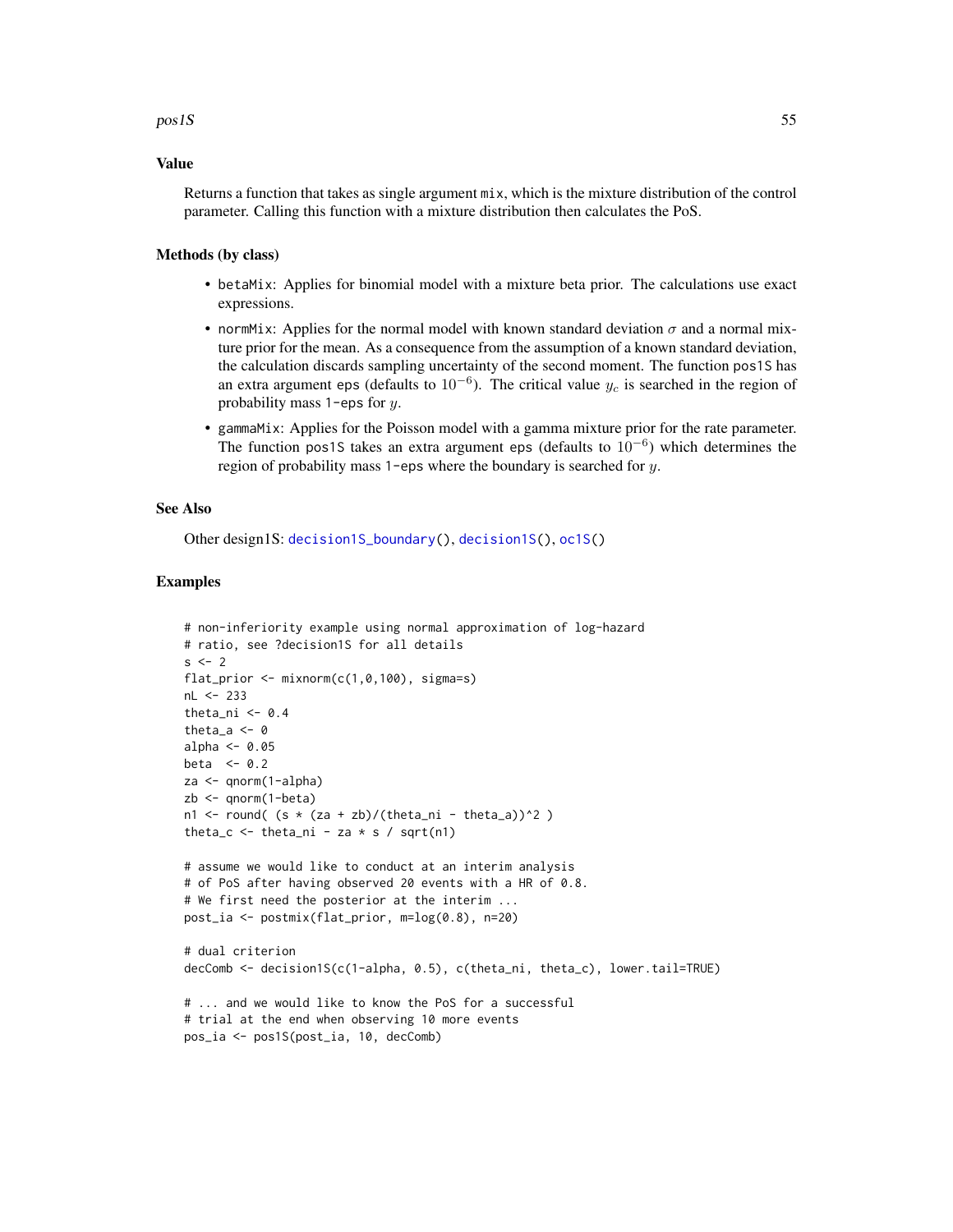```
# our knowledge at the interim is just the posterior at
# interim such that the PoS is
pos_ia(post_ia)
```
<span id="page-55-1"></span>pos2S *Probability of Success for 2 Sample Design*

#### Description

The pos2S function defines a 2 sample design (priors, sample sizes & decision function) for the calculation of the probability of success. A function is returned which calculates the calculates the frequency at which the decision function is evaluated to 1 when parameters are distributed according to the given distributions.

#### Usage

```
pos2S(prior1, prior2, n1, n2, decision, ...)
## S3 method for class 'betaMix'
pos2S(prior1, prior2, n1, n2, decision, eps, ...)
## S3 method for class 'normMix'
pos2S(
 prior1,
 prior2,
 n1,
 n2,
 decision,
  sigma1,
  sigma2,
  eps = 1e-06,
 Ngrid = 10,
  ...
)
## S3 method for class 'gammaMix'
```
# pos2S(prior1, prior2, n1, n2, decision, eps = 1e-06, ...)

#### Arguments

| prior1   | Prior for sample 1.                                                                                                                 |
|----------|-------------------------------------------------------------------------------------------------------------------------------------|
| prior2   | Prior for sample 2.                                                                                                                 |
| n1, n2   | Sample size of the respective samples. Sample size n1 must be greater than 0<br>while sample size n2 must be greater or equal to 0. |
| decision | Two-sample decision function to use; see decision2S.                                                                                |

<span id="page-55-0"></span>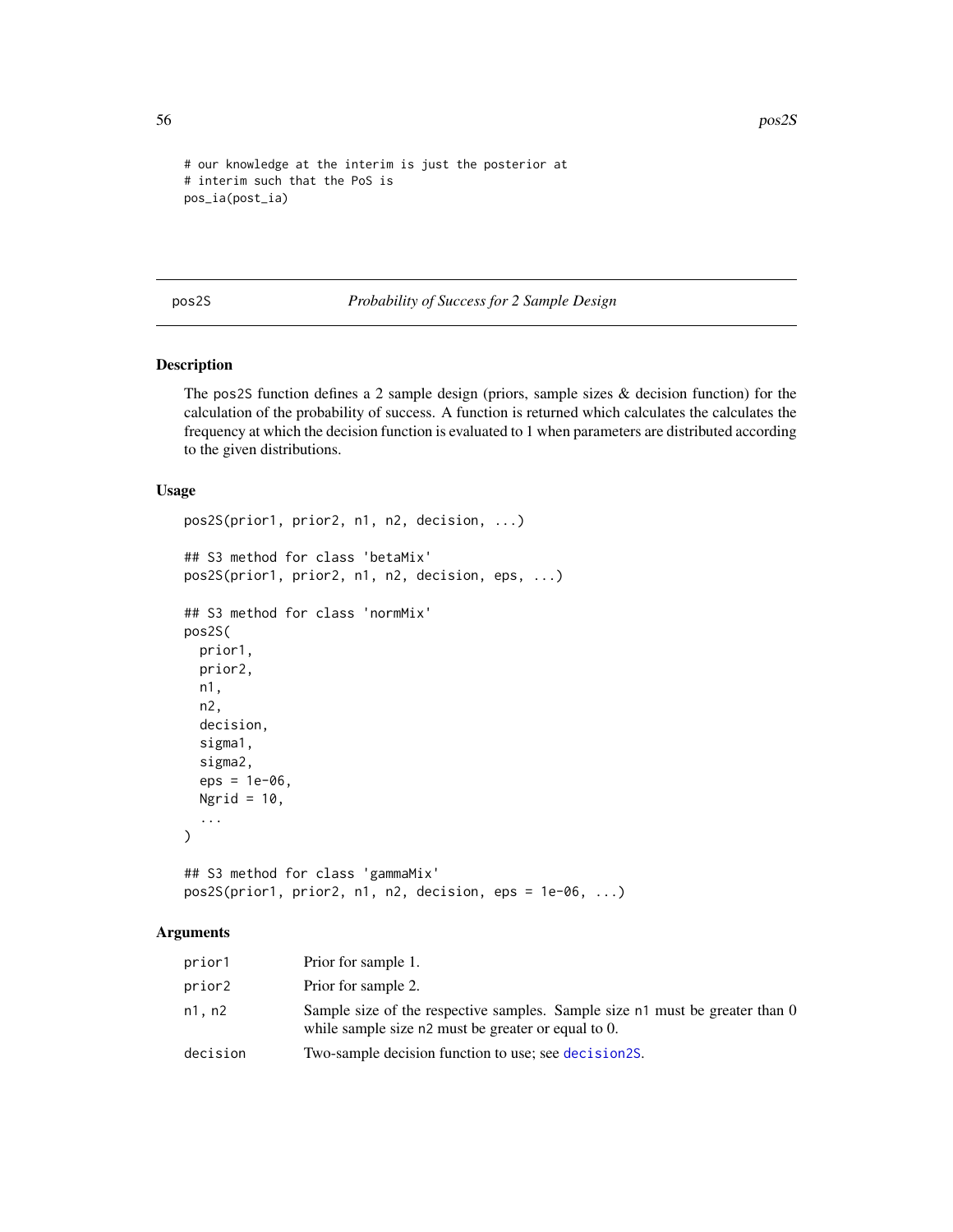<span id="page-56-0"></span>

| $\cdot$ | Optional arguments.                                                                                                      |
|---------|--------------------------------------------------------------------------------------------------------------------------|
| eps     | Support of random variables are determined as the interval covering 1-eps prob-<br>ability mass. Defaults to $10^{-6}$ . |
| sigma1  | The fixed reference scale of sample 1. If left unspecified, the default reference<br>scale of the prior 1 is assumed.    |
| sigma2  | The fixed reference scale of sample 2. If left unspecified, the default reference<br>scale of the prior 2 is assumed.    |
| Ngrid   | Determines density of discretization grid on which decision function is evaluated<br>(see below for more details).       |

#### Details

The pos2S function defines a 2 sample design and returns a function which calculates its probability of success. The probability of success is the frequency with which the decision function is evaluated to 1 under the assumption of a given true distribution of the data implied by a distirbution of the parameters  $\theta_1$  and  $\theta_2$ .

The calculation is analogous to the operating characeristics [oc2S](#page-46-1) with the difference that instead of assuming known (point-wise) true parameter values a distribution is specified for each parameter.

Calling the pos2S function calculates the decision boundary  $D_1(y_2)$  and returns a function which can be used to evaluate the PoS for different predictive distributions. It is evaluated as

$$
\int \int \int f_2(y_2|\theta_2) p(\theta_2) F_1(D_1(y_2)|\theta_1) p(\theta_1) dy_2 d\theta_2 d\theta_1.
$$

where F is the distribution function of the sampling distribution and  $p(\theta_1)$  and  $p(\theta_2)$  specifies the assumed true distribution of the parameters  $\theta_1$  and  $\theta_2$ , respectively. Each distribution  $p(\theta_1)$  and  $p(\theta_2)$  is a mixture distribution and given as the mix1 and mix2 argument to the function.

For example, in the binary case an integration of the predictive distribution, the BetaBinomial, instead of the binomial distribution will be performed over the data space wherever the decision function is evaluated to 1. All other aspects of the calculation are as for the 2-sample operating characteristics, see [oc2S](#page-46-1).

#### Value

Returns a function which when called with two arguments mix1 and mix2 will return the frequencies at which the decision function is evaluated to 1. Each argument is expected to be a mixture distribution representing the assumed true distribution of the parameter in each group.

#### Methods (by class)

• betaMix: Applies for binomial model with a mixture beta prior. The calculations use exact expressions. If the optional argument eps is defined, then an approximate method is used which limits the search for the decision boundary to the region of 1-eps probability mass. This is useful for designs with large sample sizes where an exact approach is very costly to calculate.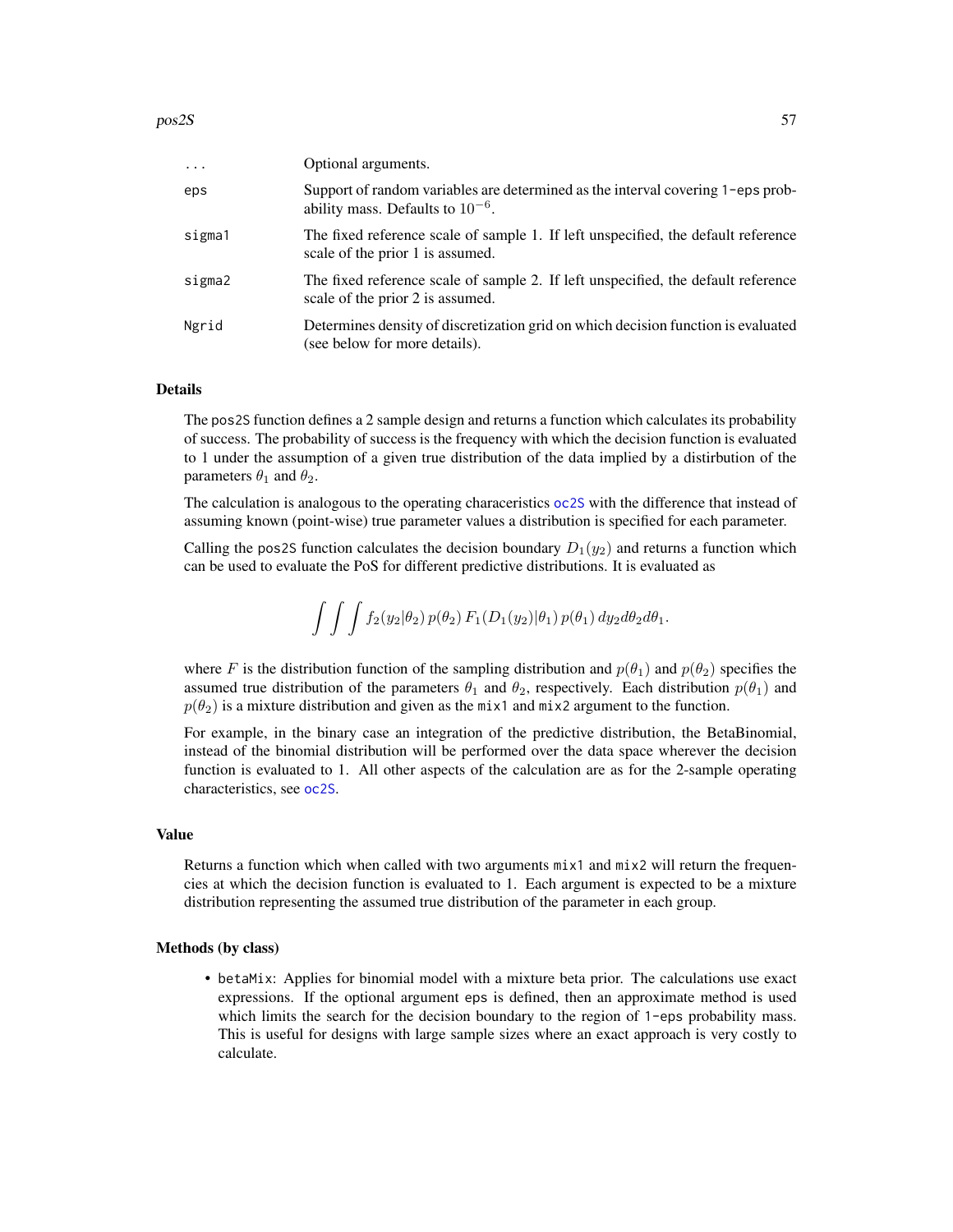- <span id="page-57-0"></span>• normMix: Applies for the normal model with known standard deviation  $\sigma$  and normal mixture priors for the means. As a consequence from the assumption of a known standard deviation, the calculation discards sampling uncertainty of the second moment. The function has two extra arguments (with defaults): eps  $(10^{-6})$  and Ngrid (10). The decision boundary is searched in the region of probability mass 1-eps, respectively for  $y_1$  and  $y_2$ . The continuous decision function is evaluated at a discrete grid, which is determined by a spacing with  $\delta_2 = \sigma_2 / \sqrt{N_{grid}}$ . Once the decision boundary is evaluated at the discrete steps, a spline is used to inter-polate the decision boundary at intermediate points.
- gammaMix: Applies for the Poisson model with a gamma mixture prior for the rate parameter. The function pos2S takes an extra argument eps (defaults to  $10^{-6}$ ) which determines the region of probability mass 1-eps where the boundary is searched for  $y_1$  and  $y_2$ , respectively.

#### See Also

Other design2S: [decision2S\\_boundary\(](#page-14-1)), [decision2S\(](#page-12-1)), [oc2S\(](#page-46-1))

#### Examples

```
# see ?decision2S for details of example
priorT <- mixnorm(c(1, 0, 0.001), sigma=88, param="mn")
priorP \leq mixnorm(c(1, -49, 20), sigma=88, param="mn")
# the success criteria is for delta which are larger than some
# threshold value which is why we set lower.tail=FALSE
successCrit <- decision2S(c(0.95, 0.5), c(0, 50), FALSE)
# example interim outcome
postP_interim <- postmix(priorP, n=10, m=-50)
postT_interim <- postmix(priorT, n=20, m=-80)
# assume that mean -50 / -80 were observed at the interim for
# placebo control(n=10) / active treatment(n=20) which gives
# the posteriors
postP_interim
postT_interim
# then the PoS to succeed after another 20/30 patients is
pos_final <- pos2S(postP_interim, postT_interim, 20, 30, successCrit)
pos_final(postP_interim, postT_interim)
```
postmix *Conjugate Posterior Analysis*

#### **Description**

Calculates the posterior distribution for data data given a prior priormix, where the prior is a mixture of conjugate distributions. The posterior is then also a mixture of conjugate distributions.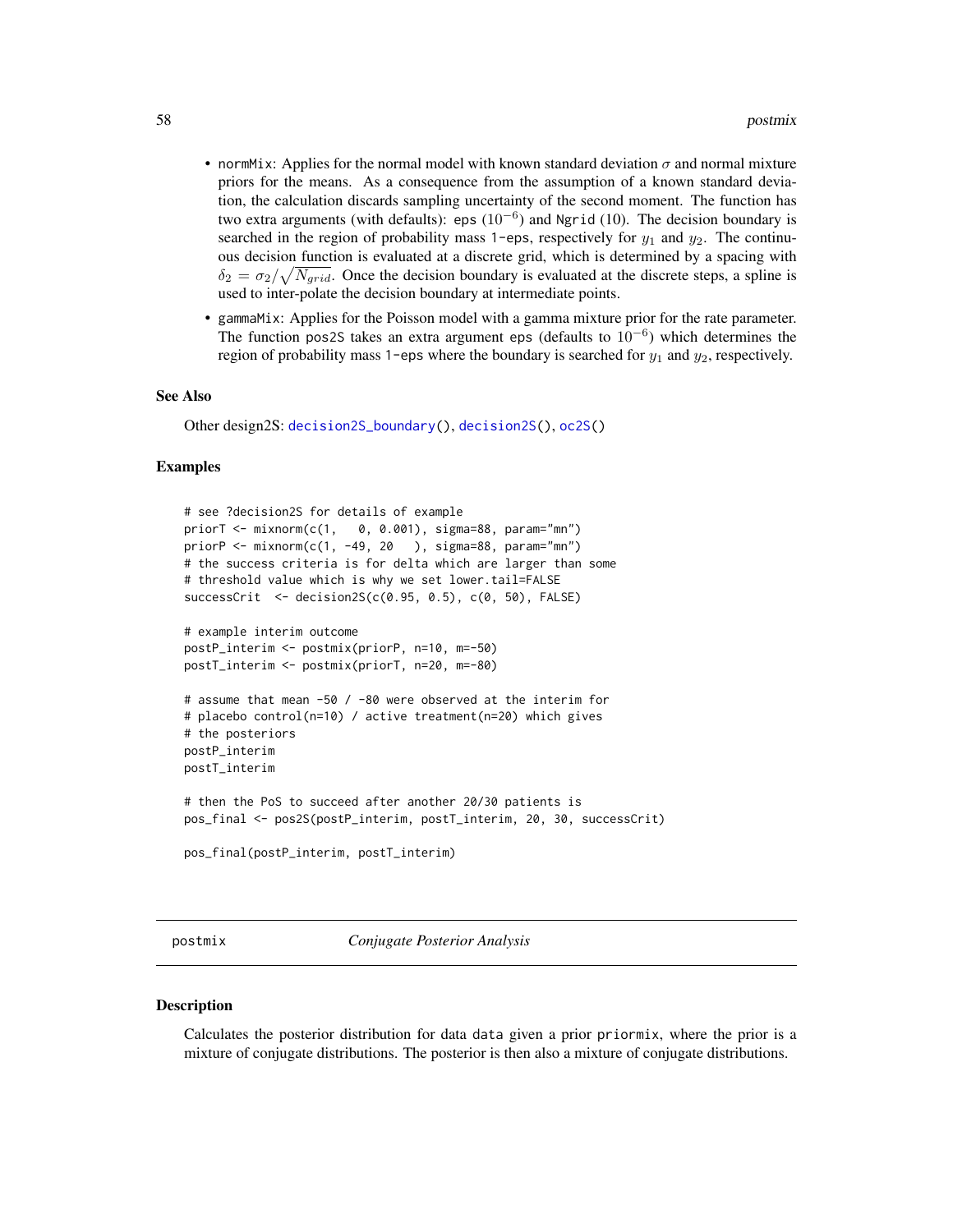#### postmix 59

#### Usage

```
postmix(priormix, data, ...)
## S3 method for class 'betaMix'
postmix(priormix, data, n, r, ...)
## S3 method for class 'normMix'
postmix(priormix, data, n, m, se, ...)
## S3 method for class 'gammaMix'
postmix(priormix, data, n, m, ...)
```
#### Arguments

| priormix   | prior (mixture of conjugate distributions).                                                                |
|------------|------------------------------------------------------------------------------------------------------------|
| data       | individual data. If the individual data is not given, then summary data has to be<br>provided (see below). |
| $\ddots$ . | includes arguments which depend on the specific case, see description below.                               |
| n          | sample size.                                                                                               |
|            | Number of successes.                                                                                       |
| m          | Sample mean.                                                                                               |
| se         | Sample standard error.                                                                                     |

#### Details

A conjugate prior-likelihood pair has the convenient property that the posterior is in the same distributional class as the prior. This property also applies to mixtures of conjugate priors. Let

$$
p(\theta; \mathbf{w}, \mathbf{a}, \mathbf{b})
$$

denote a conjugate mixture prior density for data

$$
y|\theta \sim f(y|\theta),
$$

where  $f(y|\theta)$  is the likelihood. Then the posterior is again a mixture with each component k equal to the respective posterior of the *k*th prior component and updated weights  $w'_k$ ,

$$
p(\theta; \mathbf{w}', \mathbf{a}', \mathbf{b}'|y) = \sum_{k=1}^{K} w'_k p_k(\theta; a'_k, b'_k|y).
$$

The weight  $w'_{k}$  for kth component is determined by the marginal likelihood of the new data y under the kth prior distribution which is given by the predictive distribution of the kth component,

$$
w'_{k} \propto w_{k} \int p_{k}(\theta; a_{k}, b_{k}) f(y|\theta) d\theta \equiv w_{k}^{*}.
$$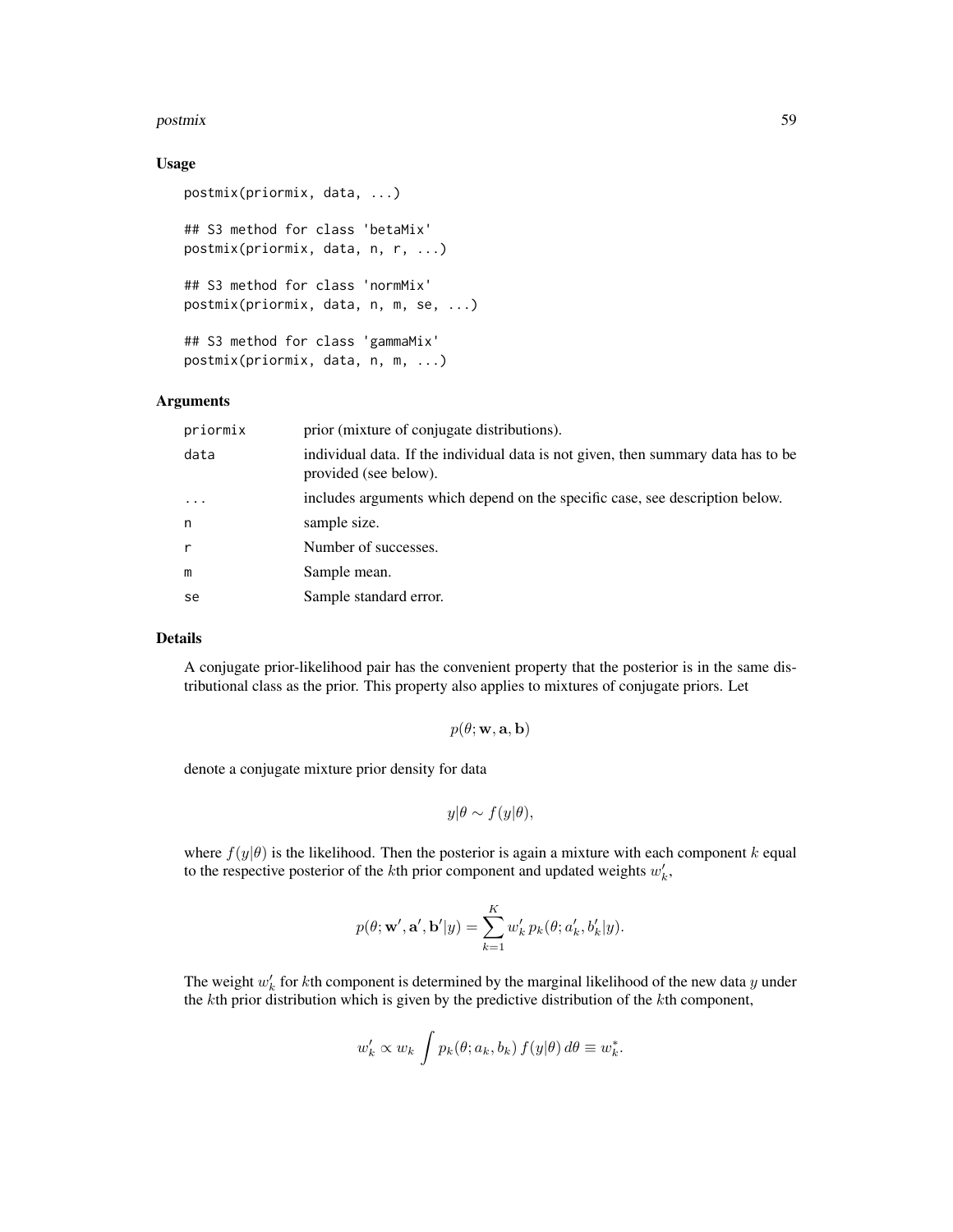<span id="page-59-0"></span>The final weight  $w'_k$  is then given by appropriate normalization,  $w'_k = w_k^* / \sum_{k=1}^K w_k^*$ . In other words, the weight of component  $k$  is proportional to the likelihood that data  $y$  is generated from the respective component, i.e. the marginal probability; for details, see for example *Schmidli et al., 2015*.

*Note:* The prior weights  $w_k$  are fixed, but the posterior weights  $w'_k \neq w_k$  still change due to the changing normalization.

The data  $y$  can either be given as individual data or as summary data (sufficient statistics). See below for details for the implemented conjugate mixture prior densities.

#### Methods (by class)

- betaMix: Calculates the posterior beta mixture distribution. The individual data vector is expected to be a vector of 0 and 1, i.e. a series of Bernoulli experiments. Alternatively, the sufficient statistics n and r can be given, i.e. number of trials and successes, respectively.
- normMix: Calculates the posterior normal mixture distribution with the sampling likelihood being a normal with fixed standard deviation. Either an individual data vector data can be given or the sufficient statistics which are the standard error se and sample mean m. If the sample size n is used instead of the sample standard error, then the reference scale of the prior is used to calculate the standard error. Should standard error se and sample size n be given, then the reference scale of the prior is updated; however it is recommended to use the command [sigma](#page-41-2) to set the reference standard deviation.
- gammaMix: Calculates the posterior gamma mixture distribution for Poisson and exponential likelihoods. Only the Poisson case is supported in this version.

#### Supported Conjugate Prior-Likelihood Pairs

| <b>Prior/Posterior</b> | Likelihood                       | <b>Predictive</b>         | <b>Summaries</b> |
|------------------------|----------------------------------|---------------------------|------------------|
| <b>B</b> eta           | Binomial                         | Beta-Binomial             | n. r             |
| Normal                 | Normal ( <i>fixed</i> $\sigma$ ) | Normal                    | n, m, se         |
| Gamma                  | Poisson                          | Gamma-Poisson             | n.m              |
| Gamma                  | Exponential                      | Gamma-Exp (not supported) | n, m             |

#### References

Schmidli H, Gsteiger S, Roychoudhury S, O'Hagan A, Spiegelhalter D, Neuenschwander B. Robust meta-analytic-predictive priors in clinical trials with historical control information. *Biometrics* 2014;70(4):1023-1032.

#### Examples

```
# binary example with individual data (1=event,0=no event), uniform prior
prior.unif <- mixbeta(c(1, 1, 1))
data.indiv <- c(1, 0, 1, 1, 0, 1)posterior.indiv <- postmix(prior.unif, data.indiv)
print(posterior.indiv)
```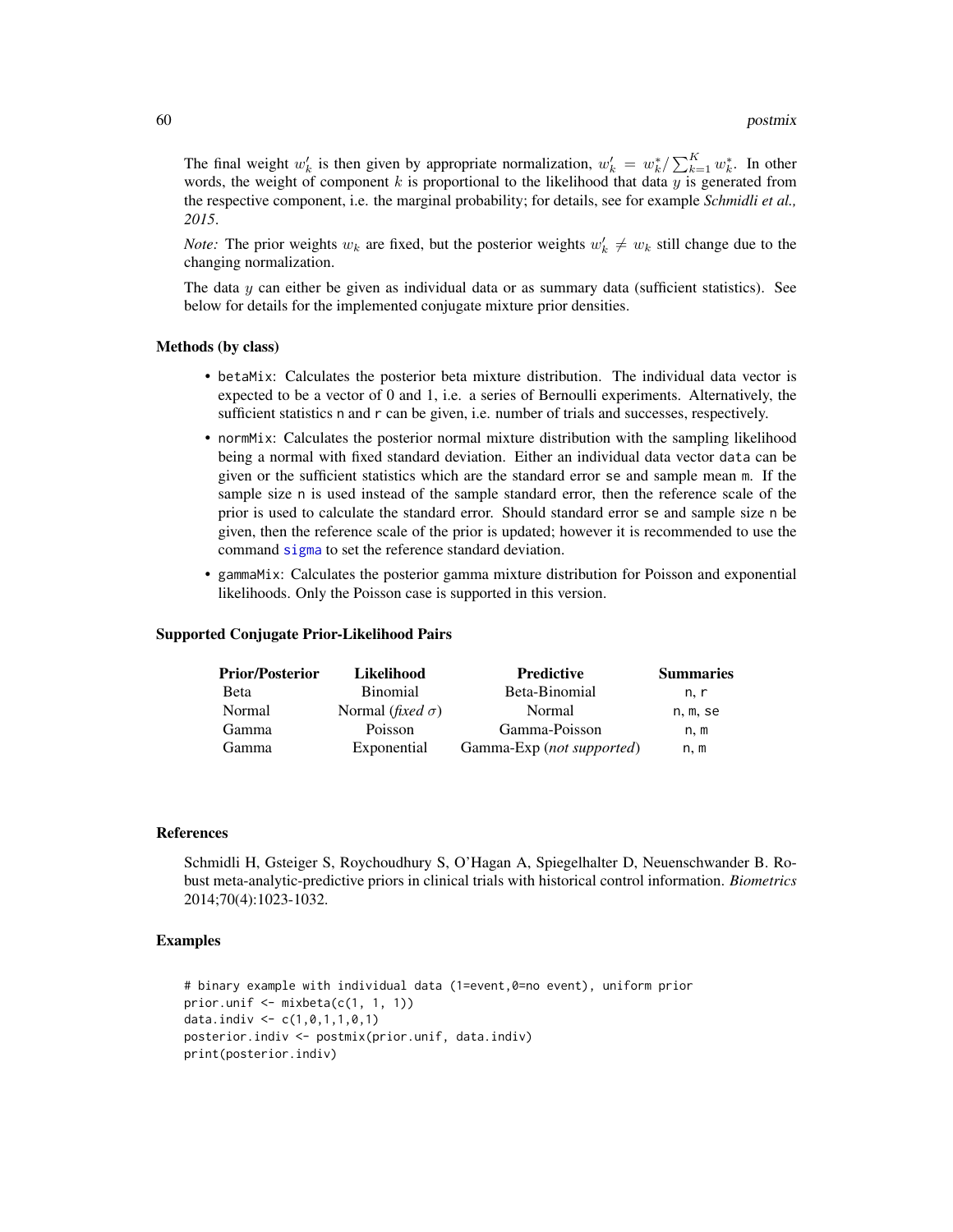#### <span id="page-60-0"></span>preddist 61

```
# or with summary data (number of events and number of patients)
r <- sum(data.indiv); n <- length(data.indiv)
posterior.sum <- postmix(prior.unif, n=n, r=r)
print(posterior.sum)
# binary example with robust informative prior and conflicting data
prior.rob <- mixbeta(c(0.5,4,10),c(0.5,1,1))
posterior.rob <- postmix(prior.rob, n=20, r=18)
print(posterior.rob)
# normal example with individual data
sigma <-88prior.mean <- -49
prior.se <- sigma/sqrt(20)
prior <- mixnorm(c(1,prior.mean,prior.se),sigma=sigma)
data.indiv <- c(-46,-227,41,-65,-103,-22,7,-169,-69,90)
posterior.indiv <- postmix(prior, data.indiv)
# or with summary data (mean and number of patients)
mn <- mean(data.indiv); n <- length(data.indiv)
posterior.sum <- postmix(prior, m=mn, n=n)
print(posterior.sum)
```
<span id="page-60-1"></span>

```
preddist Predictive Distributions for Mixture Distributions
```
#### **Description**

Predictive distribution for mixture of conjugate distributions (beta, normal, gamma).

#### Usage

```
preddist(mix, ...)
## S3 method for class 'betaMix'
preddist(mix, n = 1, ...)## S3 method for class 'normMix'
preddist(mix, n = 1, sigma, ...)## S3 method for class 'gammaMix'
preddist(mix, n = 1, ...)
```
#### Arguments

... includes arguments which depend on the specific prior-likelihood pair, see description below.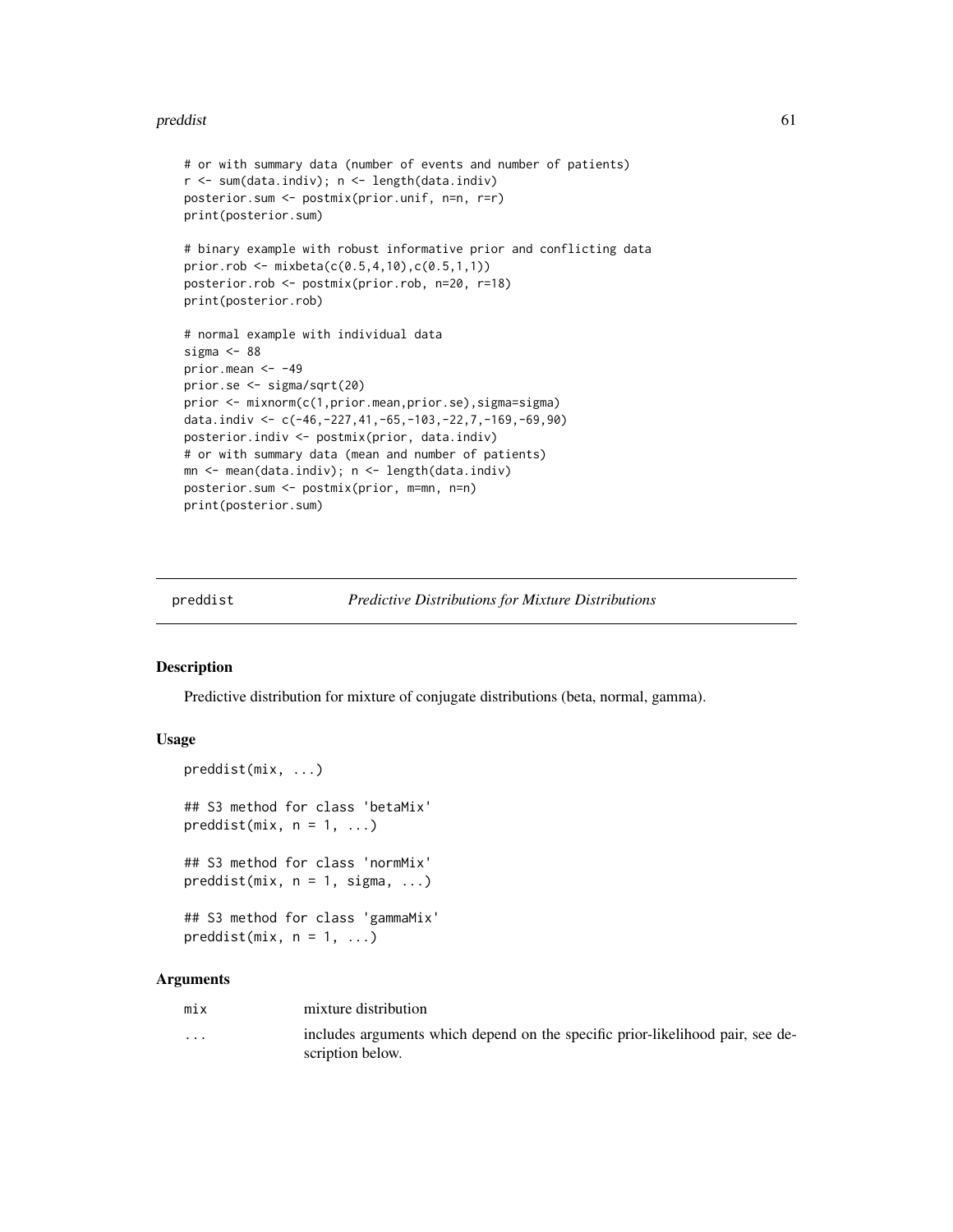|       | predictive sample size, set by default to 1                                                                                   |
|-------|-------------------------------------------------------------------------------------------------------------------------------|
| sigma | The fixed reference scale of a normal mixture. If left unspecified, the default<br>reference scale of the mixture is assumed. |

#### Details

Given a mixture density (either a posterior or a prior)

$$
p(\theta, \mathbf{w}, \mathbf{a}, \mathbf{b})
$$

and a data likelihood of

$$
y|\theta \sim f(y|\theta),
$$

the predictive distribution of a one-dimensional summary  $y_n$  of \$n\$ future observations is distributed as

$$
y_n \sim \int p(\theta, \mathbf{w}, \mathbf{a}, \mathbf{b}) f(y_n|\theta) d\theta.
$$

This distribution is the marginal distribution of the data under the mixture density. For binary and Poisson data  $y_n = \sum_{i=1}^n y_i$  is the sum over future events. For normal data, it is the mean $\bar{y}_n =$  $1/n \sum_{i=1}^n y_i$ .

#### Value

The function returns for a normal, beta or gamma mixture the matching predictive distribution for  $y_n$ .

#### Methods (by class)

- betaMix: Obtain the matching predictive distribution for a beta distribution, the BetaBinomial.
- normMix: Obtain the matching predictive distribution for a Normal with constant standard deviation. Note that the reference scale of the returned Normal mixture is meaningless as the individual components are updated appropriatley.
- gammaMix: Obtain the matching predictive distribution for a Gamma. Only Poisson likelihoods are supported.

#### Supported Conjugate Prior-Likelihood Pairs

| <b>Prior/Posterior</b> | Likelihood                       | <b>Predictive</b>         | <b>Summaries</b> |
|------------------------|----------------------------------|---------------------------|------------------|
| <b>B</b> eta           | <b>Binomial</b>                  | Beta-Binomial             | n. r             |
| Normal                 | Normal ( <i>fixed</i> $\sigma$ ) | Normal                    | n, m, se         |
| Gamma                  | Poisson                          | Gamma-Poisson             | n, m             |
| Gamma                  | Exponential                      | Gamma-Exp (not supported) | n. m             |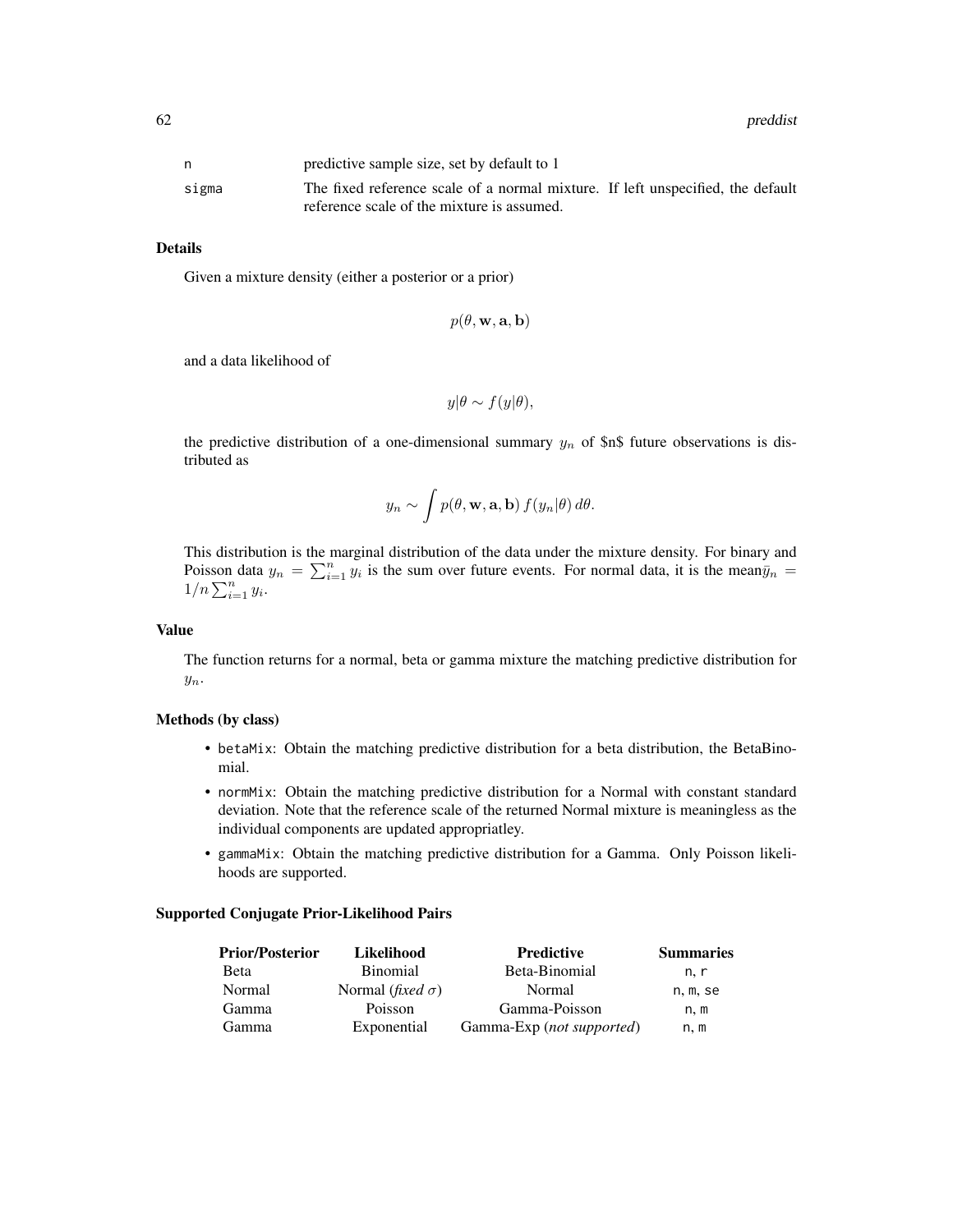#### <span id="page-62-0"></span>predict.gMAP 63

#### Examples

```
# Example 1: predictive distribution from uniform prior.
bm \leq mixbeta(c(1,1,1))
bmPred <- preddist(bm, n=10)
# predictive proabilities and cumulative predictive probabilities
x < -0:10d <- dmix(bmPred, x)
names(d) <-xbarplot(d)
cd <- pmix(bmPred, x)
names(cd) <- x
barplot(cd)
# median
mdn <- qmix(bmPred,0.5)
mdn
# Example 2: 2-comp Beta mixture
bm <- mixbeta( inf=c(0.8,15,50),rob=c(0.2,1,1))
plot(bm)
bmPred <- preddist(bm,n=10)
plot(bmPred)
mdn <- qmix(bmPred,0.5)
mdn
d <- dmix(bmPred,x=0:10)
n.sim <- 100000
r <- rmix(bmPred,n.sim)
d
table(r)/n.sim
# Example 3: 3-comp Normal mixture
m3 <- mixnorm( c(0.50,-0.2,0.1),c(0.25,0,0.2), c(0.25,0,0.5), sigma=10)
print(m3)
summary(m3)
plot(m3)
predm3 <- preddist(m3,n=2)
plot(predm3)
print(predm3)
summary(predm3)
```
<span id="page-62-1"></span>predict.gMAP *Predictions from gMAP analyses*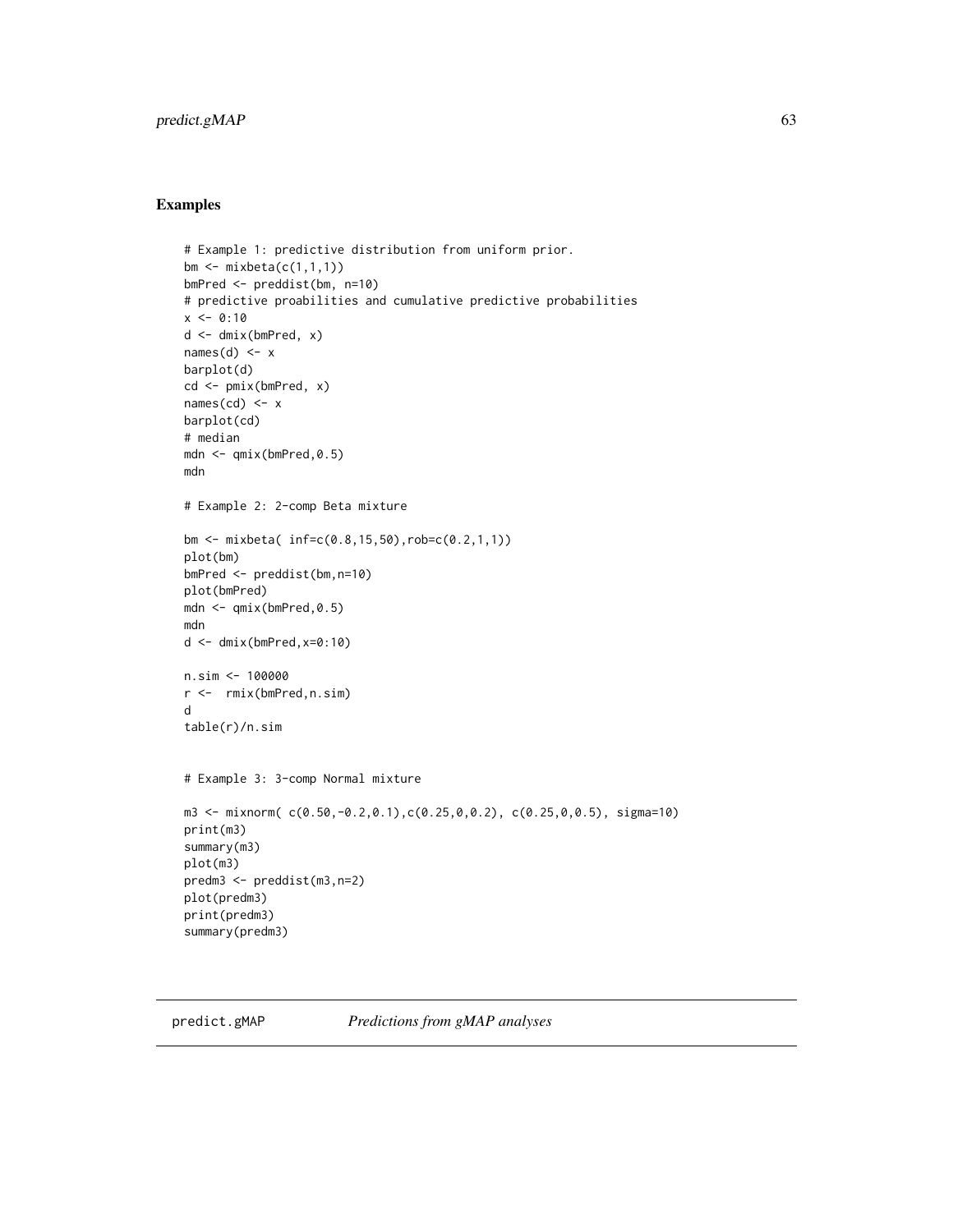#### Description

Produces a sample of the predictive distribution.

#### Usage

```
## S3 method for class 'gMAP'
predict(
 object,
 newdata,
  type = c("response", "link"),
 probs = c(0.025, 0.5, 0.975),
 na.action = na.pass,
  thin,
  ...
\mathcal{L}## S3 method for class 'gMAPpred'
print(x, \text{ digits} = 3, \ldots)## S3 method for class 'gMAPpred'
summary(object, ...)
## S3 method for class 'gMAPpred'
as.matrix(x, \ldots)
```
#### Arguments

| newdata   | data. frame which must contain the same columns as input into the gMAP anal-<br>ysis. If left out, then a posterior prediction for the fitted data entries from the<br>gMAP object is performed (shrinkage estimates). |
|-----------|------------------------------------------------------------------------------------------------------------------------------------------------------------------------------------------------------------------------|
| type      | sets reported scale (response (default) or link).                                                                                                                                                                      |
| probs     | defines quantiles to be reported.                                                                                                                                                                                      |
| na.action | how to handle missings.                                                                                                                                                                                                |
| thin      | thinning applied is derived from the gMAP object.                                                                                                                                                                      |
| .         | ignored.                                                                                                                                                                                                               |
| x, object | gMAP analysis object for which predictions are performed                                                                                                                                                               |
| digits    | number of displayed significant digits.                                                                                                                                                                                |

#### Details

Predictions are made using the  $\tau$  prediction stratum of the gMAP object. For details on the syntax, please refer to [predict.glm](#page-0-0) and the example below.

#### See Also

[gMAP](#page-21-1), [predict.glm](#page-0-0)

<span id="page-63-0"></span>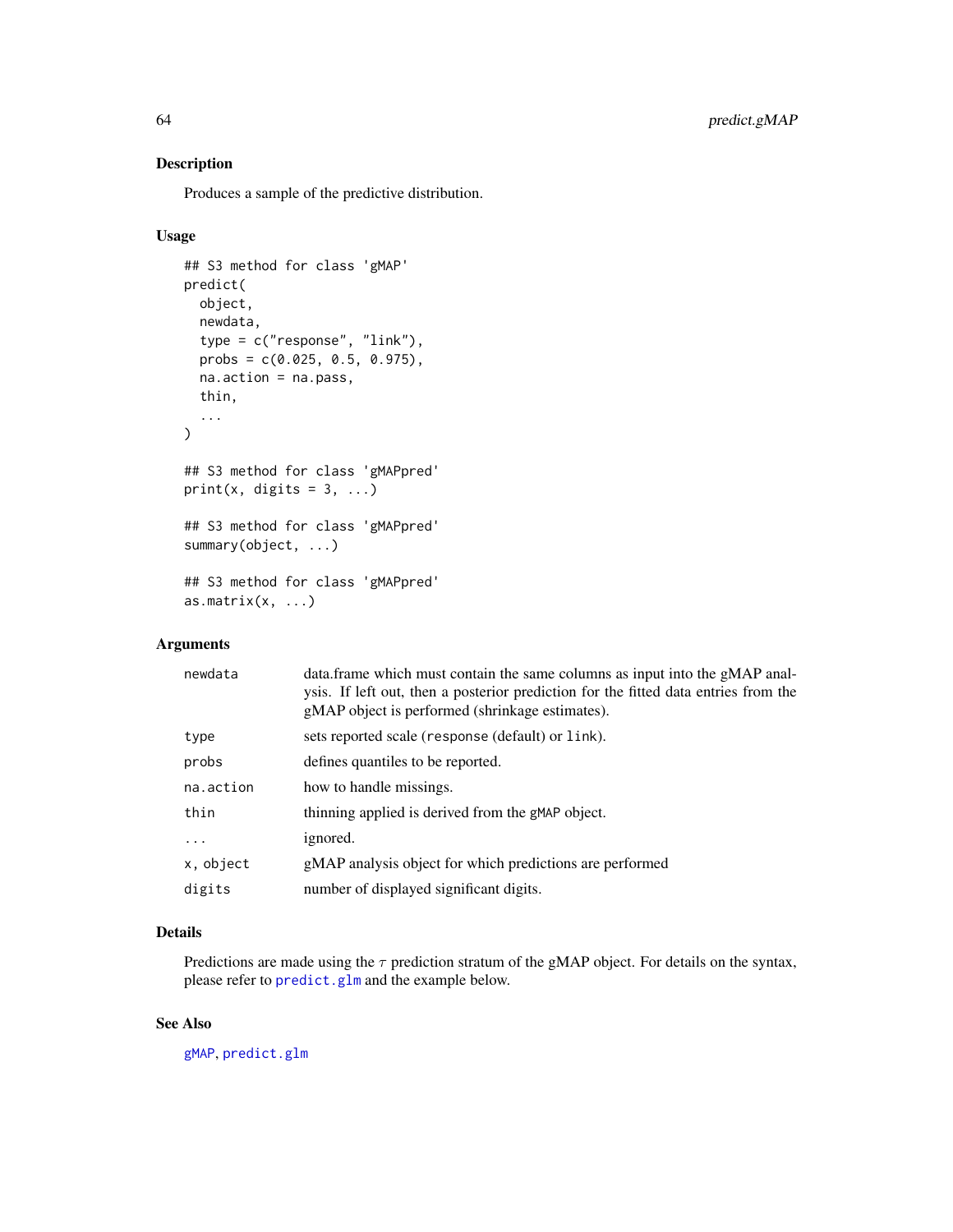#### <span id="page-64-0"></span>robustify the contract of the contract of the contract of the contract of the contract of the contract of the contract of the contract of the contract of the contract of the contract of the contract of the contract of the

#### Examples

```
# create a fake data set with a covariate
trans_cov <- transform(transplant, country=cut(1:11, c(0,5,8,Inf), c("CH", "US", "DE")))
set.seed(34246)
map \leq gMAP(cbind(r, n-r) \sim 1 + country | study,
            data=trans_cov,
            tau.dist="HalfNormal",
            tau.prior=1,
            # Note on priors: we make the overall intercept weakly-informative
            # and the regression coefficients must have tighter sd as these are
            # deviations in the default contrast parametrization
            beta.prior=rbind(c(0,2), c(0,1), c(0,1)),
            family=binomial,
            ## ensure fast example runtime
            thin=1, chains=1)
# posterior predictive distribution for each input data item (shrinkage estimates)
pred_cov <- predict(map)
pred_cov
# extract sample as matrix
samp <- as.matrix(pred_cov)
# predictive distribution for each input data item (if the input studies were new ones)
pred_cov_pred <- predict(map, trans_cov)
pred_cov_pred
# a summary function returns the results as matrix
summary(pred_cov)
# obtain a prediction for new data with specific covariates
pred_new <- predict(map, data.frame(country="CH", study=12))
pred_new
```
<span id="page-64-1"></span>

robustify *Robustify Mixture Priors*

#### Description

Add a non-informative component to a mixture prior.

#### Usage

```
robustify(priormix, weight, mean, n = 1, ...)
## S3 method for class 'betaMix'
robustify(priormix, weight, mean, n = 1, ...)
```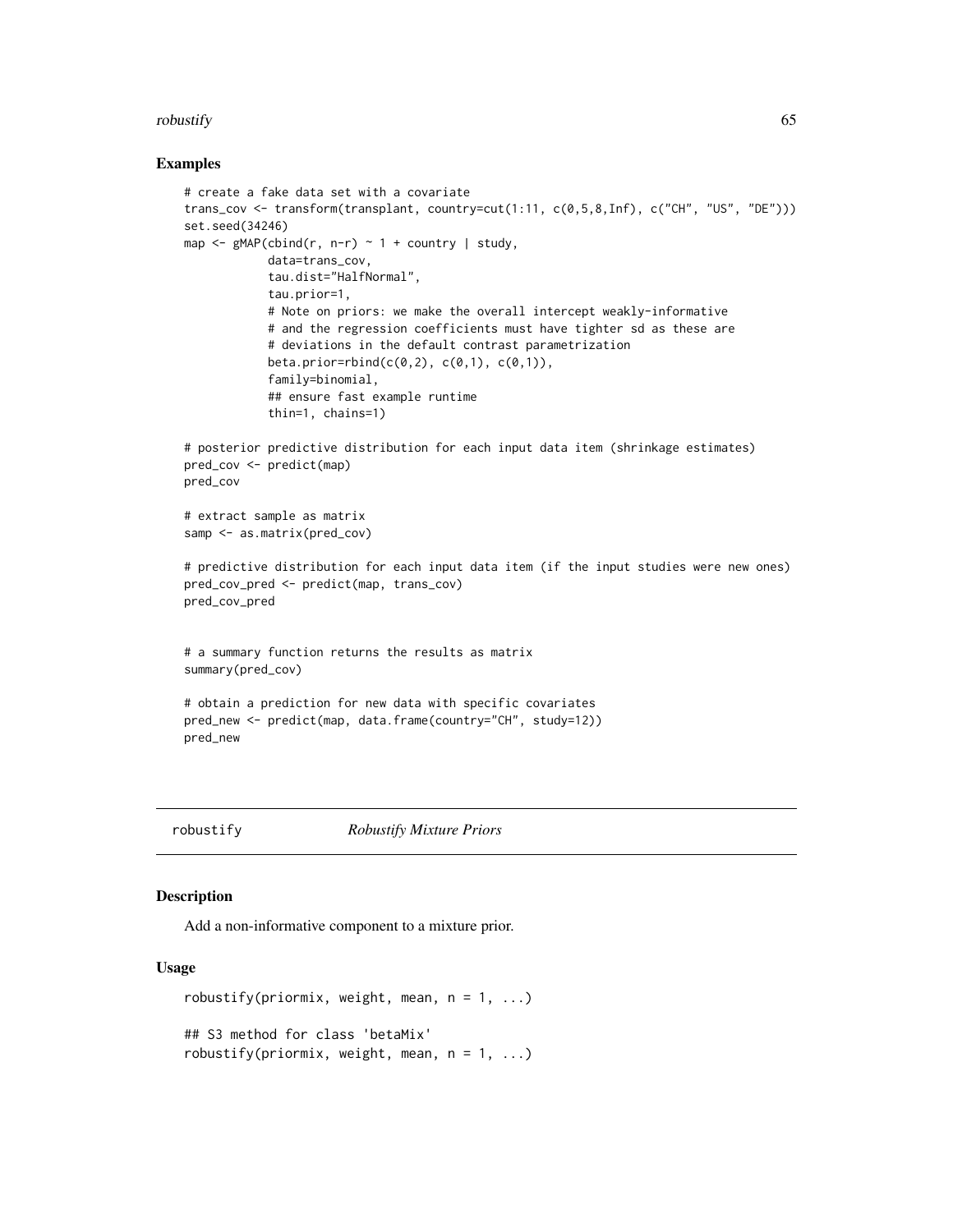```
## S3 method for class 'gammaMix'
robustify(priormix, weight, mean, n = 1, ...)
```

```
## S3 method for class 'normMix'
robustify(priormix, weight, mean, n = 1, \ldots, sigma)
```
#### Arguments

| priormix | orior (mixture of conjugate distributions).                                                     |
|----------|-------------------------------------------------------------------------------------------------|
| weight   | weight given to the non-informative component $(0 \lt \text{weight} \lt 1)$ .                   |
| mean     | mean of the non-informative component. It is recommended to set this parame-<br>ter explicitly. |
| n        | number of observations the non-informative prior corresponds to, defaults to 1.                 |
| $\cdots$ | optional arguments are ignored.                                                                 |
| sigma    | Sampling standard deviation for the case of Normal mixtures.                                    |
|          |                                                                                                 |

#### Details

It is recommended to robustify informative priors derived with [gMAP](#page-21-1) using unit-information priors . This protects against prior-data conflict, see for example *Schmidli et al., 2015*.

The procedure can be used with beta, gamma and normal mixture priors. A unit-information prior (see *Kass and Wasserman, 1995*) corresponds to a prior which represents the observation of n=1 at the null hypothesis. As the null is problem dependent we *strongly recommend* to make use of the mean argument accordingly. See below for the definition of the default mean.

The weights of the mixture priors are rescaled to (1-weight) while the non-informative prior is assigned the weight given.

#### Value

New mixture with an extra non-informative component named robust.

#### Methods (by class)

- betaMix: The default mean is set to 1/2 which represents no difference between the occurrence rates for one of the two outcomes. As the uniform  $Beta(1,1)$  is more appropriate in practical applications, RBesT uses n+1 as the sample size such that the default robust prior is the uniform instead of the Beta(1/2,1/2) which strictly defined would be the unit information prior in this case.
- gammaMix: The default mean is set to the mean of the prior mixture. It is strongly recommended to explicitly set the mean to the location of the null hypothesis.
- normMix: The default mean is set to the mean of the prior mixture. It is strongly recommended to explicitly set the mean to the location of the null hypothesis, which is very often equal to 0. It is also recommended to explicitly set the sampling standard deviation using the sigma argument.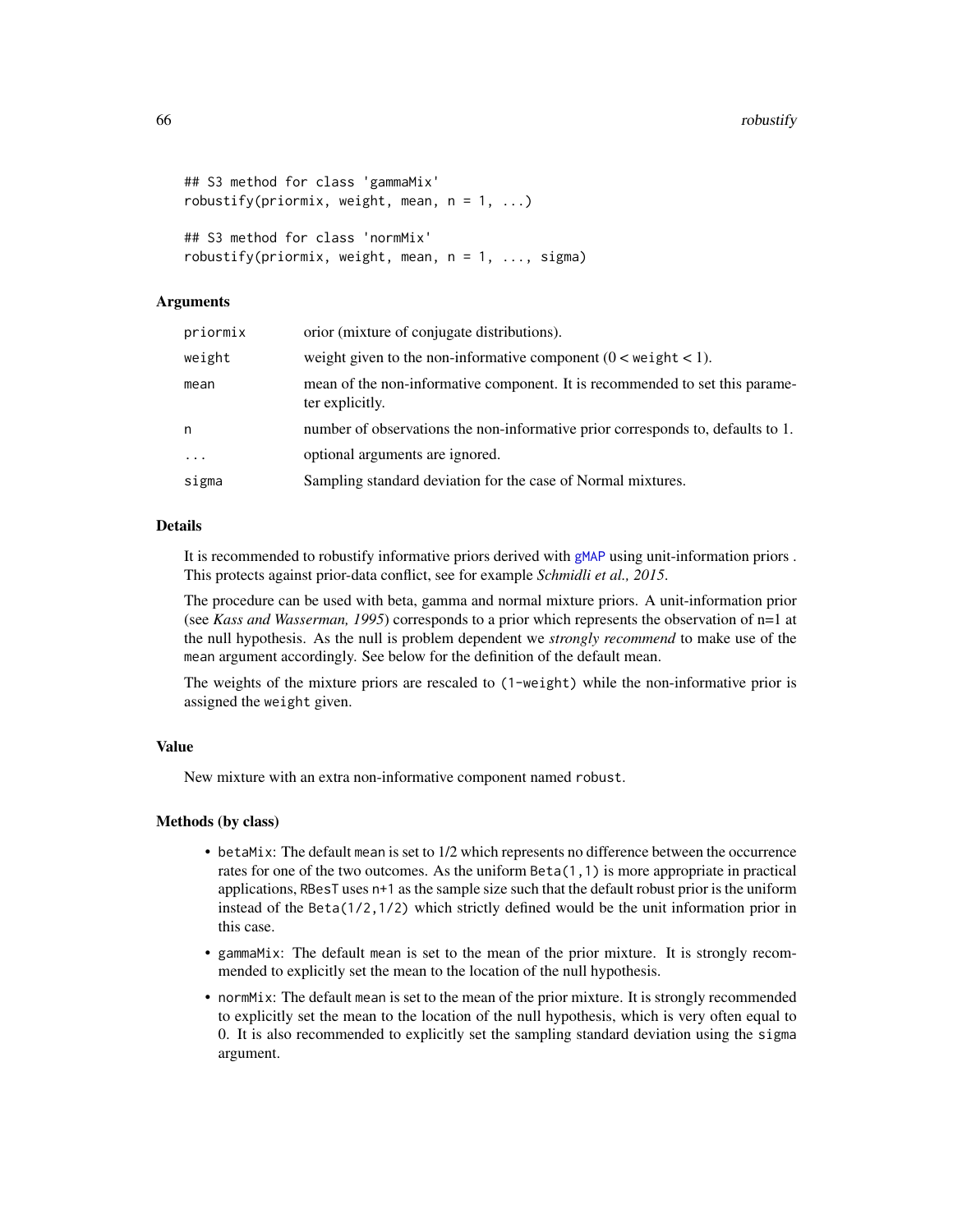#### <span id="page-66-0"></span>transplant 67

#### References

Schmidli H, Gsteiger S, Roychoudhury S, O'Hagan A, Spiegelhalter D, Neuenschwander B. Robust meta-analytic-predictive priors in clinical trials with historical control information. *Biometrics* 2014;70(4):1023-1032.

Kass RE, Wasserman L A Reference Bayesian Test for Nested Hypotheses and its Relationship to the Schwarz Criterion *J Amer Statist Assoc* 1995; 90(431):928-934.

#### See Also

[mixcombine](#page-34-1)

#### Examples

```
bmix <- mixbeta(inf1=c(0.2, 8, 3), inf2=c(0.8, 10, 2))
plot(bmix)
rbmix <- robustify(bmix, weight=0.1, mean=0.5)
rbmix
plot(rbmix)
gmnMix <- mixgamma(inf1=c(0.2, 2, 3), inf2=c(0.8, 2, 5), param="mn")
plot(gmnMix)
rgmnMix <- robustify(gmnMix, weight=0.1, mean=2)
rgmnMix
plot(rgmnMix)
nm <- mixnorm(inf1=c(0.2, 0.5, 0.7), inf2=c(0.8, 2, 1), sigma=2)
plot(nm)
rnMix <- robustify(nm, weight=0.1, mean=0, sigma=2)
rnMix
plot(rnMix)
```
transplant *Transplant.*

#### Description

Data set containing historical information for standard treatment for a phase IV trial in de novo transplant patients. The primary outcome is treament failure (binary).

#### Usage

transplant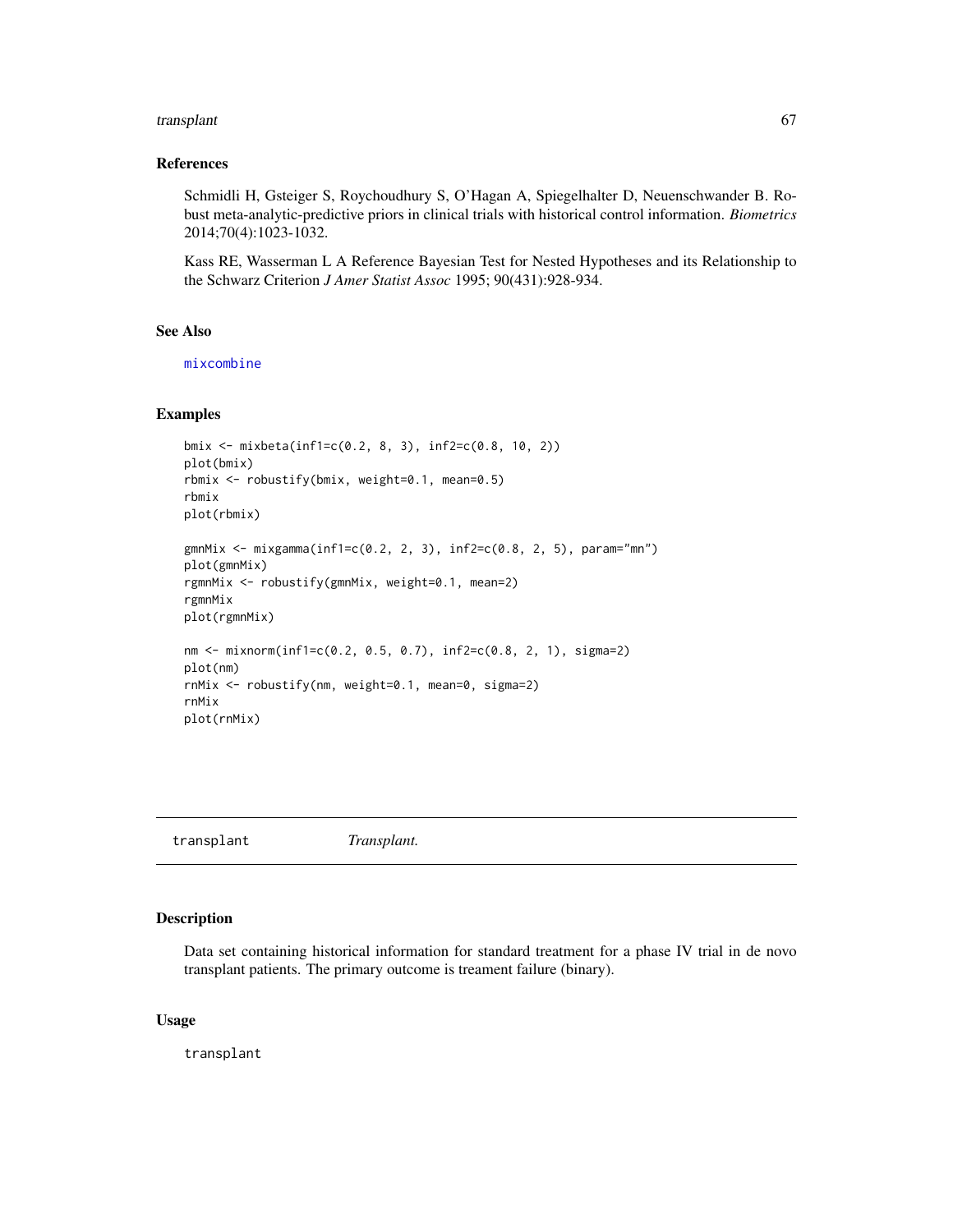68 transplant

#### Format

A data frame with 4 rows and 3 variables:

study study

- n study size
- r number of events

#### References

Neuenschwander B, Capkun-Niggli G, Branson M, Spiegelhalter DJ. Summarizing historical information on controls in clinical trials. *Clin Trials*. 2010; 7(1):5-18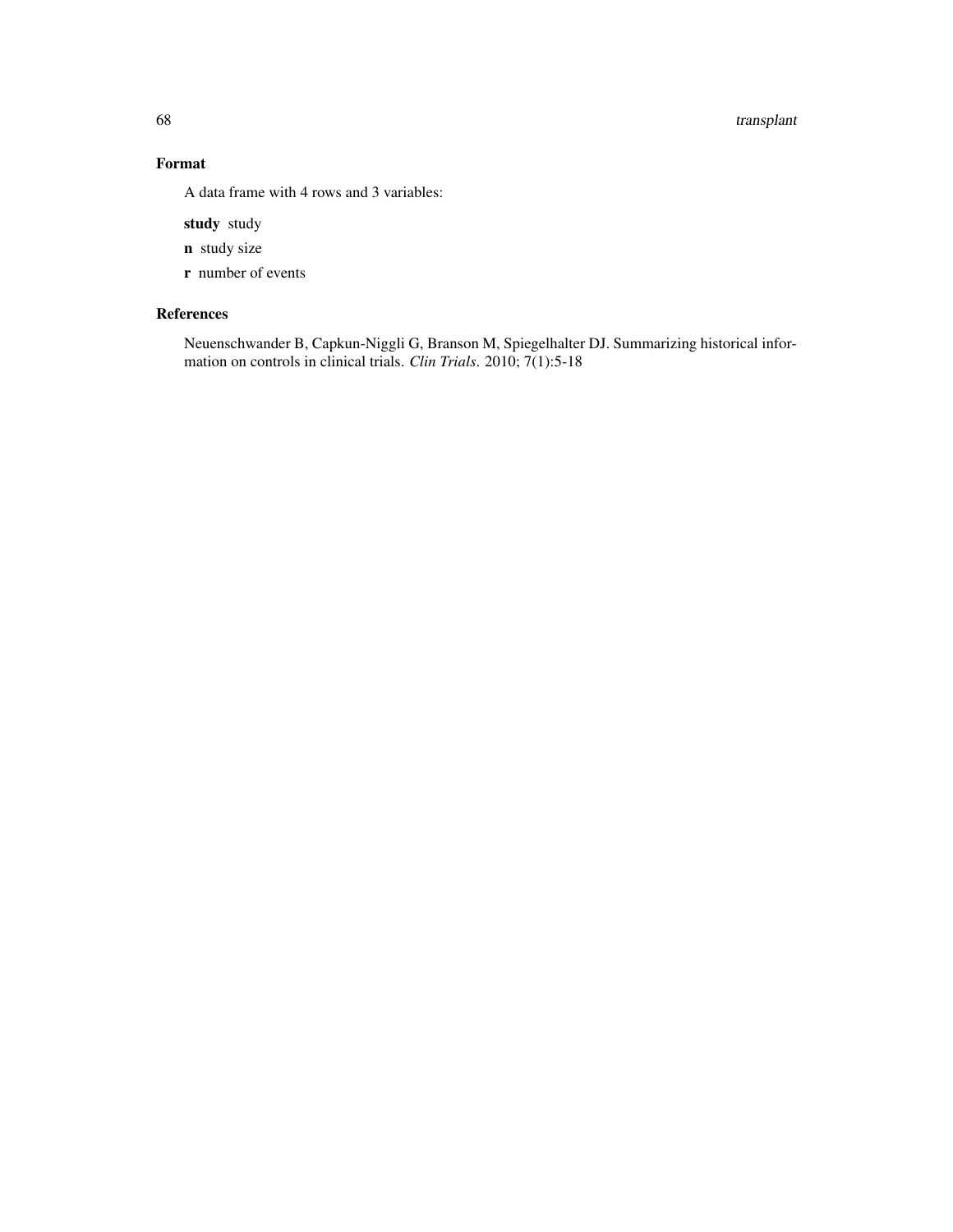# <span id="page-68-0"></span>Index

∗ EM mixfit, [38](#page-37-0) plot.EM, [50](#page-49-0) ∗ datasets AS, [4](#page-3-0) colitis, [7](#page-6-0) crohn, [7](#page-6-0) transplant, [67](#page-66-0) ∗ design1S decision1S, [8](#page-7-0) decision1S\_boundary, [11](#page-10-0) oc1S, [44](#page-43-0) pos1S, [54](#page-53-0) ∗ design2S decision2S, [13](#page-12-0) decision2S\_boundary, [15](#page-14-0) oc2S, [47](#page-46-0) pos2S, [56](#page-55-0) ∗ mixdist mix, [32](#page-31-0) mixbeta, [34](#page-33-0) mixcombine, [35](#page-34-0) mixgamma, [41](#page-40-0) mixnorm, [42](#page-41-0) plot.mix, [52](#page-51-0) [[.mix *(*mix*)*, [32](#page-31-0) acf, *[40](#page-39-0)* AS, [4](#page-3-0) as.matrix.gMAP *(*gMAP*)*, [22](#page-21-0) as.matrix.gMAPpred *(*predict.gMAP*)*, [63](#page-62-0) automixfit, [5,](#page-4-0) *[28](#page-27-0)* BinaryExactCI, [6](#page-5-0) coef.gMAP *(*gMAP*)*, [22](#page-21-0) colitis, [7](#page-6-0) crohn, [7](#page-6-0) decision1S, [8,](#page-7-0) *[11,](#page-10-0) [12](#page-11-0)*, *[45,](#page-44-0) [46](#page-45-0)*, *[54,](#page-53-0) [55](#page-54-0)*

decision1S\_boundary, *[9](#page-8-0)*, [11,](#page-10-0) *[45,](#page-44-0) [46](#page-45-0)*, *[55](#page-54-0)* decision2S, [13,](#page-12-0) *[16,](#page-15-0) [17](#page-16-0)*, *[48,](#page-47-0) [49](#page-48-0)*, *[56](#page-55-0)*, *[58](#page-57-0)* decision2S\_boundary, *[14](#page-13-0)*, [15,](#page-14-0) *[48,](#page-47-0) [49](#page-48-0)*, *[58](#page-57-0)* dmix *(*mix*)*, [32](#page-31-0) dmixdiff *(*mixdiff*)*, [36](#page-35-0) drop, *[6](#page-5-0)* ess, [18](#page-17-0) fitted.gMAP *(*gMAP*)*, [22](#page-21-0) forest\_plot, [21,](#page-20-0) *[28](#page-27-0)*, *[51](#page-50-0)* ggplot, *[50](#page-49-0)*, *[52](#page-51-0)* glm, *[22](#page-21-0)*, *[26](#page-25-0)* gMAP, *[3](#page-2-0)*, *[21,](#page-20-0) [22](#page-21-0)*, [22,](#page-21-0) *[40](#page-39-0)*, *[50,](#page-49-0) [51](#page-50-0)*, *[64](#page-63-0)*, *[66](#page-65-0)* integrate, *[37](#page-36-0)* inv\_logit *(*lodds*)*, [31](#page-30-0) likelihood, [30](#page-29-0) likelihood<- *(*likelihood*)*, [30](#page-29-0) lodds, [31](#page-30-0) logit *(*lodds*)*, [31](#page-30-0) mix, [32,](#page-31-0) *[35,](#page-34-0) [36](#page-35-0)*, *[42](#page-41-0)*, *[44](#page-43-0)*, *[53](#page-52-0)* mixbeta, *[33](#page-32-0)*, [34,](#page-33-0) *[36](#page-35-0)*, *[42](#page-41-0)*, *[44](#page-43-0)*, *[53](#page-52-0)* mixcombine, *[33](#page-32-0)*, *[35](#page-34-0)*, [35,](#page-34-0) *[42](#page-41-0)*, *[44](#page-43-0)*, *[53](#page-52-0)*, *[67](#page-66-0)* mixdiff, [36](#page-35-0) mixfit, *[5](#page-4-0)*, [38,](#page-37-0) *[50,](#page-49-0) [51](#page-50-0)* mixgamma, *[33](#page-32-0)*, *[35,](#page-34-0) [36](#page-35-0)*, [41,](#page-40-0) *[44](#page-43-0)*, *[53](#page-52-0)* mixnorm, *[33](#page-32-0)*, *[35,](#page-34-0) [36](#page-35-0)*, *[42](#page-41-0)*, [42,](#page-41-0) *[53](#page-52-0)* mn2beta *(*mixbeta*)*, [34](#page-33-0) mn2gamma *(*mixgamma*)*, [41](#page-40-0) mn2norm *(*mixnorm*)*, [42](#page-41-0) model.matrix.default, *[24](#page-23-0)* ms2beta *(*mixbeta*)*, [34](#page-33-0) ms2gamma *(*mixgamma*)*, [41](#page-40-0) oc1S, *[9](#page-8-0)*, *[12](#page-11-0)*, [44,](#page-43-0) *[55](#page-54-0)*

oc1Sdecision *(*decision1S*)*, [8](#page-7-0) oc2S, *[14](#page-13-0)*, *[17](#page-16-0)*, [47,](#page-46-0) *[57,](#page-56-0) [58](#page-57-0)*